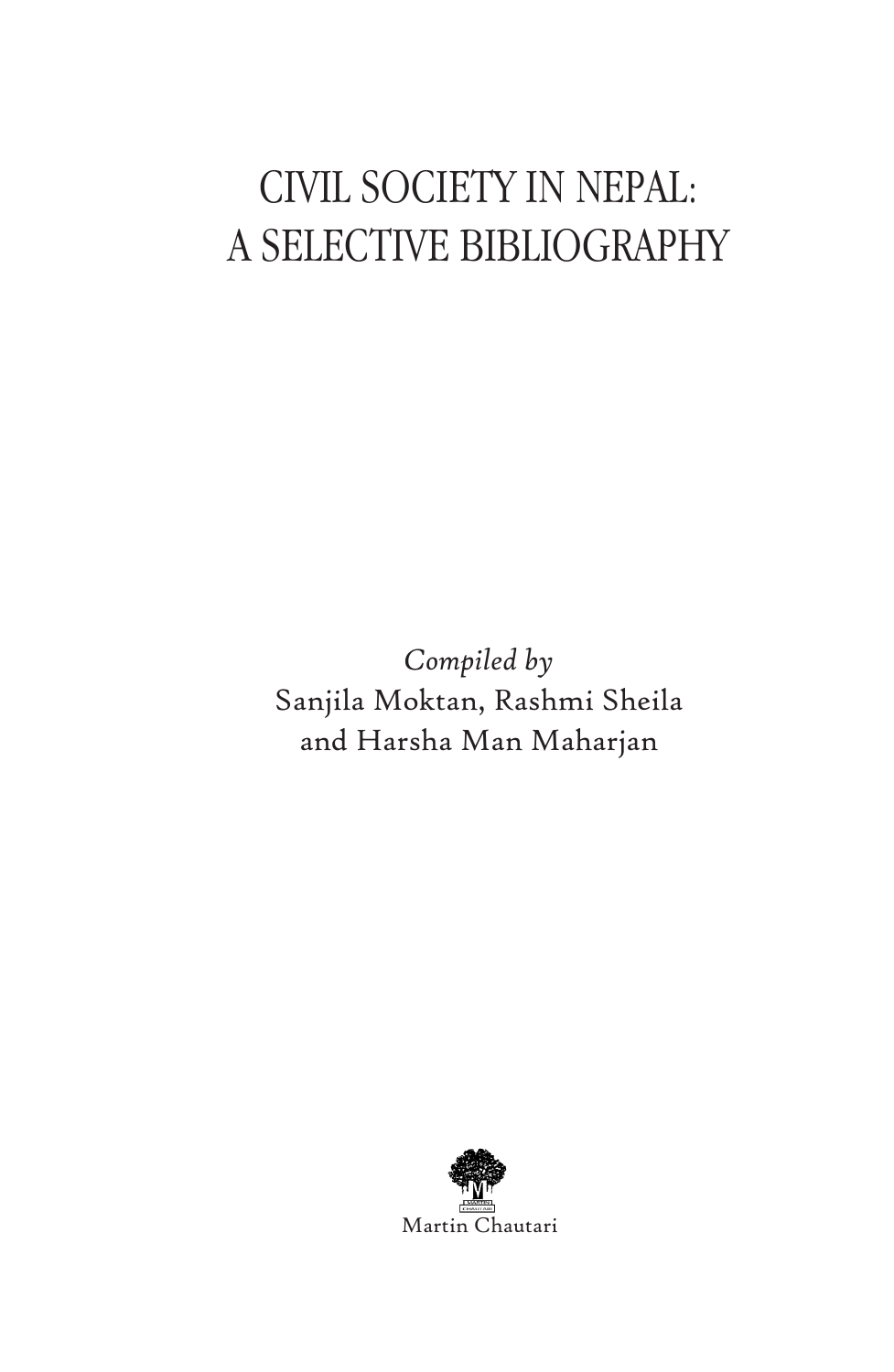## Civil Society in Nepal: A Selective Bibliography

#### *Compiled by* Sanjila Moktan, Rashmi Sheila and Harsha Man Maharjan

Preferred citation: Moktan, Sanjila, Rashmi Sheila and Harsha Man Maharjan. 2022. Civil Society in Nepal: A Selective Bibliography. Version 3.0. Available at www.martinchautari.org.np/files/ bibliography/Civil-Society-in-Nepal\_A-Selective-Bibliography\_CBS-2022-2.pdf

First published at this site: Version: 1.0 (24 September 2019) Version: 2.0 (11 December 2020) Version: 3.0 (24 March 2022)

Copyright © Martin Chautari

*Publisher* Martin Chautari 27 Jeetjung Marg, Thapathali GPO Box 13470, Kathmandu, Nepal Tel: +977-1-4238050/4102027; Fax: +977-1-4240059 chautari@mos.com.np www.martinchautari.org.np

Chautari Bibliography Series: 2022-2

This work was partially supported by a grant from the Open Society Foundations.

#### **About the Compilers**

**Sanjila Moktan** is a research assistant at Martin Chautari. She has conducted research on the Covid-19 pandemic and school education in Nepal and co-authored a report based on this research. She has contributed an article and book reviews in the journal *Samaj Adhyayan* and op-eds in various newspapers. She has compiled/co-compiled six bibliographies that have been published on the website of Martin Chautari. Email: tamangsanjeela@gmail.com

**Rashmi Sheila** is a PhD student at the University of Pittsburgh, Pennsylvania. Prior to that, she was working as a Program Manager at the Afghanistan Center in Kabul University, Afghanistan. She was a part of Martin Chautari team for almost five years (2008–2013). She has Master's Degrees from Tribhuvan University, Kathmandu and South Asian University, New Delhi. She has conducted research on women's issues, Nepali migrants and diaspora, street gangs and the changing labor force. Her writings have appeared in various magazines, edited volumes, journals, blogs and newspapers. Email: rashmi.sheila@gmail.com

**Harsha Man Maharjan** is a Senior Researcher at Martin Chautari and a media scholar interested in media and technology. He has co-authored two books, co-edited three books and published many academic articles in journals and other articles in various newspapers. Email: harsha.maharjan@ gmail.com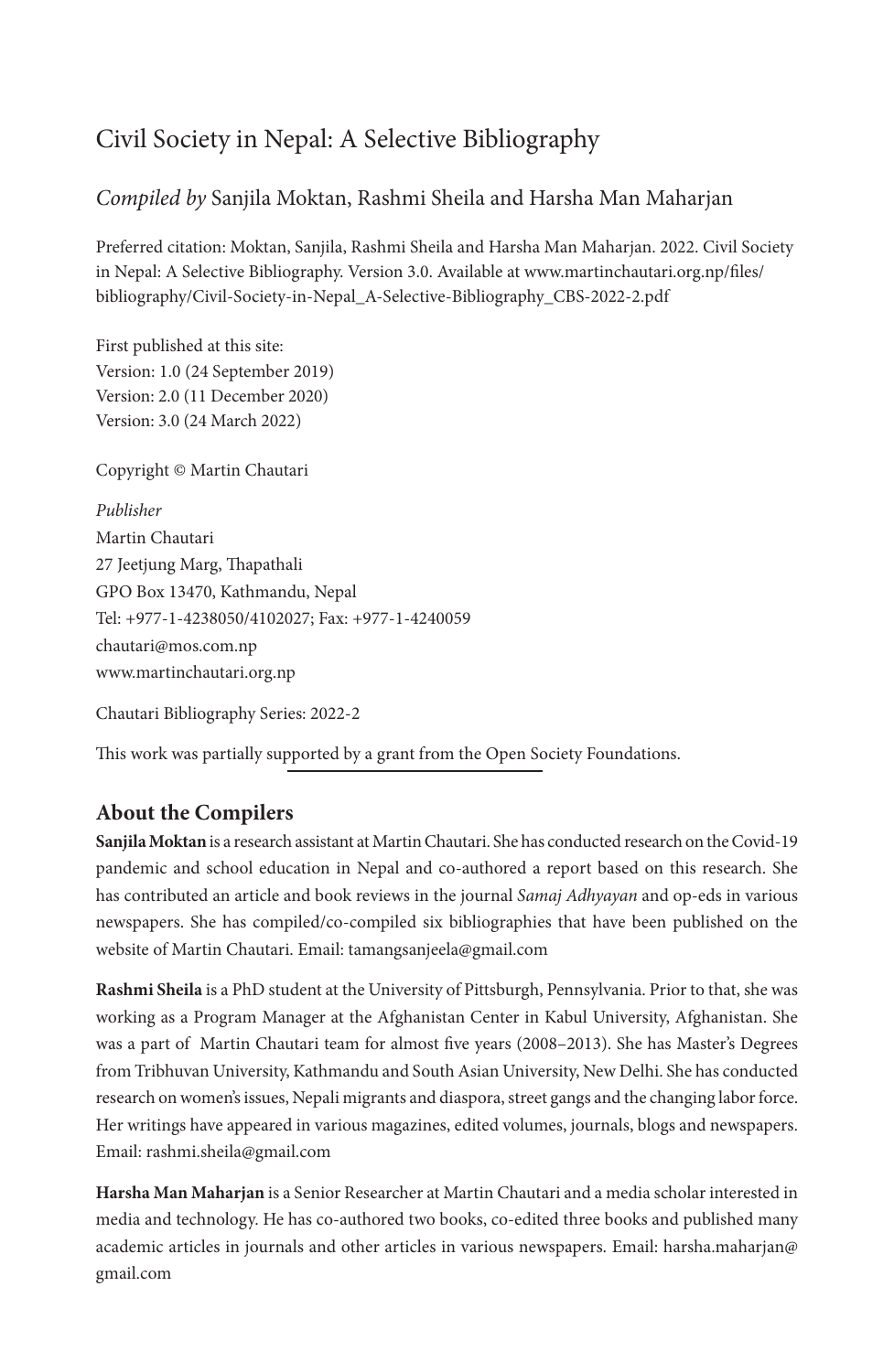# CIVIL SOCIETY IN NEPAL: A SELECTIVE BIBLIOGRAPHY

This is a bibliography about civil society in Nepal. We have focused on writings on non-governmental organizations, international nongovernmental organizations, and associations. It includes books, booklets, theses, reports, and articles published in journals, books, magazines related to civil society in Nepal. Newspaper articles have not been included here. To make it easy for users, we have divided the entries into six sub-themes: general, policy and legal environment, democracy and governance, economic and social development, social movement, and public sphere. However, these divisions are only provisional and many entries would have fit into other sub-themes.

We prepared the first version of this bibliography by initially merging entries from previous bibliographies on civil society, NGOs and INGOs, prepared by Martin Chautari (MC) colleagues. We also checked the Tribhuvan University Central Library (TUCL) online catalog for additional materials. We have also collected entries from working bibliographies on different themes prepared by Kailash Rai, Rukh Gurung, Devraj Humagain, Shyam Kunwar, Avash Bhandari, J.B. Bishwokarma and Nischal Regmi. We want to thank them all.

In the second version, we have mainly added extra materials and created a new sub-theme (namely, policy and legal environment). We also checked two magazines, *Himàl* (from 2003 to 2020) and *Nepal* (2017 to 2020) at their respective websites.

In this third version, we have included entries from five additional magazines: *Målyàïkan* (2049 v.s.–2069 v.s. ), *Hàkàhàkã* (2055 v.s.–2071 v.s.), *Vikàs* (2049 v.s.–2059 v.s.), *Spotlight* (2001–2004) and *Face to Face* (1996–1999). We also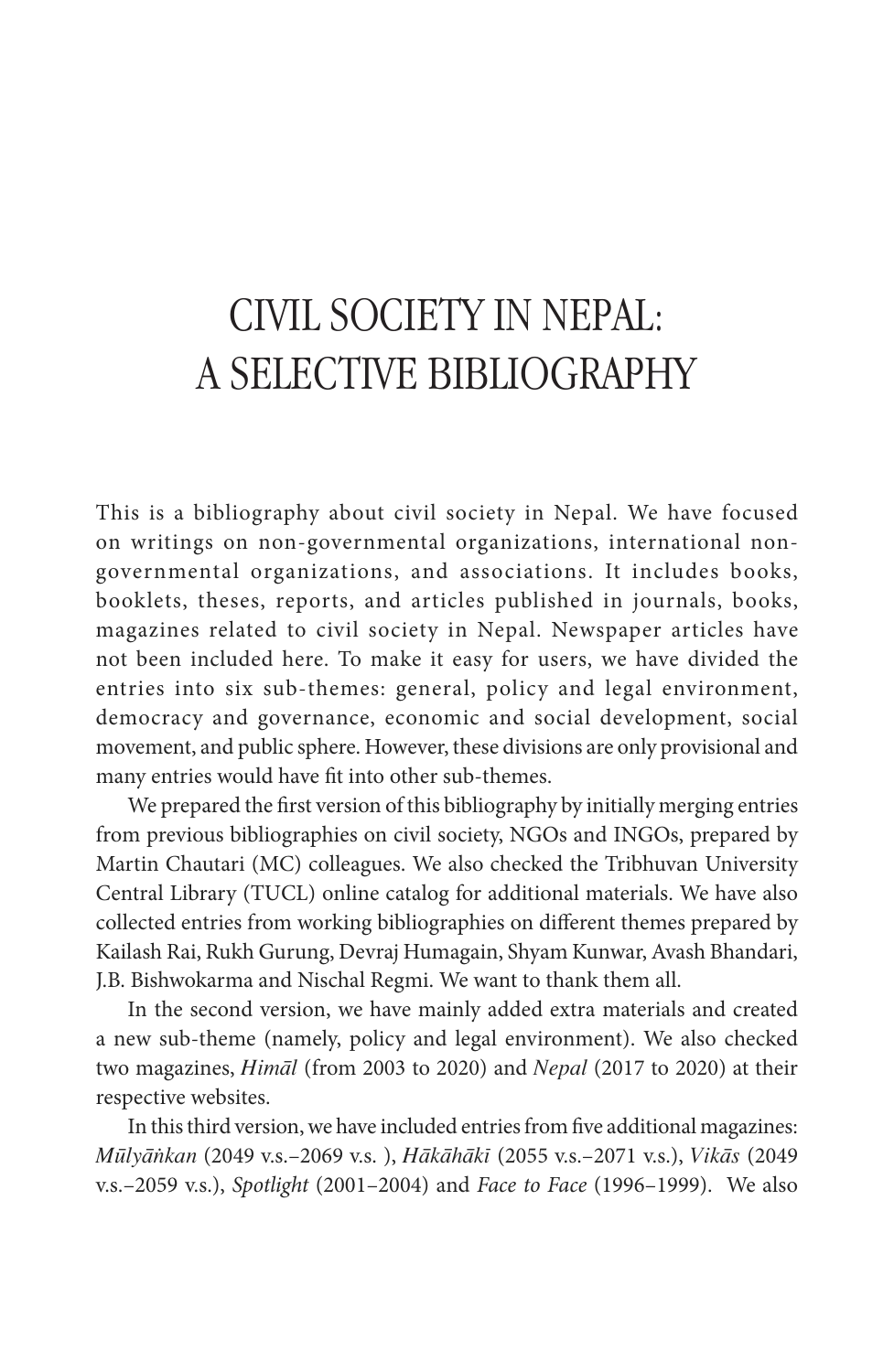added old materials not included in the previous versions as well as new ones available online.

We will update this bibliography by adding the writings missing in this version. For suggestion, please contact us at tamangsanjeela@gmail.com and harsha.maharjan@gmail.com

#### GENERAL

- Asian Development Bank (ADB). 2006. *Overview of Civil Society: Nepal*. Manila: Asian Development Bank.
- Association of International NGOs in Nepal (AIN). 2008. *Association of International NGOs in Nepal: Membership Report*. Kathmandu: AIN.
- AIN. 2010. *Study into the Institutional Governance Practices of AIN Members*. Kathmandu: AIN.
- Bastola, Mukesh Kumar. 2012. Civil Society in Nepal: Fact or Fiction. *Molung Research Journal* 3(2): 116–122.
- Bhatta, Chandra Dev. 2007. Civil Society in Nepal: In Search of Reality. *Contributions to Nepalese Studies* 34(1): 45–57.
- Bhatta, Chandra Dev. 2012. Unveiling Nepal's Civil Society. *Journal of Civil Society* 8(2): 185–199.
- Bhattachan, Krishna B., Dev Raj Dahal, Sheetal Rana, Jyoti Gyawali, Min Bahadur Basnet, Kashi Ram Bhusal and Ram Raj Pokharel, eds. 2001. *NGO, Civil Society and Government in Nepal: Critical Examination of Their Roles and Responsibilities*. Kathmandu: Central Department of Sociology and Anthropology (CDSA), Tribhuvan University (TU) and Frederich Ebert Stiftung (FES).
- Bhattarai, Anil, Arjun Thapalia, Manju Thapa and Somat Ghimire. 2002. *Civil Society in Nepal: Some Self-reflections*. Kathmandu: Nepal South Asia Centre (NESAC).
- Bhattarai, Baburam. 1990. Commentary. In *NGOs in Nepal: Changes and Challenges.* Deepak Tamang and Rhian Hill, eds., pp. 7–8. Kathmandu: Service Extension and Action Research for Communities in the Hills (SEARCH).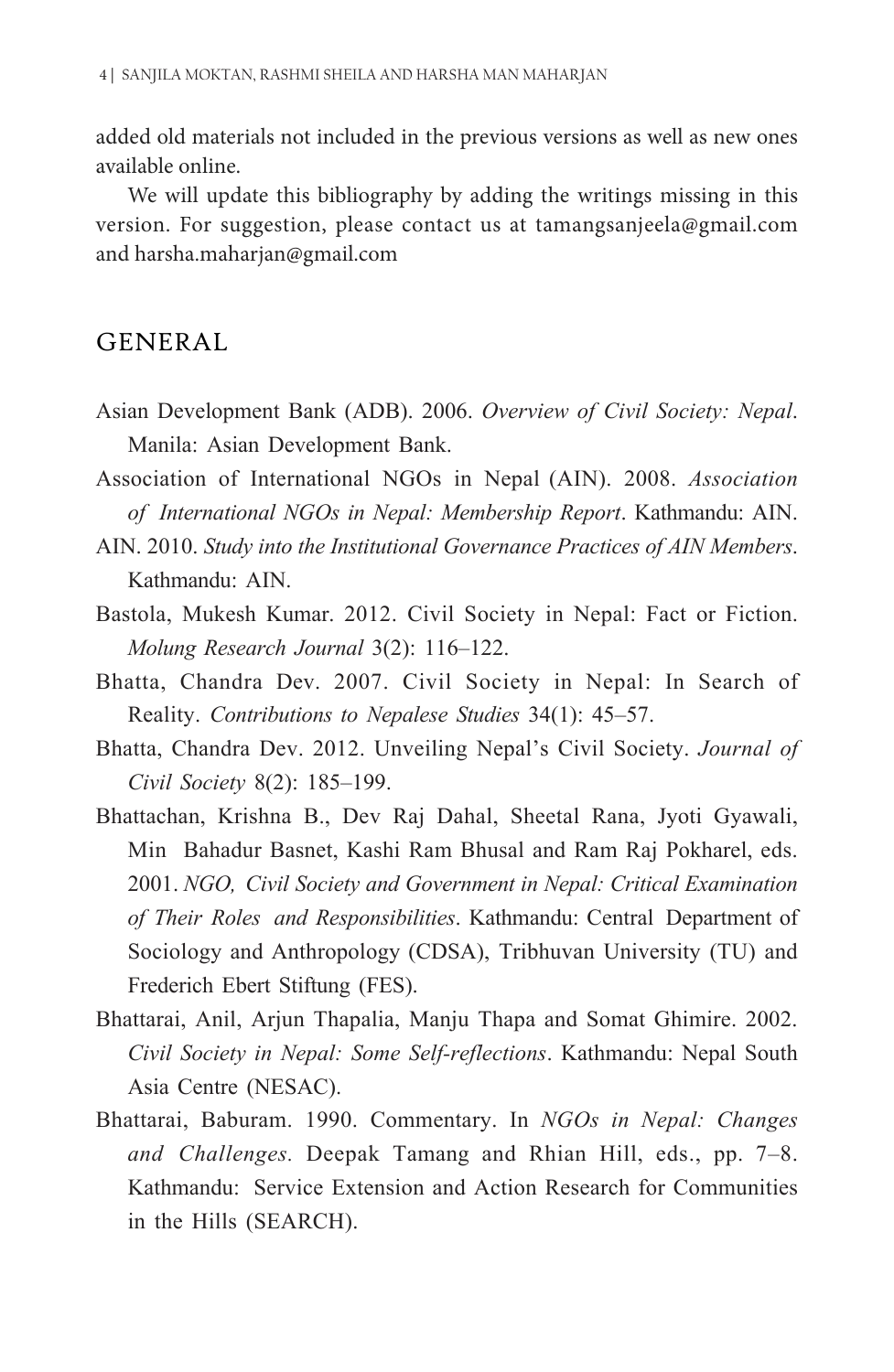- Bhurtel, Shyam and S.B. Thakur. 1990. Developing a Role and Identity for Nepali NGOs. In *NGOs in Nepal: Changes and Challenges.* Deepak Tamang and Rhian Hill, eds., pp. 28–31. Kathmandu: SEARCH.
- Chand, Diwakar. 1990. Review of the Past: What was Accomplished, the Foundation Laid So Far for Nepali NGOs. In *NGOs in Nepal: Changes and Challenges.* Deepak Tamang and Rhian Hill, eds., pp. 1–6. Kathmandu: SEARCH.
- Chand, Diwaker. 1999. *Views and Visions of Nongovernmental Organization*. Kathmandu: Association of Development Agencies of Nepal.
- Chhetri, Ram B. 2001. Comments on Dipak Gyawali's Paper; NGOs in Nepal: Old Wine or New Bottle. In *NGO, Civil Society and Government in Nepal: Critical Examination of Their Roles and Responsibilities*. Krishna B. Bhattachan, Dev Raj Dahal, Sheetal Rana, Jyoti Gyawali, Min Bahadur Basnet, Kashi Ram Bhusal and Ram Raj Pokharel, eds., pp. 34–40. Kathmandu: CDSA, TU and FES.
- Dahal, Dev Raj. 2001. *Civil Society in Nepal: Opening the Ground for Questions*. Kathmandu: Centre for Development and Governance.
- Dahal, Dev Raj and Tatwa P. Timsina. 2006. Civil Society in Nepal: Searching for a Viable Role. Civicus Civil Society Index Report for Nepal. Available at www.civicus.org/media/CSI\_Nepal\_Country\_Report. pdf; accessed December 10, 2020.
- Dhakal, Suresh Kumar. 2012. Democracy in Everyday Life: Ethnography of Participation and Representation in Rural Nepal. PhD diss., TU.
- Divakar, Chand. 1996. *Alternative Sources of Funding NGO Activities*. Kathmandu: Search
- Gurung, Narendra. 1990. Commentary. In *NGOs in Nepal: Changes and Challenges.* Deepak Tamang and Rhian Hill, eds., p. 32. Kathmandu: SEARCH.
- Gyawali, Dipak. 2001. Are NGOs in Nepal Old Wine or New Bottle? A Cultural Theory Perspective on Nepal's Contested Terrain. In *NGO, Civil Society and Government in Nepal: Critical Examination of Their Roles and Responsibilities*. Krishna B. Bhattachan, Dev Raj Dahal, Sheetal Rana, Jyoti Gyawali, Min Bahadur Basnet, Kashi Ram Bhusal and Ram Raj Pokharel, eds., pp. 13–33. Kathmandu: CDSA, TU and FES.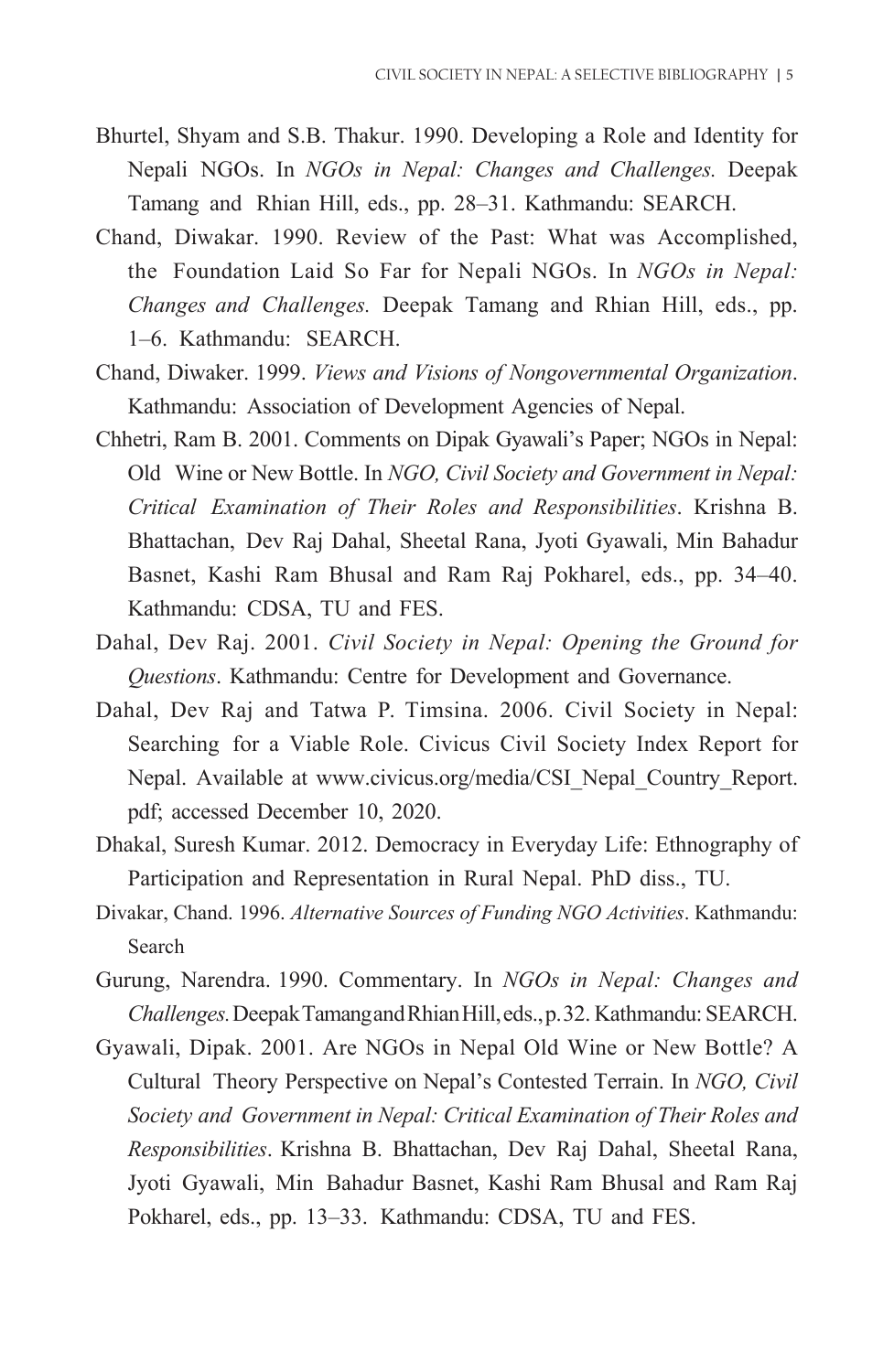- Heaton-Shrestha, Celayne. 2012. Introduction to Special Issue on Civil Society in Nepal. *New Angle: Nepal Journal of Social Science and Public Policy* 2(1): 1–12.
- Houmoller, Anne Sophie and Naresh Newar. 1996. Make NGOs Accountable to the Public. *Face to Face* 10: 21–29.
- Institute for Integrated Development Studies (IIDS). 2002*. Introduction to the Non-profit Sector in Nepal*. Lalitpur: IIDS.
- K.C., Dipendra and Tippawan Lorsuwannarat. 2019. Mapping the Nepali NGO Sector: Understanding the Evolutionary Patterns. *Research Nepal Journal of Development Studies* 2(2): 72–89.
- KC, Dipendra, Tippawan Lorsuwannarat. 2021. Spatial Differences in the Founding Pattern of Nongovernmental Organizations and Not-for-Profit Companies. *VOLUNTAS: International Journal of Voluntary and Nonprofit Organizations*. https://doi.org/10.1007/s11266-021-00345-7.
- Lama, Mukta Singh, Suresh Dhakal and Lagan Rai. 2005. *Community Based Organizations (CBOs): Landscape, Capacity Assessment and Strengthening Strategy*. Kathmandu: Sagun.
- Leermakers, Mieke. 2003. Impartation and Localization: The Leadership Transition Strategies of Northern Development NGOs in Nepal. PhD diss., University of Manchester.
- Mulmi, Santa Lal. 1990. Commentary. In *NGOs in Nepal: Changes and Challenges.*  Deepak Tamang and Rhian Hill, eds., p. 14. Kathmandu: SEARCH.
- Nandy, Debasish. 2020. Making Sense of Civil Society: The Experience of Pakistan, Afghanistan and Nepal. In *Building Sustainable Communities: Civil Society Response in South Asia*. Md. Nurul Momen, Rajendra Baikady, Cheng Sheng Li, and M. Basavaraj, eds., pp. 521–546. Gateway East: Palgrave Macmillan.
- Ohashi, Masaaki. 1999. Civil Society Organizations in South Asia: A Comparative Observation of NGOs in Bangladesh, India, Nepal and Sri Lanka. Paper presented at a seminar on "Current Situation in Civil Society Organizations in South Asia," jointly organized by the Japan Foundation, the National Foundation for India, and the Centre for the Study of Developing Societies, March 24, Delhi.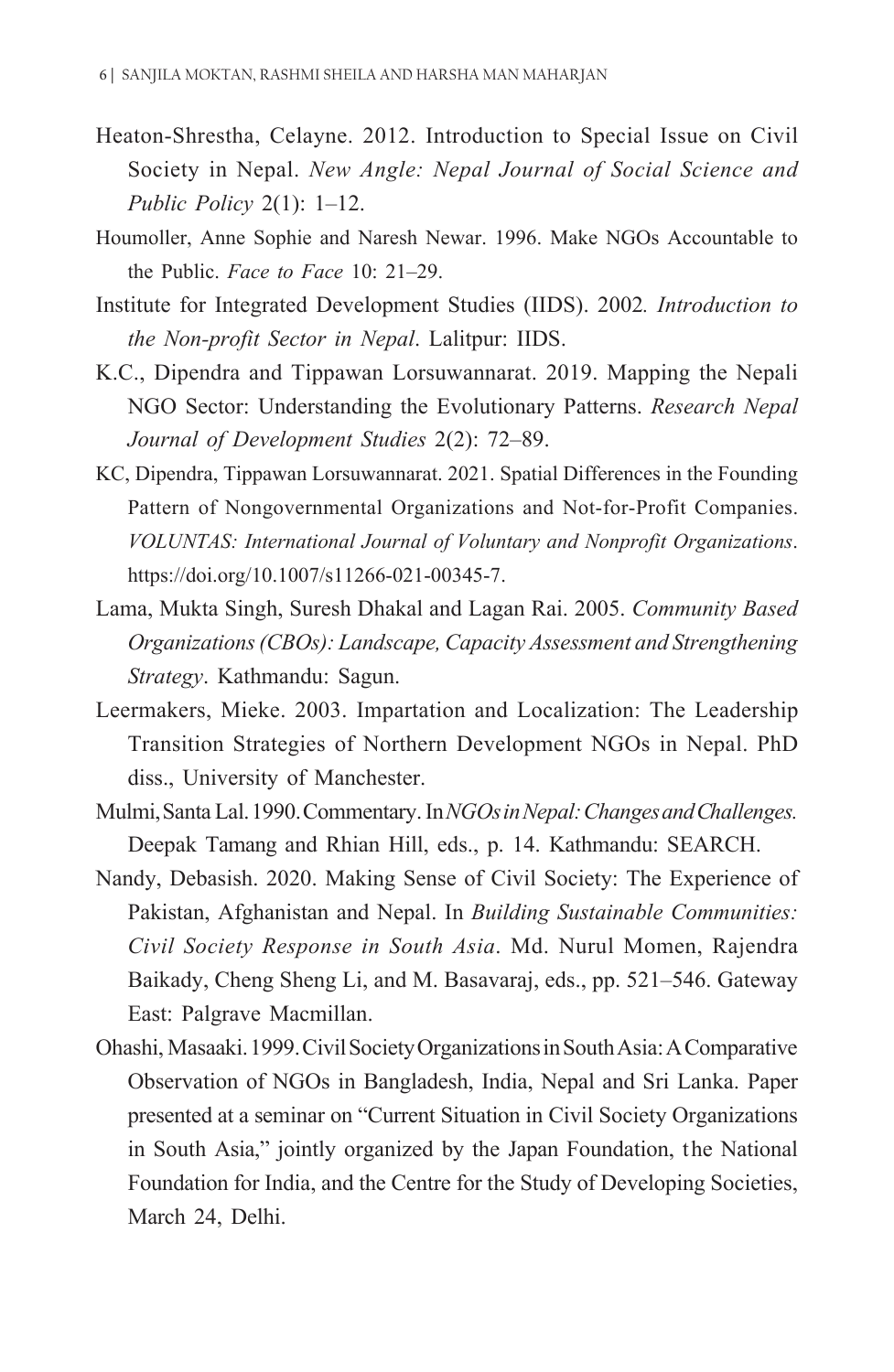- Onta, Pratyoush. 2000. Before Saying What Civil Society Can Do to Help Nepal's Disadvantaged People, Spare a Minute for Critical Self-reflection. In *The Institutionalization of Democratic Polity in Nepal.* Khadga K.C., ed., pp. 111–116. Pokhara: Department of Political Sciences/Sociology, Prithvi Narayan Campus (PNC) and FES.
- Panday, Devendra Raj and Indira Shrestha. 1985. *Non-governmental Institutions and Process of Development in Nepal*. Kathmandu: Integrated Development Systems.
- Panday, Khagendra. 2004. *NGO Profile*. Lalitpur: Sahakarya.
- Pandey, Bivuti Raj. 2001. People are Losing Faith in Cooperatives. *Spotlight* 20(44): 20–21.
- Parajuli, Lokranjan. 2009. The Historical Evolution of Civil Society: Pokhara (1949–1972). PhD diss., University of Bielefeld.
- Pathak, Hari Prasad. 2018. Cost Recovery and Donor Dependency Status of LI-BIRD. *Prithvi Academic Journal* 1(1): 1–11.
- Pokharel, Tika. 1990. Commentary. In *NGOs in Nepal: Changes and Challenges.*  Deepak Tamang and Rhian Hill, eds., pp. 20–21. Kathmandu: SEARCH.
- Pokharel, Tika. 2001. INGOs should Work in Areas that are of Interest to the Country. *Spotlight* 21(14): 22–23.
- Pradhan, Rabi. 1990. Commentary. In *NGOs in Nepal: Changes and Challenges.*  Deepak Tamang and Rhian Hill, eds., p. 19. Kathmandu: SEARCH.
- Pudasaini, Som. 1990. Commentary. In *NGOs in Nepal: Changes and Challenges.*  Deepak Tamang and Rhian Hill, eds., pp. 33–34. Kathmandu: SEARCH.
- Shrestha, Bihari Krishna. 2001. The Sociological Context of (I)NGO Work in Nepal. In *NGO, Civil Society and Government in Nepal: Critical Examination of Their Roles and Responsibilities*. Krishna B. Bhattachan, Dev Raj Dahal, Sheetal Rana, Jyoti Gyawali, Min Bahadur Basnet, Kashi Ram Bhusal and Ram Raj Pokharel, eds., pp. 41–66. Kathmandu: CDSA, TU and FES.
- Shrestha, Keshav Prasad. 2014. Window-Dressing Objectives of Nepalese Non-Government Organizations: Reasons and Implications. *Journal of Advanced Academic Research* 1(1): 36–42.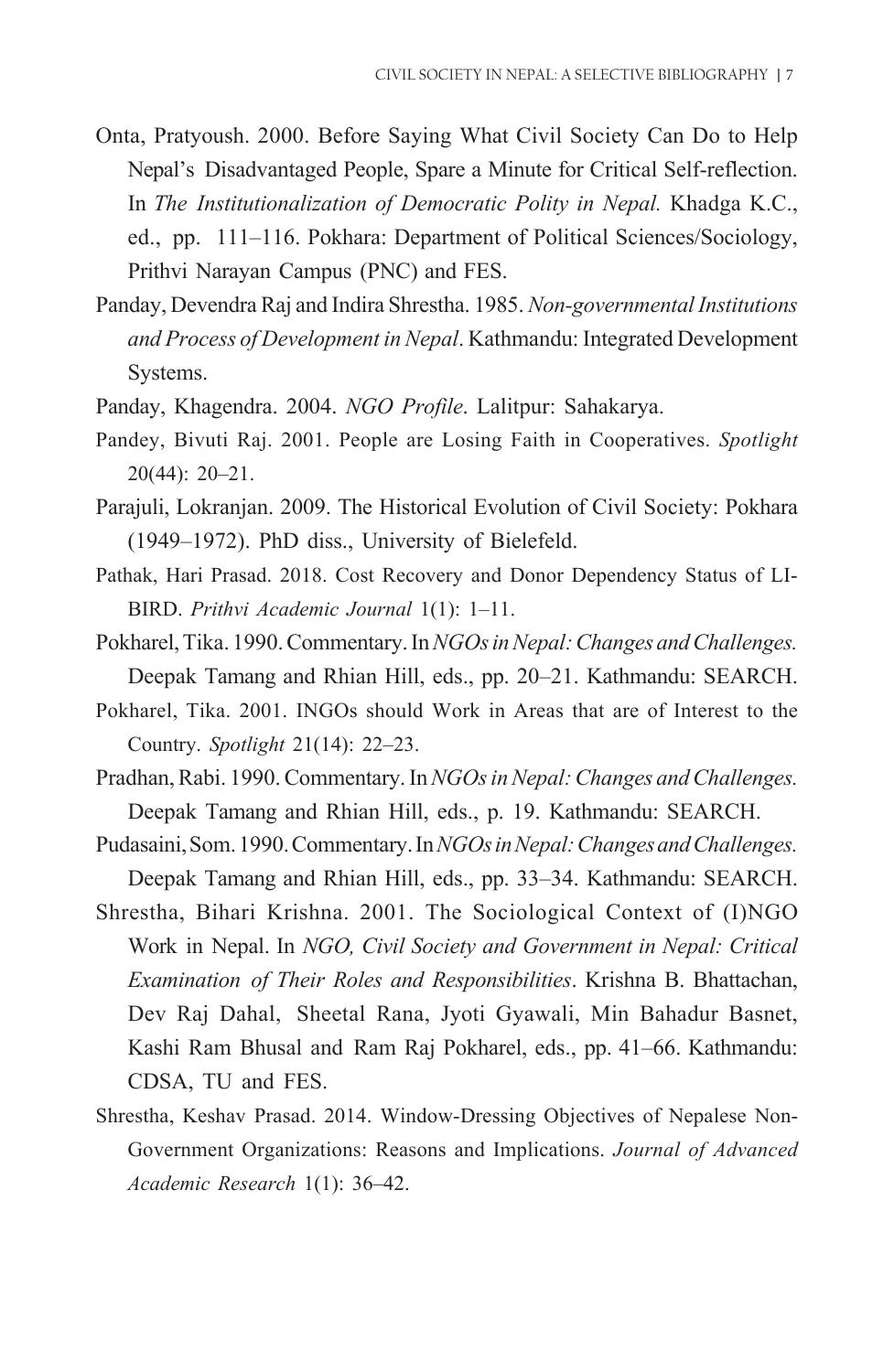- Social Welfare Council (SWC). 1999. *List of Non-governmental Organizations Affiliated with Social Welfare Council.* Vol. I*.* Kathmandu: SWC.
- SWC. 2000. *List of Non-governmental Organizations Affiliated with Social Welfare Council.* Vol. II*.* Kathmandu: SWC.
- Tamang, Deepak. 1990. Identifying Role and Identity for Nepali NGOs. In *NGOs in Nepal: Changes and Challenges.* Deepak Tamang and Rhian Hill, eds., pp. 38–42. Kathmandu: SEARCH.
- Tamang, Mukta Singh. 2018. Nepal. In *Routledge Handbook of Civil Society in Asia*. Akihiro Ogawa, ed., pp. 278–292. London: Routledge.
- Thacker, Prabha. 1990. Opportunities, Problems and Prospects for Nepali NGOs in the Changed Context. In *NGOs in Nepal: Changes and Challenges.*  Deepak Tamang and Rhian Hill, eds., pp. 16–18. Kathmandu: SEARCH.
- Thapa, Poonam. 1990. Commentary. In *NGOs in Nepal: Changes and Challenges.* Deepak Tamang and Rhian Hill, eds., pp. 8–10. Kathmandu: SEARCH.
- Thapa, Sangita. 2019. Measuring Performance of Non Government Organizations: A Comparative Study of AMDA Nepal and General Welfare Pratisthan (GWP). *JMC Research Journal* 8(1): 15–28.
- Tuladhar, Padma Ratna. 1990. Chairman's Remarks. In *NGOs in Nepal: Changes and Challenges.* Deepak Tamang and Rhian Hill, eds., pp. 38–42. Kathmandu: SEARCH.
- Upreti, T.N. 1990. Commentary. In *NGOs in Nepal: Changes and Challenges.*  Deepak Tamang and Rhian Hill, eds., p. 32. Kathmandu: SEARCH.
- Walton, Neil. 1990. The Role of INGOs in Nepal in the 1990s. In *NGOs in Nepal: Changes and Challenges.* Deepak Tamang and Rhian Hill, eds., pp. 11–13. Kathmandu: SEARCH.
- Westerveld, Rosie. 2021. Partnerships, Power and Privilege: A Critical Investigation of Development Partnerships Between UK and Nepal Civil Society Organisations. PhD thesis, University of Sheffield.

उप्रेती, देवेन्द्र । सन् २०१३ । नेपालमा समाजविज्ञहरूका संघ/समाज : संरचना र गतिशीलता (सन्१९५९–२०१३) । स्टडिज इन नेपाली हिस्ट्री एण्ड सोसाइटी १८(१) : १०९–१४६ । कपाली, सवर्ण । २०५१ । उपभोक्ता समितिले जुटाउने जनसहभागिता । *विकास* ३(६) : ४९–५२ । कराट, प्रकाश। २०५२। के गै.स.सं. हरू साम्राज्यवादका एजेन्ट हुन् ? *विकास ४*(७) : ५३–५५। गौतम, पदम । २०५९ । सां स्कृतिक सं स्थाहरूको भमिू का । *मल्ू यां कन* २०(१०२) : २२–२४ ।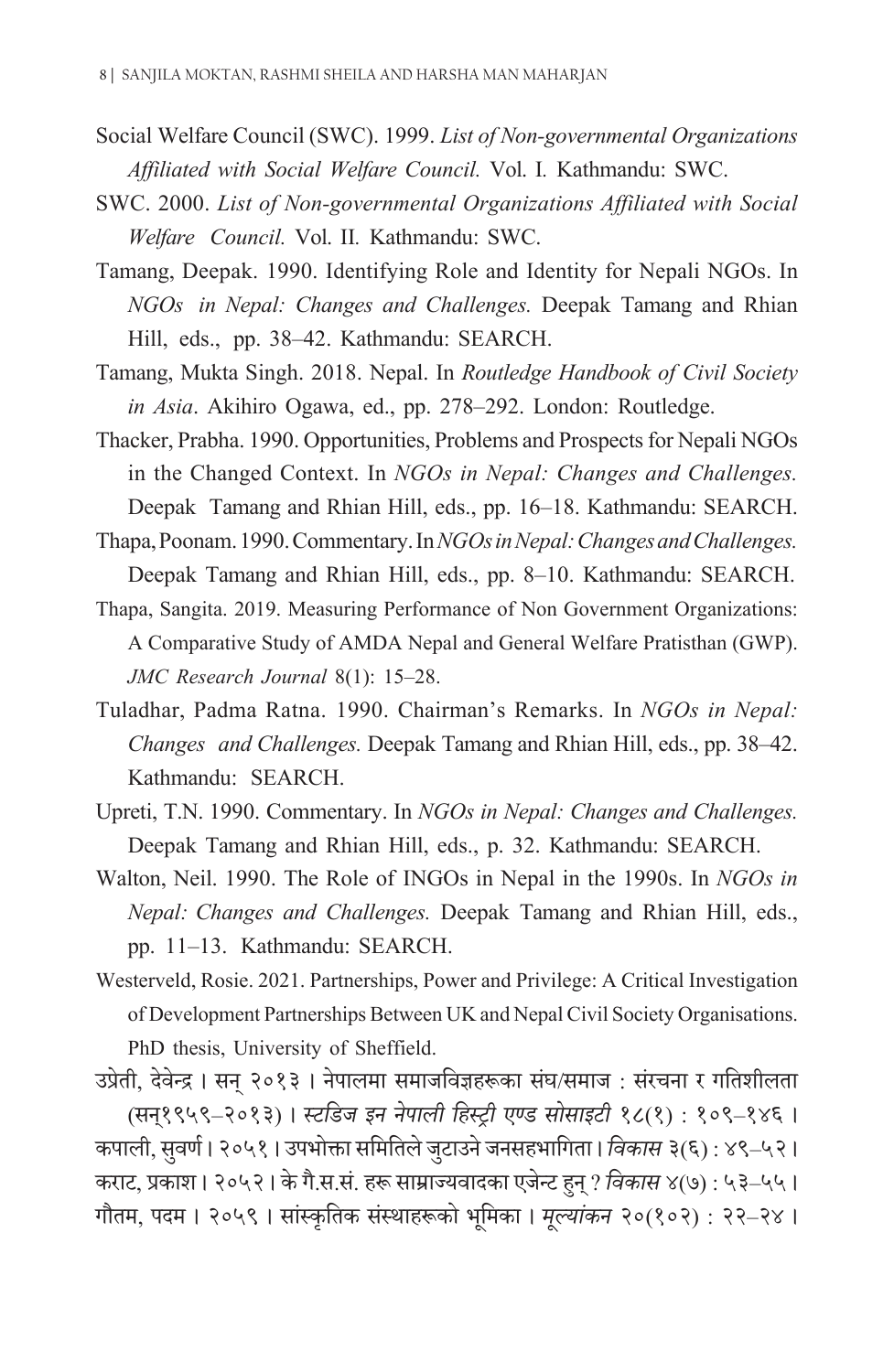गौतम, भास्कर । २०७५ । सचना-दोहनको श ू क्तिशाली उद्योग । *नेपाल* १९(२७) : ३०–३२ । चन्द, शोभा । २०५४ । गैरसरकारी सं स्थाहरू किन फुट् छन ? ् *हाकाहाकी* १(३) : २४–२६ । न्यौपाने, हिमाल । २०५८ । वैदेशिक सहयोगको अप्ठ्या रो बाटो । *हाकाहाकी* ४(१०) : ३०–३३ । पंज्ञेनी, मित्रलाल । २०५९ । पचास वर्ष पुगेको प्रगतिशील लेखक संघ । *मूल्यांकन २*१(१०४) :

४४ ।

पराजुली, लोकरञ्जन, हर्षमान महर्जन, देवराज हुमागाई र प्रत्यूष वन्त । २०७७ । नागरिक समाज : अवधारणा र नेपाली अभ्यास । *लोकतन्त्रमा नागरिक समाज* : *२५ वर्षको समीक्षा* । हर्षमान महर्जन, देवराज हुमागाई, प्रत्यूष वन्त, लोकरञ्जन पराजुली र देवेन्द्र उप्रेती, सं., पृ. ३–४३ । काठमाडौँ : मार्टिन चौतारी ।

पौडेल, शरद । २०५५ । बुझिराखे हुन्छ, टुँडिखेलको भाषणले एनजीओको मृत्यु सम्भव छैन । *विकास* ७(११) : २६–३९ ।

<u>फु</u>याल, कमल र देवी गुरुङ । २०५० । नेपालमा गैर सरकारी क्षेत्रको विकास *विकास २(३) :* ५२–५५ ।

- भट्टचन, कृष्ण । २०५५ । नेपालमा एनजीओ र आइएनजीओ : यथार्थता र भ्रम । *विकास* ७(११) : १२–२५ ।
- भण्डारी, अखण्ड । २०५७ । वैदेशिक सहयोग र ऋण; दाता भाग्ने, सरकार पछ्याउने, देश र जनता ठगिने । *हाकाहाकी* ४(१) : ४–१० ।
- महत, रामशरण । २०५८ । नागरिक समाजको भूमिका विस्तारित हुँदै गएको छ । *हाकाहाकी* ४(१०) : १२–१३ ।
- महर्जन, हर्षमान, देवराज हुमागाई, प्रत्यूष वन्त, लोकरञ्जन पराजुली र देवेन्द्र उप्रेती, सं. । २०७७ । *लोकतन्त्रमा नागरिक समाज* : *२५ वर्षको समीक्षा* । काठमाडौ ँ : मार्टिन चौतारी ।
- मैनाली, सुशील । २०५९ । सरकार र गैरसरकारी संस्थाहरूको हेलचेक्र्याइँ । *हाकाहाकी ५*(१) : ८–१० ।
- वन्त, प्रत्यूष । २०५६ । नेपालमा आधुनिक 'चन्दा -गुठी' किन र कसरी ? *विकास ८(*१६) : ३३–३६ ।
- वन्त, प्रत्यूष । २०५८ । नागरिक समाज विश्वास बढाउने सं स्थागत सं स्कृतिको अभाव । *हाकाहाकी* ४(१०) : १४ ।
- वन्त भट्ट, लाजिमा । २०५४ । गैरसरकारी सं स्थाहरू सेवा गर्ने उपाय कि डलरको खेती । *हाकाहाकी* १(३) : २८–३० ।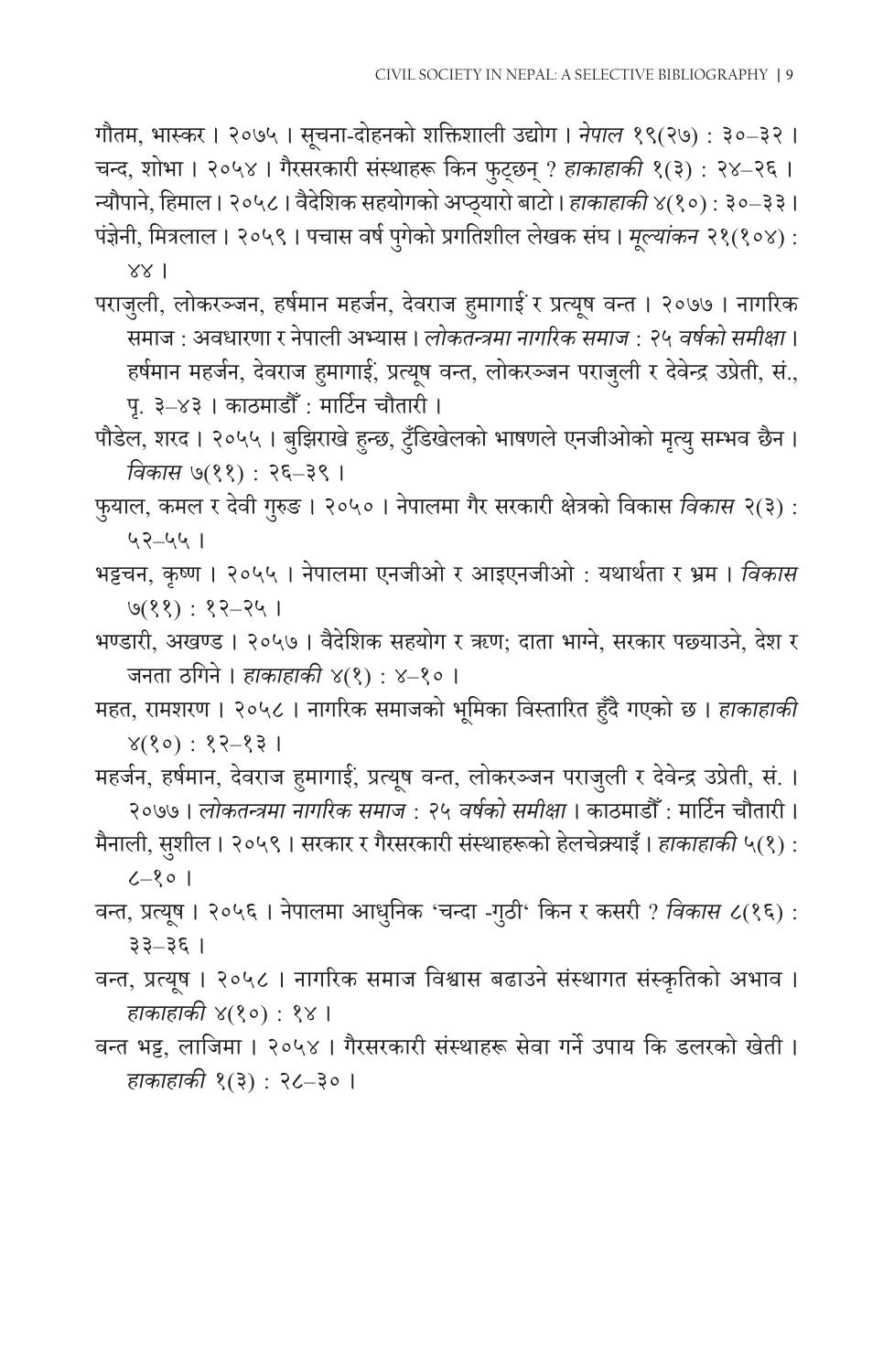## POLICY AND LEGAL ENVIRONMENT

- Bastola, Mukesh Kumar. 2021. NGO Regulation: Themes and Debates with Reference to Nepal. *Curriculum Development Journal* 29(43): 109–124.
- Bhatta, Chandra Dev. 2016. The Interface between the State and Civil Society in Nepal. *Dhaulagiri Journal of Sociology and Anthropology* 10: 63–91.
- Dhungel, Surya. 1996. NGOs Bewildered. Paper presented in an international conference in New Delhi, March 1996. Available at www.icnl.org/wp-content/uploads/Nepal\_bewildered.pdf?\_ ga=2.17416574.690116142.1586689491-622924378.1585828567; accessed December 6, 2020.
- Informal Sector Service Centre (INSEC). nd. *Space for Civil Society: How to Protect and Expand an Enabling Environment in Nepal*. Kathmandu: INSEC.
- NGO Federation of Nepal. 2015. *Enabling Environment: National Assessment*. Kathmandu: NGO Federation of Nepal.
- Panday, Devendra Raj. 1998. NGO Movement in Nepal: An Analysis of Legal and Institutional Framework. Available at www.icnl.org/research/ library/files/Nepal/framework.pdf; accessed June 11, 2017.
- Pokharel, Tika. 2001. Social Welfare Council and (I)NGO. In *NGO, Civil Society and Government in Nepal: Critical Examination of Their Roles and Responsibilities*. Krishna B. Bhattachan, Dev Raj Dahal, Sheetal Rana, Jyoti Gyawali, Min Bahadur Basnet, Kashi Ram Bhusal and Ram Raj Pokharel, eds., pp. 165–171. Kathmandu: CDSA, TU and FES.
- Talcott, Fiona, Ajay Khanal and Pramod Bhattarai. 2019. Civil Society in a Federal Nepal: A Landscape Study. Unpublished report, The British Council. Available at www.britishcouncil.org.np/sites/default/files/ nepal\_cso\_landsape\_study\_final\_report.pdf; accessed November 12, 2020.
- The International Center for Not-for-Profit Law (ICNL). 2017. *Assessment of the Legal Environment for Civil Society and Media in Nepal*. Washington D.C.: ICNL.
- Uprety, Uttam. 2011. A Reflection on the Legal Framework for Civil Society in Nepal. *The International Journal of Not-for-Profit Law* 13(3): 50–89.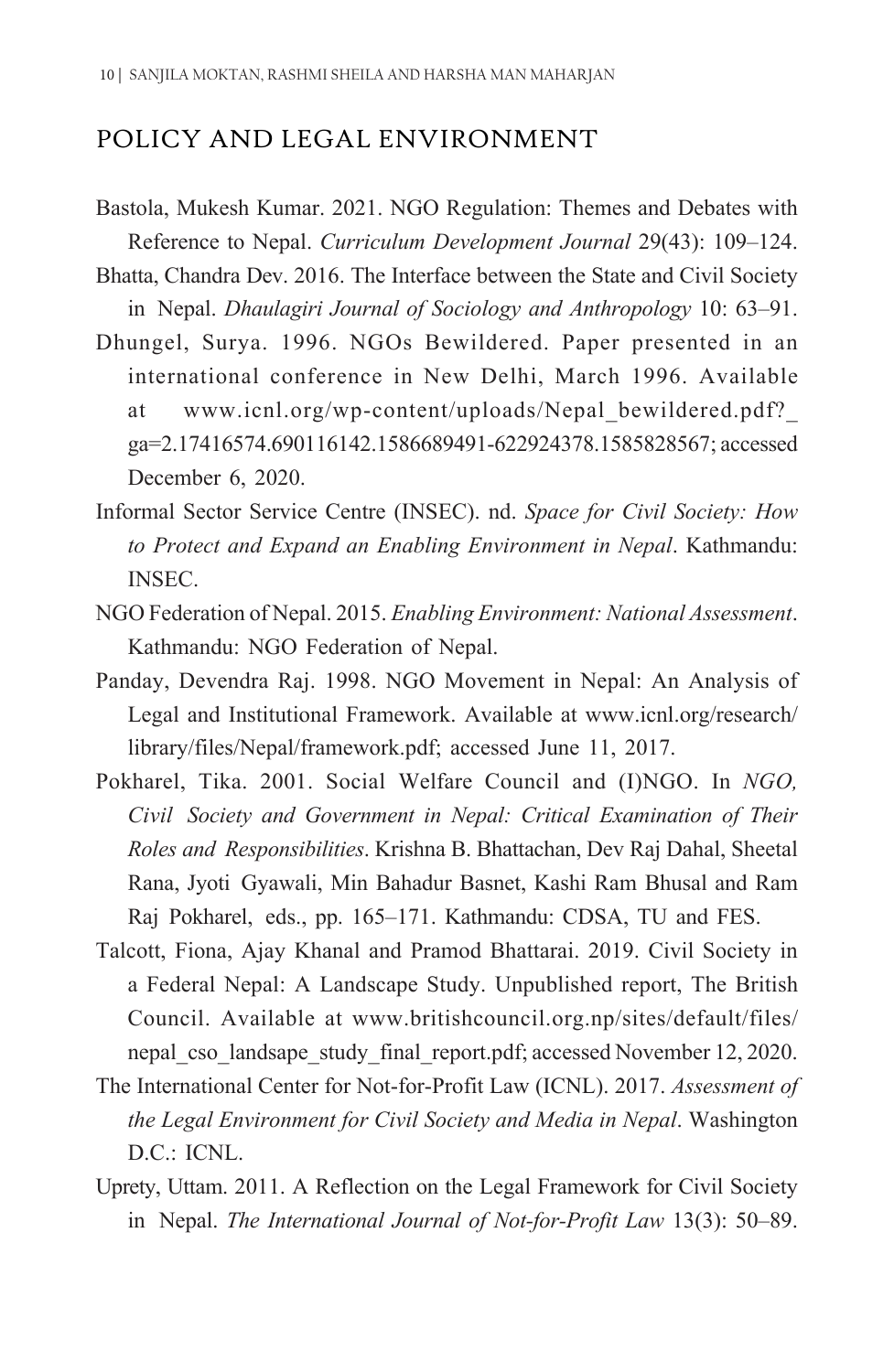- Uprety, Uttam. 2020. (Shrinking) Civic Space in Nepal: Concerns among Indigenous People's Organizations. *Forum for Development Studies* 47(2): 1–18.
- अधिकारी, प्रकाशसिं ह । २०५० । गैसस : क्षमता र कार्यक्रम सञ्चालन । *विकास* २(४) : ५५–५८ ।
- खड्का, केदार र विष्णुप्रसाद पोखरेल । २०७४ । *नेपालमा नागरिक संस्था सम्बन्धी कानूनी संर चना : अध्ययन प्रतिवेदन* । काठमाडौ ँ : गोगो फाउण्डेशन ।

गाउँले, शिव । २०६२ । निरङ्कुशताको अङ्कुश पालो गैससको । *नेपाल* १५(८) : १२–१३ । घिमिरे, सञ्जिव । २०७५ । संगठन स्वतन्त्र तथा सामाजिक संस्था विधेयक २०७५ : एक समीक्षा । काठमाडौँ विश्वविद्यालय, स्कूल अफ लद्वारा काठमाडौँमा आयोजित विधेयक माथिको छलफलका लागि प्रस्तुत कार्यपत्र, माघ २२, काठमाडौँ ।

ढकाल, केशव र दिनेश श्रेष्ठ । २०६७ । *बहसमा गैसस* । विराटनगर : अप्पन ।

नाम नखुलेको । २०७३ । समाज कल्याण परिषद् सम्बन्धमा व्यवस्था गर्न बनेको विधेयक (मस्यौदा) । अप्रकाशित, महिला बालबालिका तथा समाज कल्याण मन्त्रालय, नेपाल सरकार ।

नेपाल कानून आयोग । २०७५ । सामाजिक संस्थाको स्थापना, दर्ता तथा सञ्चालन सम्ब कानू नको सं शोधन तथा एकीकरण गर्न बनेको विधेयक (मस्यौदा) । अप्रकाशित, नेपाल कानुन आयोग ।

नेपाल सरकार । २०७१ । *समाज कल्याण नियमावली, २०४९ (दोस्रो सं शोधन)* । काठमाडौ ँ : नेपाल कानून आयोग।

नेपाल सरकार । २०७३ । *पु नर्निर्माण र पु नर्स्थापनाको लागि गैरसरकारी सं स्था परिचालन सम्बन्धी कार्यविधि, २०७२ (दोस्रो संशोधन)* । काठमाडौँ : राष्ट्रिय पुनर्निर्माण प्राधिकरण । न्यौपाने, सर ुेशराज । २०७४ । आफ्नै कल्याण । *हिमाल* १७(४४) : ३६–३७ ।

प्रधान, सपना । २०५५ । गैर सरकारी सं स्थाहरूप्रति सरकारी दृष्टिकोण स्पष्ट छैन । *हाकाहाकी* २(३) : ३२–३३ ।

भट्टराई, टिकाराम । २०५० । गैससंहरू स्वसंगठित व्यक्तिहरू हुन्....। *विकास २*(४) : ४९–५४ । मार्टिन चौतारी । २०७४ । *निर्शिदे त लोकतन्त्रतर्फ अर्को पाइला : प्रस्तावित समाज कल्याण*  त*था विकास ऐन, २०७३* । शोध-संक्षेप अंक २० । काठमाडौँ : मार्टिन चौतारी ।

श्री ५ को सरकार । २०२४ [२०१८] । *राष्ट्रिय निर्देशन (दोस्रो सं शोधन) ऐन, २०२४* । काठमाडौँ : नेपाल कानून आयोग ।

श्री ५ को सरकार । २०३४ । *संस्था दर्ता ऐन, २०३४* । काठमाडौँ : नेपाल कानून आयोग ।

श्री ५ को सरकार । २०४९ । *समाज कल्याण ऐन, २०४९* । काठमाडौ ँ : नेपाल कानन आू योग ।

श्री ५ को सरकार । २०६०[२०३४] । *सं स्था दर्ता (आठौ ँ सं शोधन) नियमावली, २०६०* । काठमाडौँ : नेपाल कानन आयोग ।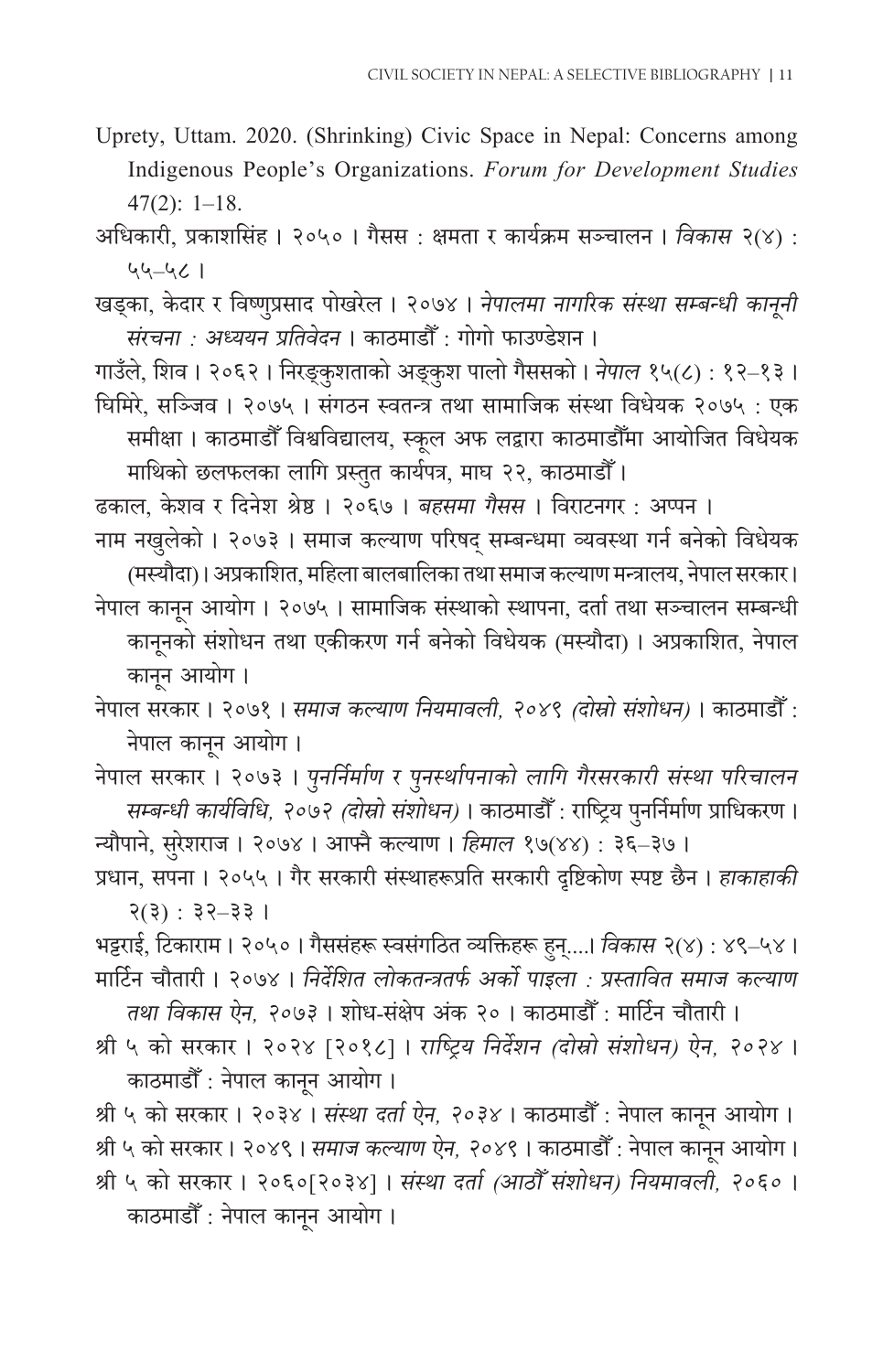- समाज कल्याण परिषद् । २०७१ । *संघ संस्था आबद्धता निर्देशिका, २०७१* । काठमाडौँ : समाज कल्याण परिषद । ्
- समाज कल्याण परिषद । २०७१ । ् *वैदेशिक सहयोग स्वीकृति सम्बन्धी निर्शिदे का, २०७१* । काठमाडौ ँ : समाज कल्याण परिषद । ्
- समाज कल्याण परिषद् । २०७१ । *साधारण सम्झौता तथा सेवा सुविधा सम्बन्धी निर्देशिका, २०७१* । काठमाडौ ँ : समाज कल्याण परिषद । ्
- समाज कल्याण परिषद् । २०७१ । *परियोजना सम्झौता सम्बन्धी निर्देशिका, २०७१* । काठमाडौँ : समाज कल्याण परिषद । ्
- समाज कल्याण परिषद् । २०७१ । *सामाजिक संघसंस्थाको अनुगमन, सुपरीवेक्षण एवं मूल्यांकन निर्शिदे का, २०७१* । काठमाडौ ँ : समाज कल्याण परिषद । ्
- समाज कल्याण परिषद् । २०७७ । *नीति तथा कार्यक्रम : आर्थिक वर्ष २०७७–७८* । काठमाडौँ : समाज कल्याण परिषद । ्
- हुमागाई, देवराज । २०७७ । सामाजिक संघ-संस्था सम्बन्धी कानूनी व्यवस्था : लोकतान्त्रिक युगमा नियन्त्रण अभ्यासको पुनरावृत्ति । *लोकतन्त्रमा नागरिक समाज : २५ वर्षको समीक्षा* । हर्षमान महर्जन, देवराज हुमागाई, प्रत्यूष वन्त, लोकरञ्जन पराजुली र देवेन्द्र उप्रेती, सं., पृ. ४३–६८ । काठमाडौँ : मार्टिन चौतारी ।

#### DEMOCRACY AND GOVERNANCE

- Adams, Vincanne. 1998. *Doctors for Democracy: Health Professionals in the Nepal Revolution*. Cambridge: Cambridge University Press.
- Adhikari, Mukunda Prasad. 2016. Social Auditing: Practices and Challenges of Non-government Organizations (NGOs) in Nepal. MBA thesis, Tribhuvan University (TU).
- Aditya, Anand, ed. 2011. *The Civil Society-State Interface in Nepal: Renegotiating the Role between the Private and the Political*. Lalitpur: Pragya Foundation & Friedrich Ebert Foundation.
- Aditya, Anand. 2011. From Subjects to Citizens: Civic Transformation in a Captive State. In *The Civil Society-State Interface in Nepal: Renegotiation the Role between the Private and the Political*. Anand Aditya, ed., pp. 1–71. Lalitpur: Pragya Foundation and Fridrich Ebert Foundation.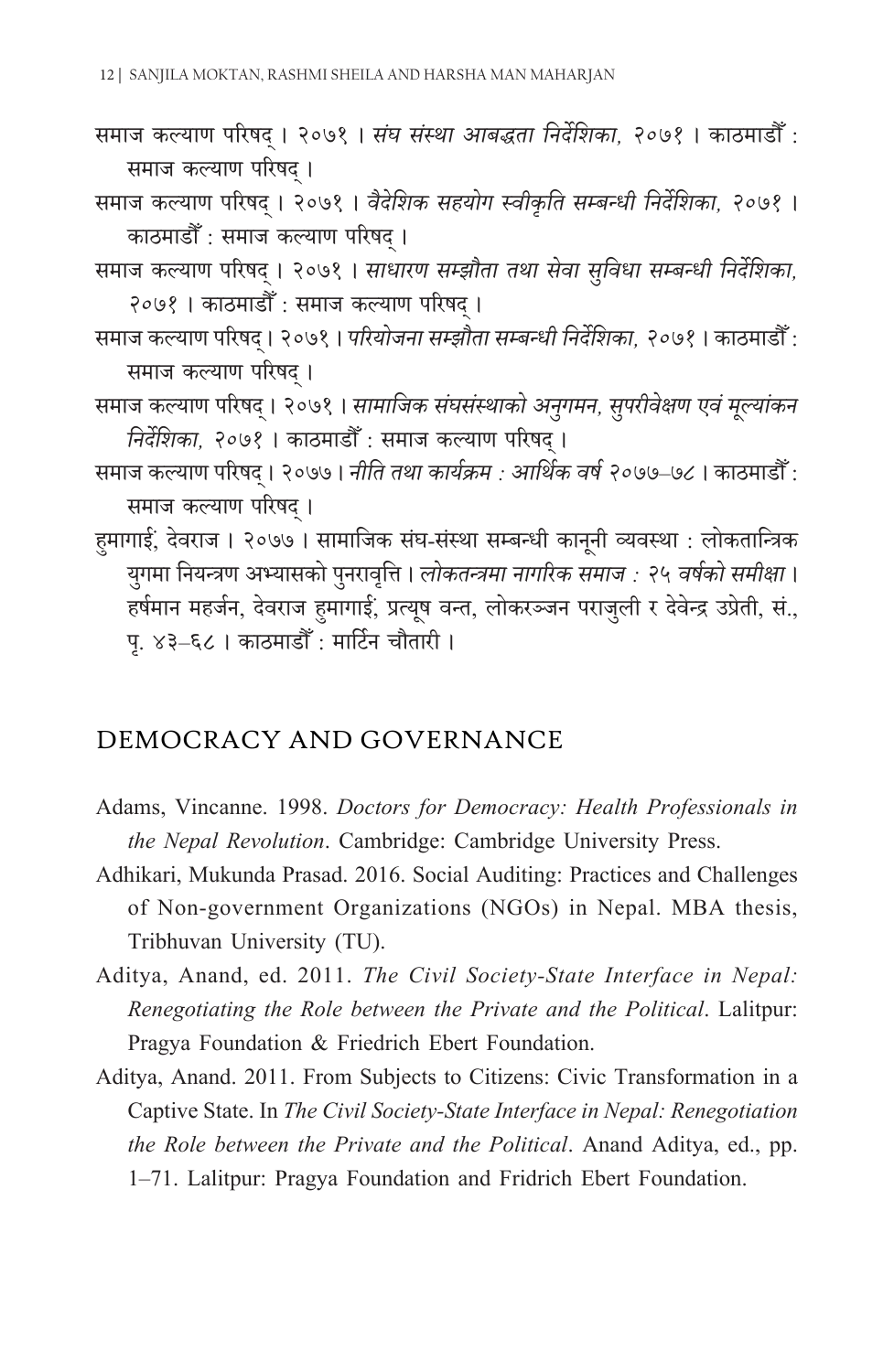- Amtzis, Rachel. 2011. The Use of ICTs for Fund Raising and Awareness Raising in NGOs of the Global South: An Analysis of Strategies of NGOs in Nepal. MA thesis, National University of Singapore.
- Badu, K.P. 2002. *Capacity Building of NGOs in Nepal: The NPLAP Experience (1998–2002) Ngo/cbo Participatory Learning and Advisory Project.* Kathmandu: Ngo/cbo Participatory Learning and Advisory Project (NPLAP).
- Basnet, Chudamani. 2010. From Civil Society to Citizen Society: Monarchy, Insurgency, and Uprising in Nepal, 1990–2006. PhD diss., University of Georgia.
- Bhandari, Nub Raj*.* 2021. Youth, Police, and Civil Society Organization: Participatory Arts-based Clinics for Strengthening Security and Justice in Nepal. In *Post-Conflict Participatory Arts*. Faith Mkwananzi, F. Melis Cine, eds,. pp. 172–189. London: Routledge.
- Bhatta, Chandra D. 2006. Civil Society and Its Discontents. In *Readings on Governance and Development.* Vol. 2. Mukti Rijal, ed., pp. 54–60. Kathmandu: Institute of Governance and Development.
- Bhatta, Chandra D. 2011. The Civil Society-State Interface. In *The Civil Society-State Interface in Nepal: Renegotiation the Role between the Private and the Political*. Anand Aditya, ed., pp. 118–144. Lalitpur: Pragya Foundation and Fridrich Ebert Foundation.
- Bhatta, Kiran, Nirmala Devi Bhatta, Tetsuya Shimamura Ikuo Ninomiya and Ishwori Prasad Sapkota. 2012. Level's of Users' Participation and Influencing Decision in Community Forest Management of Nepal: A Case Study of Kaski District Nepal. *Contributions to Nepalese Studies* 39(2): 223–242.
- Bhattachan, Krishna B. 2000. NGOs and INGOs in Nepal: Reality and Myth. In *Learning NGOs and the Dynamics of Development Partnership*. Farhad Hossain, Marko Ulvila and Ware Newaz, eds., pp. 269–280. Dhaka: Ahasania Books.
- Bhattachan, Krishna B., Dev Raj Dahal, Sheetal Rana, Jyoti Gyawali, Min Bahadur Basnet, Kashi Ram Bhusal and Ram Raj Pokharel, eds. 2001.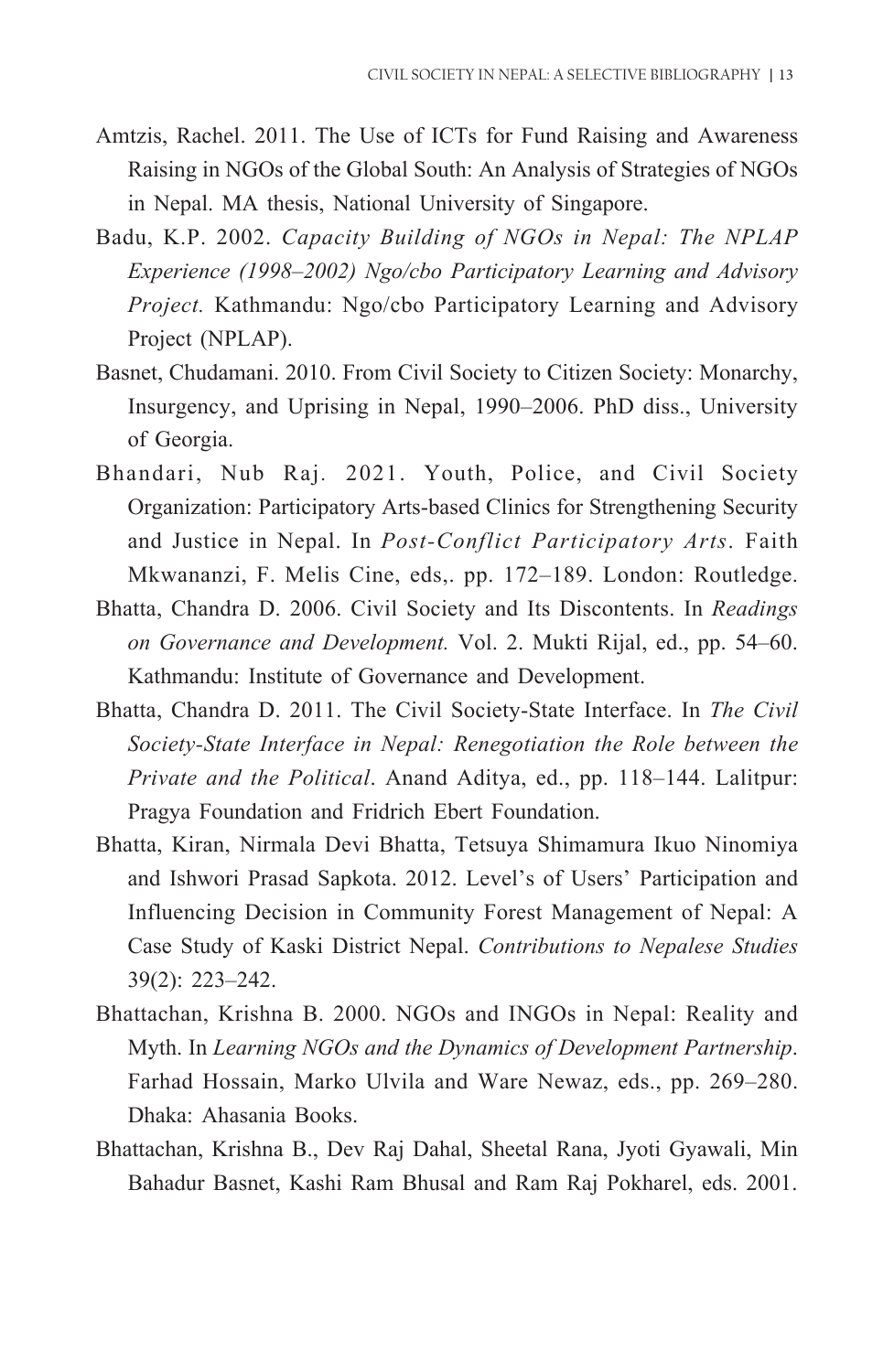*NGO, Civil Society and Government in Nepal: Critical Examination of Their Roles and Responsibilities*. Kathmandu: CDSA, TU and FES.

- Bhattarai, Ram Chandra. 2010. Role of NGOs, CBOs and Private Organizations for Efficient Management of Municipal Solid Waste in Kathmandu Valley. *Tribhuvan University Journal* 27(1–2): 103–112*.*
- Bishwakarma, Ramu. 2004. An Evaluation of an INGO's Institutional Development Practices: A Case Study of Heifer Project International 'HPI', Nepal Office. MBS thesis, TU.
- Bleie, Tone. 2011. Multi-Track Approaches to Peace Building in Nepal: Public Morality as Issue in the Future Civil State. In *The Civil Society-State Interface in Nepal: Renegotiation the Role between the Private and the Political*. Anand Aditya, ed., pp. 158–167. Lalitpur: Pragya Foundation and Fridrich Ebert Foundation.
- Chand, Diwaker. 1987. *Directional Strategy towards International Organization*.Kathmandu: National Planning Commission.
- Chand, Diwaker. 1989*. Setting up a Monitoring and Evaluation Mechanism for the Community Development and Rural Development in the NGOs Sector*. Kathmandu: Ministry of Panchayat and Local Development/Center on Integrated Rural Development for Asia and the Pacific.
- Chand, Diwaker. 1998. The Role of Civil Society in Democratization: NGO Perspective. In *The Role of Society and Democratization in Nepal*. Ananda Shrestha, ed., pp. 46–58. Kathmandu: Nepal Foundation for Advanced Studies and FES.
- Chand, Diwaker. 2000*. HMG Policy, INGOs Legal Status in Nepal, Role of SWE on INGOs and Utilisation of INGOs Aid, Social Development and INGO Activities in Nepal*. Kathmandu: Community Development Service Association.
- Chand, Diwaker. 2001. *Non-Profit Sector in Nepal*. Kathmandu: IIDS and Charities and Aid Foundation (UK).
- Chand, Diwaker. 2001. Peace Building Role of the Civil Society in Maoist Areas. In *Quest for Peace*, pp. 214–222. Kathmandu: South Asia Partnership-Nepal (SAP-Nepal).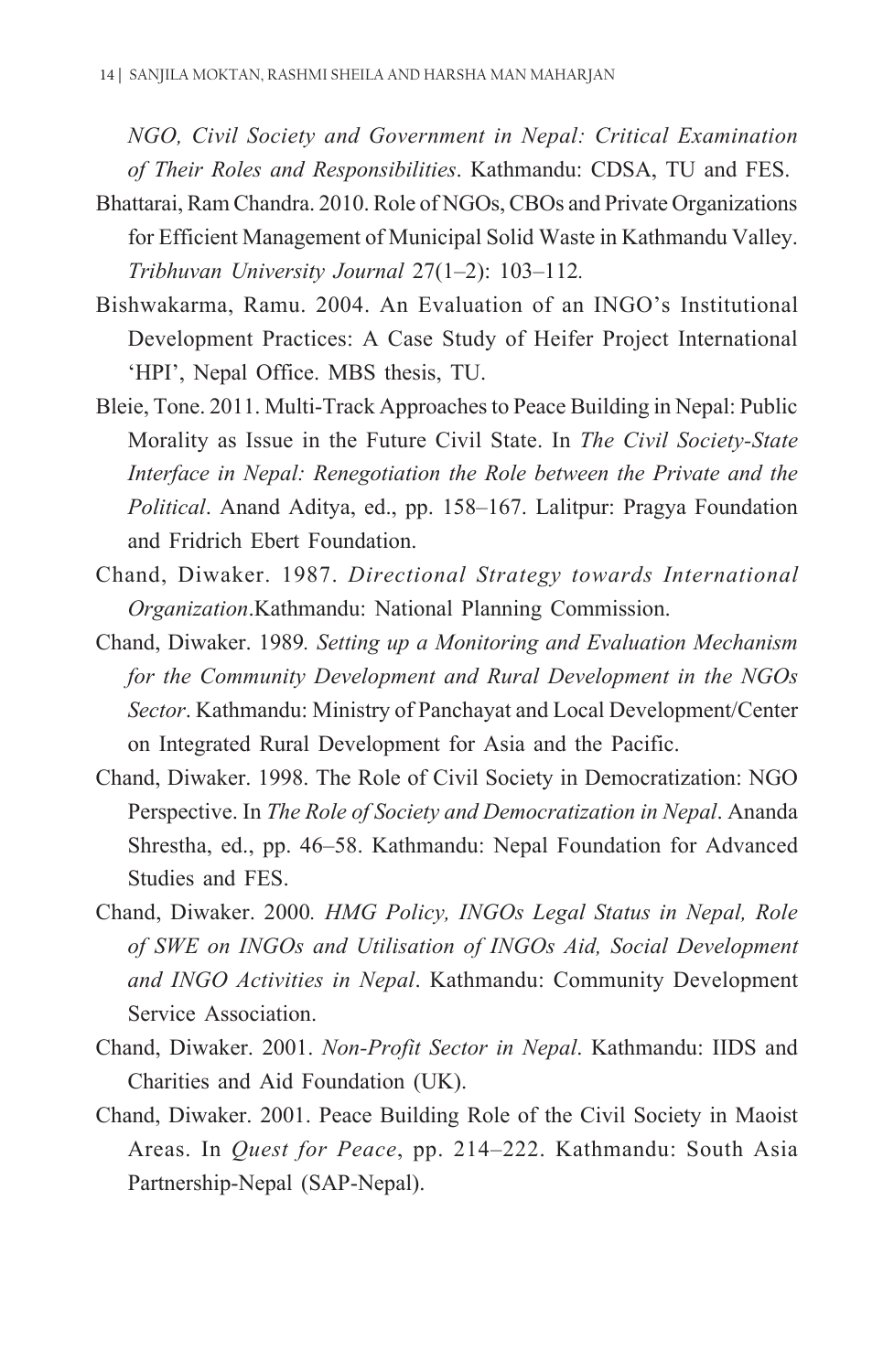- Chapagain, Binod K. 2005. *Towards a Healthier Civil Society.* Kathmandu: NPLAP.
- Chhetri, Ram B. and Tulsi R. Pandey. 1993. *User Group Forestry in the Far-Western Region of Nepal*. Kathmandu: The International Centre for Integrated Mountain Development (ICIMOD).
- Chintan, Gopal Siwakoti. 2000. Foreign Intervention in Politics through NGOs: A Case of the Left in Nepal. In *Development NGOs Facing the 21st Century: Perspective from South Asia.* Juha Varotl, Marko Ulvila, Farhad Hossain and Tek Nath Dhakal, eds., pp. 134–143. Kathmandu: Institute for Human Development.
- Chitrakar, Anil. 1996. *Working with NGOs*. Kathmandu: The International Union for Conservation of Nature (IUCN).
- Chowdhary, Chhote Lal and I.C. Dutta. 2021. Contribution of Rattan Cane in Livelihood Resilience in Relation to Community Forest User Groups and Rattan Processing Enterprises in Nepal. *Nepal Journal of Multidisciplinary Research* 4(3): 1–23.
- Crvelin, David and Albrecht Becker. 2019. 'The Spirits that We Summoned': A Study on How the 'Governed' Make Accounting their Own in the Context of Market-making Programs in Nepal. *Accounting, Organizations and Society* 81. https://doi.org/10.1016/j.aos.2019.101079
- Dahal, Dev Raj. 1995. Civil Society and Self-Governing Polity in Nepal. In *State Leadership and Politics in Nepal*. Dhruba Kumar, ed., pp. 100–123. Kathmandu: Centre for Nepal and Asian Studies (CNAS).
- Dahal, Dev Raj. 2006. *Civil Society Groups in Nepal: Their Roles in Conflict and Peace Building*. Kathmandu: Support for Peace and Development Initiative, United Nations Development Programme (UNDP).
- Dahal, Dev Raj. 2008. Is Civil Society a Balancer of Public Power in Nepal? *Indian Journal of Nepalese Studies* 14: 1–23.
- Dahal, Dev Raj. 2011. The Enlightenment Tradition of Nepal: Can Civil Society Grasp It? In *The Civil Society-State Interface in Nepal: Renegotiation the Role between the Private and the Political*. Anand Aditya, ed., pp. 72–99. Lalitpur: Pragya Foundation and Fridrich Ebert Foundation.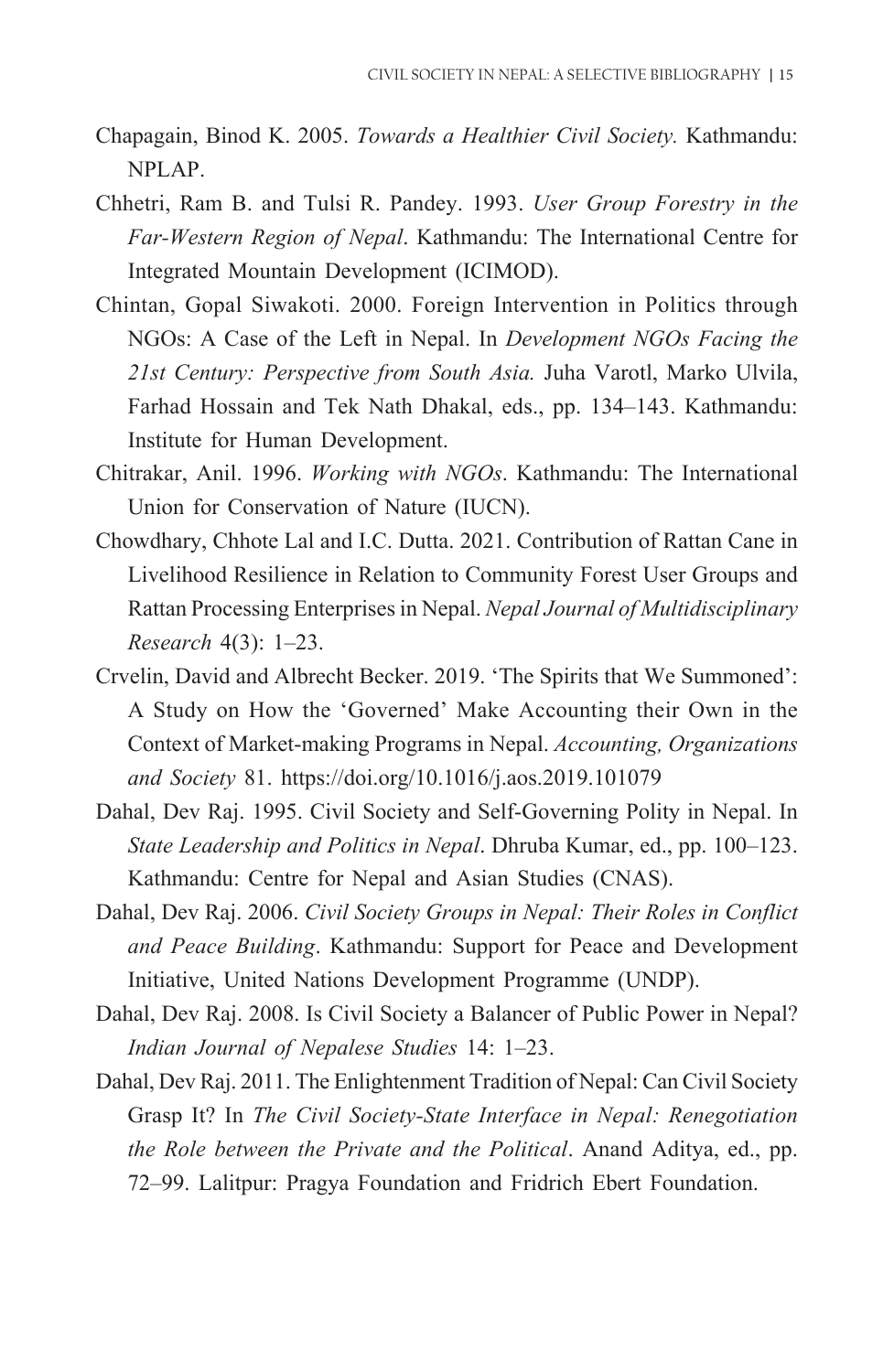- Dahal, Dev Raj. 2012. Recovering the Roots of Civil Society in Nepal. *New Angle: Nepal Journal of Social Science and Public Policy* 2(1): 63–74.
- Dahal, Dev Raj. 2014. The Enlightenment Tradition of Nepal: Can the Civil Society Grasp It? *Dhaulagiri Journal of Sociology and Anthropology* 8: 1–28.
- Dahal, Dev Raj. 2022. Civil Society: The Worthy Soul of Democracy [Public Lecture]. *Journal of Political Science* 22: 100–109.
- Dahal, Dilli Ram. 1994. *A Review of Forest User Groups: Case Studies from Eastern Nepal*. Kathmandu: ICIMOD.
- Dahal, Dilli Ram. 2001. Problems and Prospects of Relationship between Government Organizations and NGOs/INGOs in Nepal. In *NGO, Civil Society and Government in Nepal: Critical Examination of Their Roles and Responsibilities*. Krishna B. Bhattachan, Dev Raj Dahal, Sheetal Rana, Jyoti Gyawali, Min Bahadur Basnet, Kashi Ram Bhusal and Ram Raj Pokharel, eds., pp. 105–128. Kathmandu: CDSA, TU and FES.
- Dahal, Kapilmani. 2019. Civil Society and Its Place in the Constitution of Nepal. *Journal of Political Science*19: 100–127.
- Dahal, Kapilmani. 2020. Civil Society's Role in Operating and Managing Good Governance in Nepal. *Journal of Political Science* 20: 99–123.
- DanidaHUGOU. 2008. *Human Rights and Good Governance: Programme Phase II Nepal*. Kathmandu: DanidaHUGOU.
- Dhakal, Govind P. 2000. Foundation of an Autonomous Civil Society and the Environment of the Citizens in Nepal. In *Development NGOs Facing the 21st Century: Perspectives from South Asia*. Juha Varotl, Marko Ulvila, Farhad Hossain and Tek Nath Dhakal, eds., pp.109–120. Kathmandu: Institute of Human Development.
- Dhakal, Suresh. 2009. Public is Political: A Case Study of People's Participation in a Community Organization in Nepal. In *Reconstruction of the Intimate and Public Spheres* (Proceeding of the 1st Next-Generation Global Workshop), pp. 702–717. Kyoto: Kyoto University.
- Dhakal, Suresh*.* 2010*.* Participation in Public Spaces in a Diverse Society. A Case Study of Community Organisation in a VDC from Eastern Tarai of Nepal. Available at www.semanticscholar.org/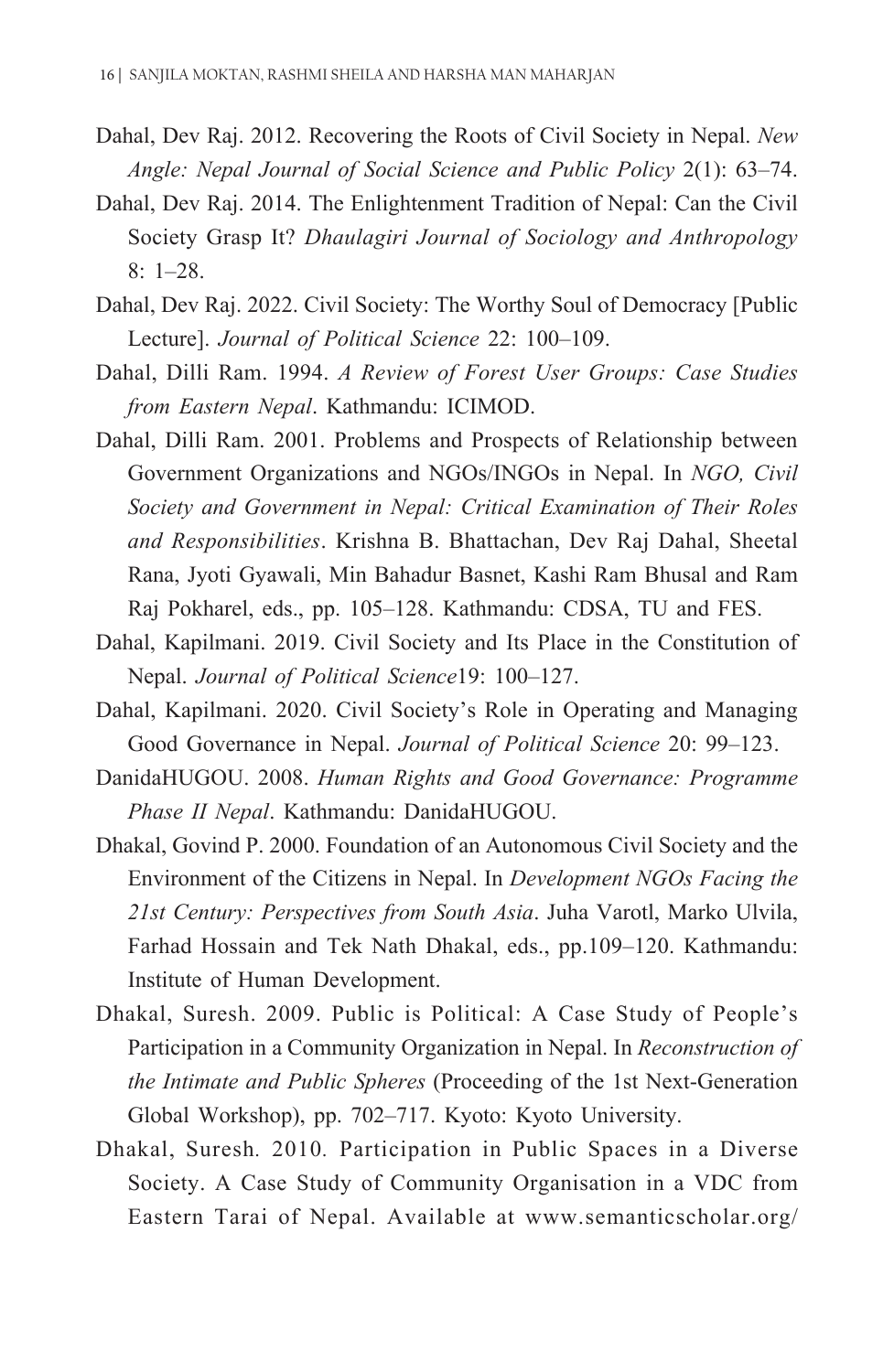paper/Participation-in-Public-Spaces-in-a-Diverse-Society-Dhakal/ b4981b98984923b7fb9393b0d98ecbdb99d2ad86; accessed October 18, 2020.

- Dhakal, Tek Nath. 2006. Challenges of Civil Society Governance in Nepal. Paper presented at "Network of Asia-Pacific Schools and Institutes of Public Administration and Governance Annual Conference," organized by University of Sydney, December 4–5.
- Dhakal, Tek Nath. 2007. Challenges of Civil Society Governance in Nepal*. Journal of Administration and Governance* 2(1): 61–73.
- Dhakal, Tika P. 2011. Peace Politics and Civil Society in Nepal: The Space to Mediate the Fault-Lines. In *The Civil Society-State Interface in Nepal: Renegotiation the Role between the Private and the Political*. Anand Aditya, ed., pp. 145–157. Lalitpur: Pragya Foundation and Fridrich Ebert Foundation.
- Engel, Julius. 2011. Challenges to Transitional Justice in Nepal. In *The Civil Society-State Interface in Nepal: Renegotiation the Role between the Private and the Political*. Anand Aditya, ed., pp. 176–208. Lalitpur: Pragya Foundation and Fridrich Ebert Foundation.
- Finnish International Development Agency (FINNIDA). 1994. *Strengthening the Partnership-Evaluation of the Finnish NGO Support Programme: Country Case Study Nepal*. Helsinki: FINNIDA.
- Gautam, K.H. 1987. Legal Authority of Forest User Groups. *Banko Janakari*   $1(4): 1-4.$
- Gautam, Toya, ed. 2004. *Non-government Organizations: Challenges and Opportunities*. Lalitpur: Sahakarya.
- Gautam, Upendra. 1988. Institutional Building and Rural Development in Nepal: Gadkhar Water Users Committee. In *IIMI, Irrigation Management in Nepal: Research Papers from a National Seminar, Bharatpur, Nepal, June 4–6, 1987*, pp. 46–58. Available at http://publications.iwmi.org/pdf/ H003654.pdf; accessed August 26, 2019.
- Gellner, David and Mrigendra B. Karki, 2008. Democracy and Ethnic Organizations in Nepal. In *Local Democracy in South Asia: Microprocesses*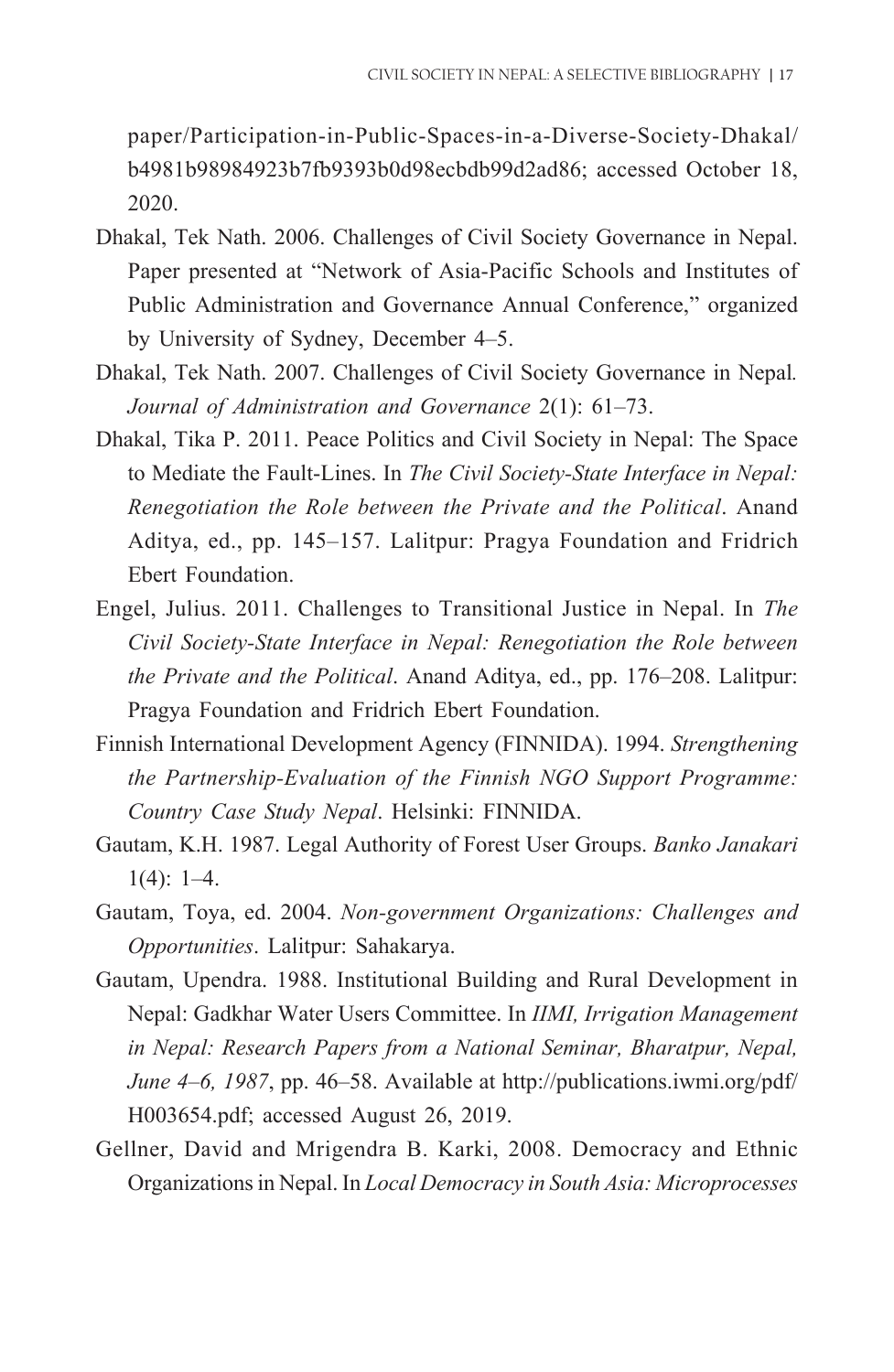*of Democratization in Nepal and Its Neighbours*. David Gellner and Krishna Hachhethu, eds., pp. 105–127. New Delhi: Sage Publications.

- Giri, Aditi, Prashant Khatiwada, Bikram Shrestha and Radheshyam Khatri Chettri. 2013. Perceptions of Government Knowledge and Control Over Contributions of Aid Organizations and INGOs to Health in Nepal: A Qualitative Study. *Globalization and Health* 9(1): 2–15.
- Gnyawali, Devi R. and Binod K. Shrestha. 2008. Strategic Management in Nepal: Case Studies of Primitive Companies and Non-governmental Organizations. *Kathmandu University School of Management Occasional Paper* 3: 1–27.
- Hachhethu, Krishna. 2006. Civil Society and Political Participation. In *Nepal: Quest for Participatory Democracy*. Lok Raj Baral, ed., pp. 111–132. New Delhi: Adroit.
- Heaton-Shrestha, Celayne. 2001. Our Differences Don't Make a Difference: Practising Civil Society in Nepal's Non-governmental Sector. PhD diss., School of Oriental and African Studies (SOAS), University of London.
- Heaton-Shrestha, Celayne. 2002. NGOs as *Thekedars* or Sevaks? Identity Crisis in Nepal's Non-governmental Sector. *European Bulletin of Himalayan Research* 22: 5–36.
- Heaton-Shrestha, Celayne. 2006. Representing INGO-NGO Relations in Nepal: Are We Being Donor-Centric? *Studies in Nepali History and Society* 11(1): 65–96.
- Heaton-Shrestha, Celayne. 2006. "They Can't Mix Like We Can:" Bracketing Differences and the Professionalisation of NGOs in Nepal. In *Development Brokers and Translators: The Ethnography of Aid and Agencies*. David Mosse and David Lewis, eds., pp. 195–216. Bloomfield: Kumarian Press.
- Heaton-Shrestha, Celayne and Ramesh Adhikari. 2010. Anti-politics and Counter Politics in Nepal's Civil Society: The Case of Nepal's Citizens' Movement. *Voluntas: International Journal of Voluntary and Nonprofit Organizations* 21: 293–316.
- Heaton-Shrestha, Celayne and Ramesh Adhikari. 2011. NGOization and de-NGOization of Public Action in Nepal: The Role of Organizational Culture in Civil Society Politicality. *Journal of Civil Society* 7(1): 41–61.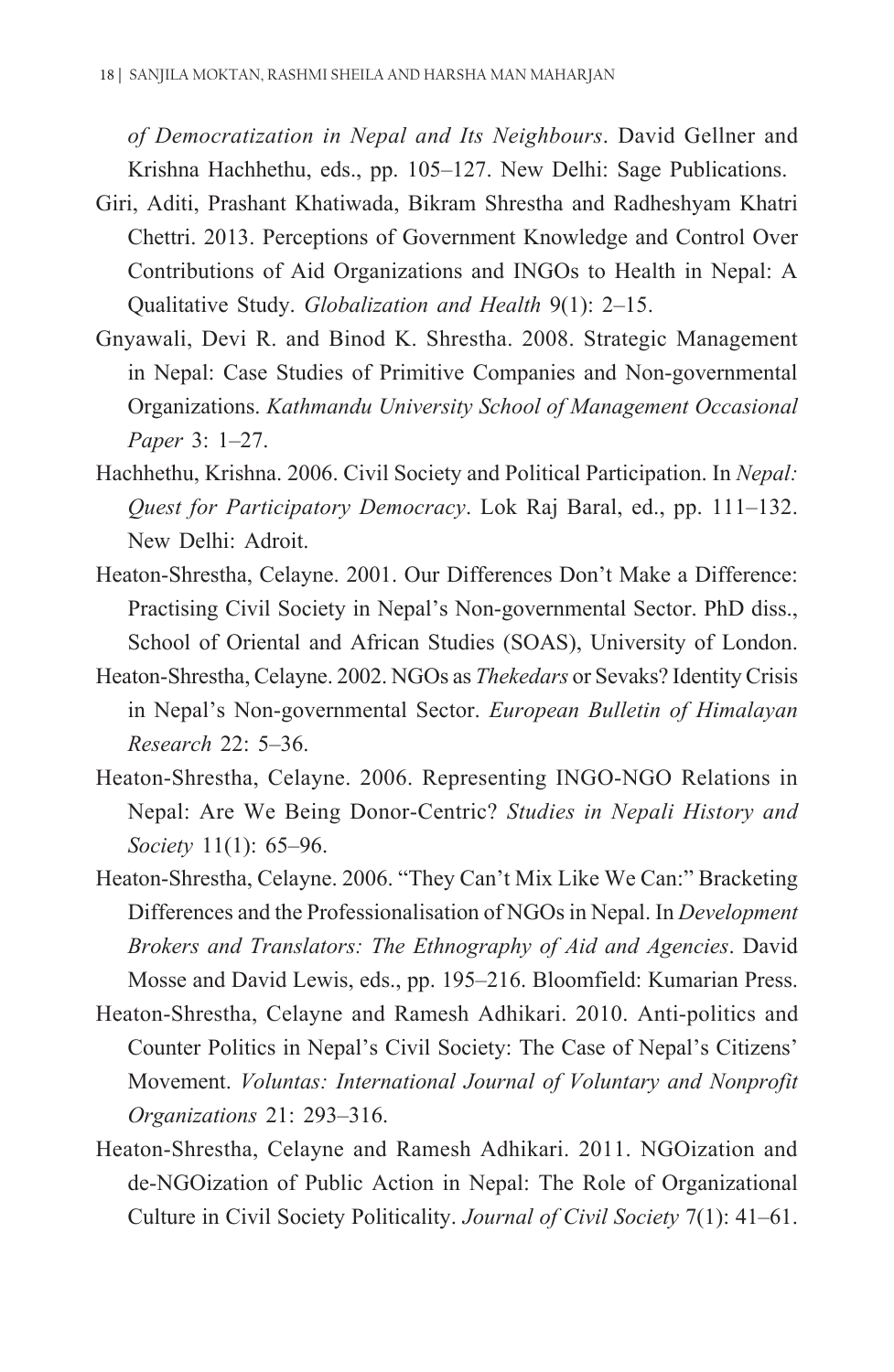- Holloway, Richard. 2012. Towards Financial Self-reliance for Civil Society Organizations. Paper presented at "Sunday Research Seminar Series," organized by Martin Chautari, January 8, Kathmandu.
- Hoosan, Sian. 1992. *Study on Non-governmental Organizations in Nepal*. Kathmandu: The United Nations Children's Fund (UNICEF) and Water Aid.
- Hossain, Farhad. 2001. Administration of Development Initiatives by Nongovernmental Organizations: A Study of Their Sustainability in Bangladesh and Nepal. PhD diss., University of Tampere.
- IIDS. 1995. *Summary of the Report on Non-governmental Institutions and Processes for Development in Nepal*. Kathmandu: IIDS.
- International Development Law Institute(IDLI) and Shtri Shakti. 2000. *Managing the Nongovernmental Organization: Legal and Organizational Issues for NGO Leaders*. Rome: IDLI.
- Ismail, Feyzi. 2017. Polar Opposites? NGOs, Left Parties and the Fight for Social Change in Nepal. *Critical Sociology* 44(4–5): 1–15.
- Jonna, Vyasulu. 2002. *Civil Society and Budget Analysis: Experience of Civil Society and Budget Analysis in Nepal, Bangladesh and India*. Bangalore: Centre for Budget and Policy Studies.
- Kafle, Basudev, Ramesh Prasad Bhattarai and Gangaram Gautam, eds. 2004. *Guide Book for NGOs on Development Terminologies*. Lalitpur: Sahakarya.
- Karki, Dhruba Raj. 2004. Role of NGOs for Promoting Good Governance: A Case Study of NGOs Working in Banke District, Nepal. MA thesis, TU.
- K.C., Nirmala. 2012. Non-governmental Organizations' Accountability in Nepal. PhD diss., TU.
- Khadka, Raj K. 2010. International NGOs Approaches to Institutional Reforms in Nepal. *OIDA International Journal of Sustainable Development* 1(9): 37–47.
- Khadka, Sarba Raj. 2016. CSOs, Aid Governance and the CPDE in Nepal. Available at www.dww.cz/docs/global\_synthesis\_report.pdf#page=110; accessed October 18, 2020.
- Khanal, Krishna and Binay Kumar Kushiyait. 2010. *A Review and Analysis of the 2009 Civil Society Public Submissions to the Constituent Assembly*. Kathmandu: UNDP.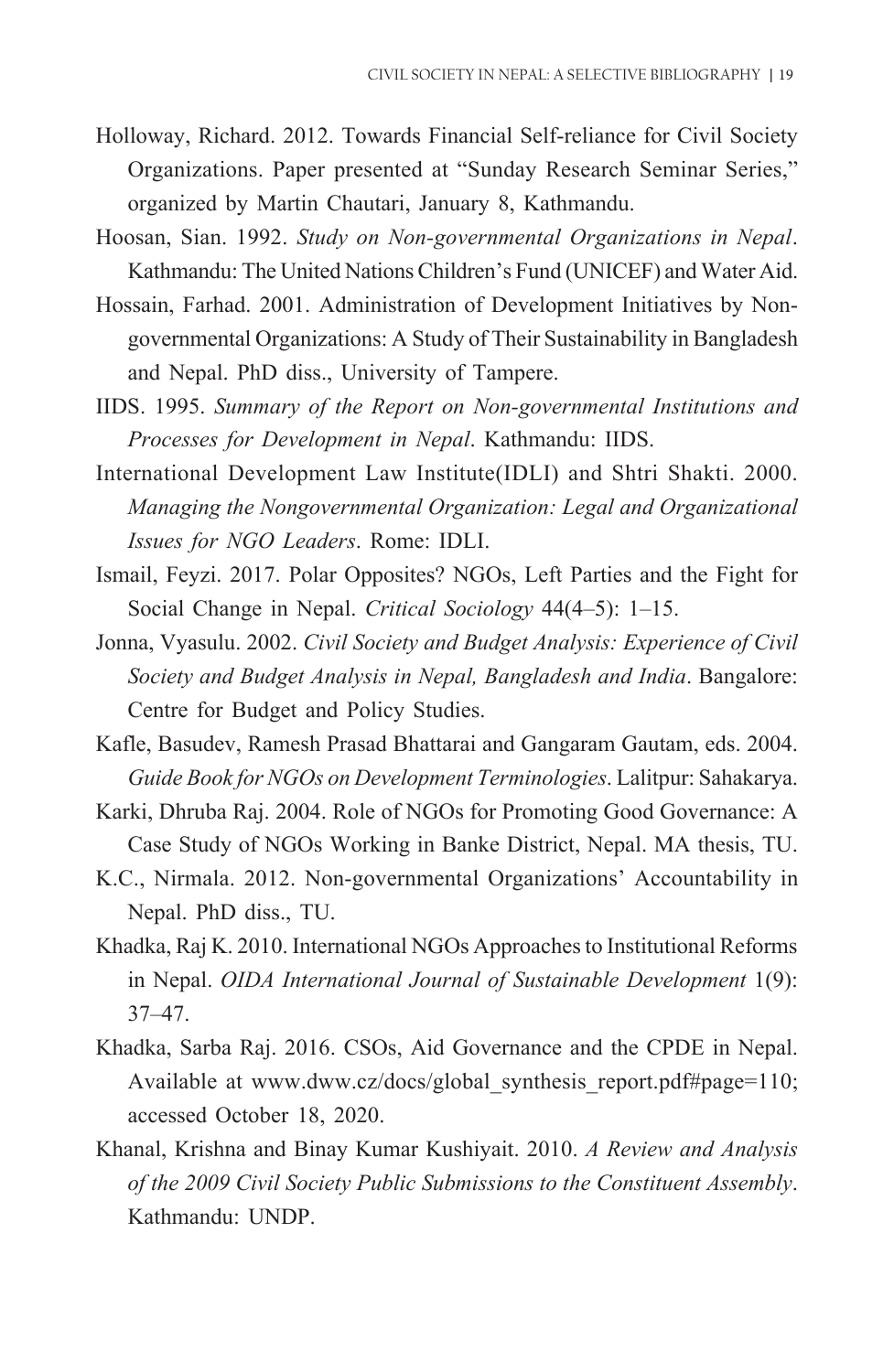- Kharat, Rajesh S. 2014. Democratic Consolidation in Nepal: Role of Nongovernmental Organisations. *Nepali Journal of Contemporary Studies*  14(1–2): 103–130.
- Kobek, Iris and Ram Pratap Thapa. 2005. Working Conditions and Procedures for INGOs and NGOs in Nepal: Requirements and Code of Conduct. Available at https://library.fes.de/pdf-files/iez/50219.pdf; accessed November 21, 2020.
- Lam, Lai Ming, Varun Khanna and Rob Kuipers. 2017. Disaster Governance and Challenges in a Rural Nepali Community: Notes from Future Village NGO. *Himalaya: The Journal of the Association for Nepal and Himalayan Studies* 37(2): 75–86.
- Mahat, Kushendra Bahadur and Bihari Binod Pokharel. 2015. Respondents Wise Status of Non-governmental Organizations (NGOs) of Karnali Zone Nepal*. Journal of Advanced Academic Research (JAAR)* 2(1): 14–25.
- Malla, B.C. and Santosh K. Upadhyaya. 1988. *Operational Relationship between Non-governmental Organizations (NGOs) and Other Social Institutions: A Case Study of SCF (UK), SCF (USA), Redd Barna (Norway)*. Kathmandu: Centre for Economic Development & Administration (CEDA).
- Mathema, Kalyan Bhakta. 2014. Civil Society and Democracy in Nepal. In *Participatory Democracy: Practices and Reflections*, pp. 17–30. Kathmandu: Action Aid Nepal.
- Mathema, Padma. 2001. National Planning Commission and NGOs. In *NGO, Civil Society and Government in Nepal: Critical Examination of Their Roles and Responsibilities*. Krishna B. Bhattachan, Dev Raj Dahal, Sheetal Rana, Jyoti Gyawali, Min Bahadur Basnet, Kashi Ram Bhusal and Ram Raj Pokharel, eds., pp. 172–177. Kathmandu: CDSA, TU and FES.

Ministry of Foreign Affairs. 1996. *Nepal: Strategy of Danish-Nepalese Development Cooperation*. Copenhagen: Ministry of Foreign Affairs.

- Ministry of Foreign Affairs. 2012. Review Report: Nepal Peace Support Programme-Human Rights and Good Governance Programme in Nepal. Unpublished report, Ministry of Foreign Affairs of Denmark.
- Ministry of Labor and Social Welfare. 1991. *Practice to be Adopted by His Majesty's Government of Nepal Concerning National and International*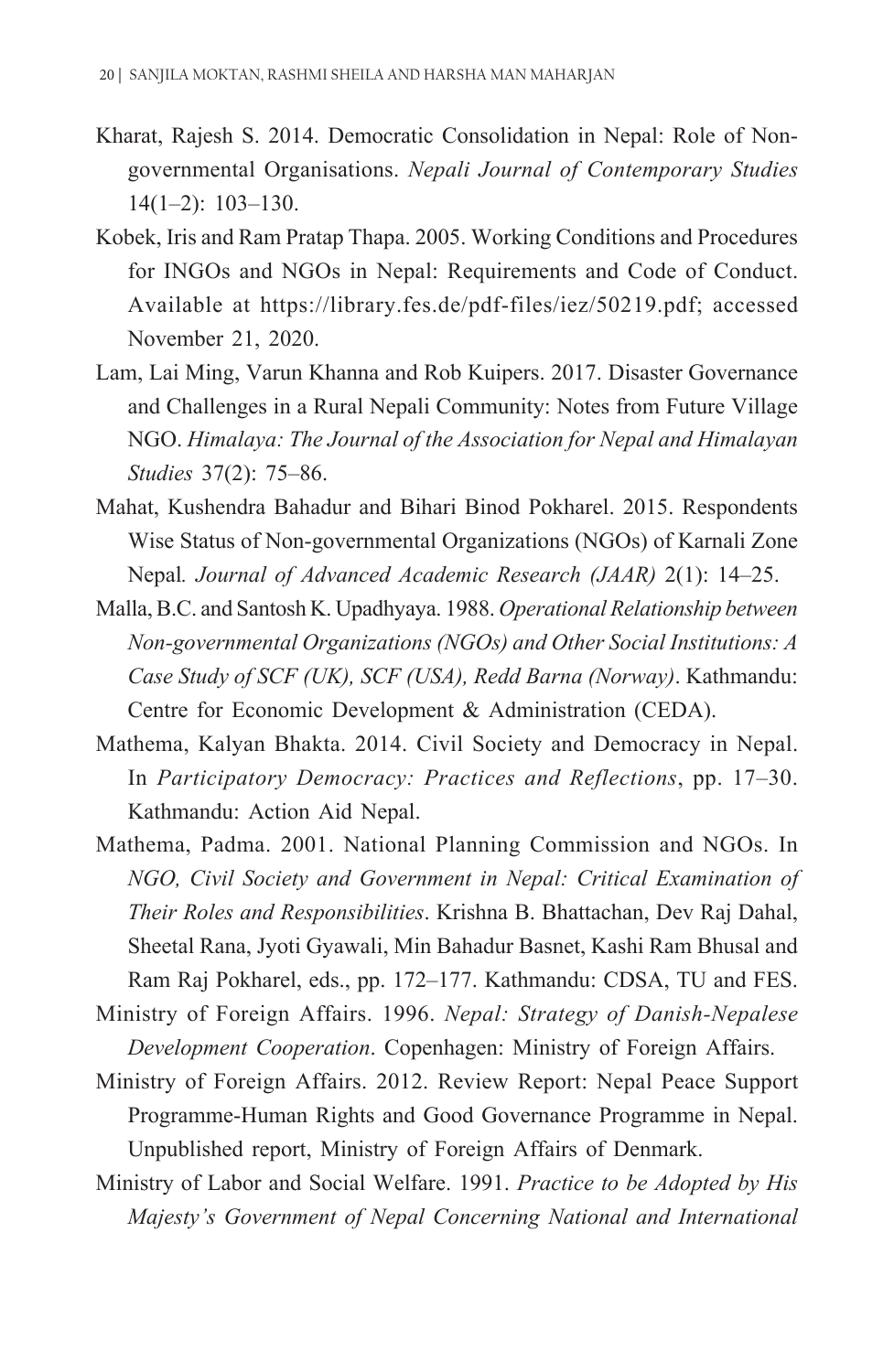*Non-government Social Organization*. Kathmandu: Ministry of Labor and Social Welfare.

- Mishra, Chaitanya. 2001. New Predicaments of Humanitarian Organizations. In *NGO, Civil Society and Government in Nepal: Critical Examination of Their Roles and Responsibilities*. Krishna B. Bhattachan, Dev Raj Dahal, Sheetal Rana, Jyoti Gyawali, Min Bahadur Basnet, Kashi Ram Bhusal and Ram Raj Pokharel, eds., pp. 1–12. Kathmandu: CDSA, TU and FES.
- Mohapatra, Anil Kumar. 2008. Civil Society in Emerging Democratic Nepal: Present Initiative and Future Concerns. *Indian Journal of Nepalese Studies* 14: 57–70.
- Nepal Press Institute (NPI). 1997. *Role of Civil Society in Democratization: A Media Perspective*. Kathmandu: NPI.
- Nepali, Rohit Kumar. 1997. *Civil Society: Voice to the Powerless People*. Kathmandu: SAP-Nepal.
- Nepali, Rohit Kumar. 2004. Peace Building Process and Civil Society in Nepal. Available at http://www.sapcanada.org/wp-content/uploads/2014/06/ SAP-Nepal-Peace-and-ICTs.pdf; accessed November 7, 2020.
- Nepali, Rohit Kumar and Uddhab P. Pyakurel. 2009. A Study of Nepal's Constituent Assembly Election: The Influence of Civil Society and the Multilateral System. Available at https://w.pria.org/knowledge\_ resource/1558837081\_A%20Study%20of%20Nepal%20Constituent%20 Assembly%20Election.pdf; accessed October 16, 2020.
- Nickson, Andrew. 1992. The INGO Perception of Public Administration in Nepal. *Administration and Management Review* 6: 41–64.
- Ninglekhu, Sabin and Katharine N. Rankin. 2008. Neighborhood Associations as Civic Space in Kathmandu: Progressive and Regressive Possibilities. In *The Politics of Civic Space in Asia: Building Urban Communities.* Amrita Daniere and Mike Douglass, eds., pp. 151–174. London: Routledge.
- Niwa, Mitsuru. 2019. The Problem of Unity and Representation Observed among Protestants in Nepal: On a Conflict between Umbrella Organizations and Rational but Irrational Participation. *Studies in Nepali History and Society* 24(2): 251–279.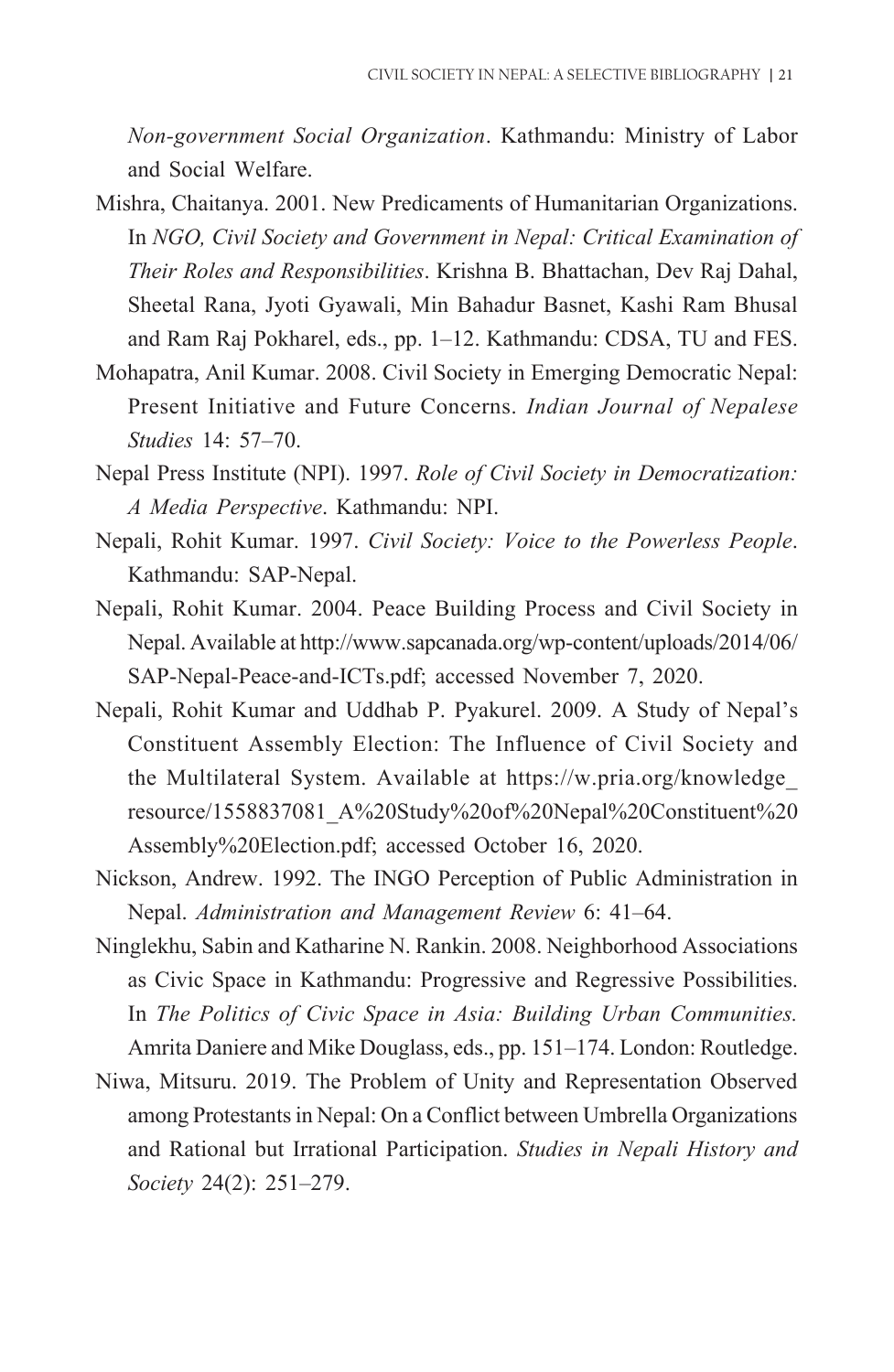- NGO Federation of Nepal. 2004. *International Development Assistance and Civil Society Concerns in Nepal.* Kathmandu: NGO Federation of Nepal.
- NGO Federation of Nepal. 2008. *Civil Society and Aid Effectiveness*. Kathmandu: NGO Federation of Nepal.
- NGO Federation of Nepal. 2016. *Initiatives of NGO Federation of Nepal for Post-earthquake Emergency Response*. Kathmandu: NGO Federation of Nepal.
- NGO Federation of Nepal. 2017. Chitwan Declaration 2016. *Proaction*  20(1): 28–31.
- NGO Federation of Nepal. 2017. Communication and Outreach Management of CSOs. *Proaction* 20(1): 44–45.
- NGO Federation of Nepal. 2017. Coordination Meeting of Nepal SDGs Forum Held in Kathmandu. *Proaction* 20(1): 9–10.
- NGO Federation of Nepal. 2017. High Level National Dialogue on Mainstreaming SDGs into National Development. *Proaction* 20(1): 11–17.
- NGO Federation of Nepal. 2017. National Workshop on SDG 16 Concluded in Kathmandu. *Proaction* 20(1): 48–51.
- NGO Federation of Nepal. 2017. Nepalese CSOs Committed for Implementation of Sustainable Development Agenda 2030. *Proaction* 20(1): 3–8.
- NGO Federation of Nepal. 2017. NFN Organized Regional Review and Sharing Workshops in Regions. *Proaction* 20(1): 23–24.
- NGO Federation of Nepal. 2017. Roles of NGOs in Development. *Proaction* 20(1): 32–33.
- NGO Federation of Nepal. 2017. SDGs; Role of CSOs to Achieve 2030 Agenda. *Proaction* 20(1): 18–22.
- NGO Federation of Nepal. 2017. Training on Aid Monitoring and Effective Development Cooperation. *Proaction* 20(1): 45–46.
- NGO Federation of Nepal. 2017. 22nd Annual General Meeting and National Civil Society Conference. *Proaction* 20(1): 25–27.
- NGO Federation of Nepal. 2017. Coordination and Courtesy Meeting with the Federation of Nepali Journalist. *Proaction* 20(2): 10–11.
- NGO Federation of Nepal. 2017. Planning Workshop held on Building CSO Enabling Environment in Nepal. *Proaction* 20(2): 12–13.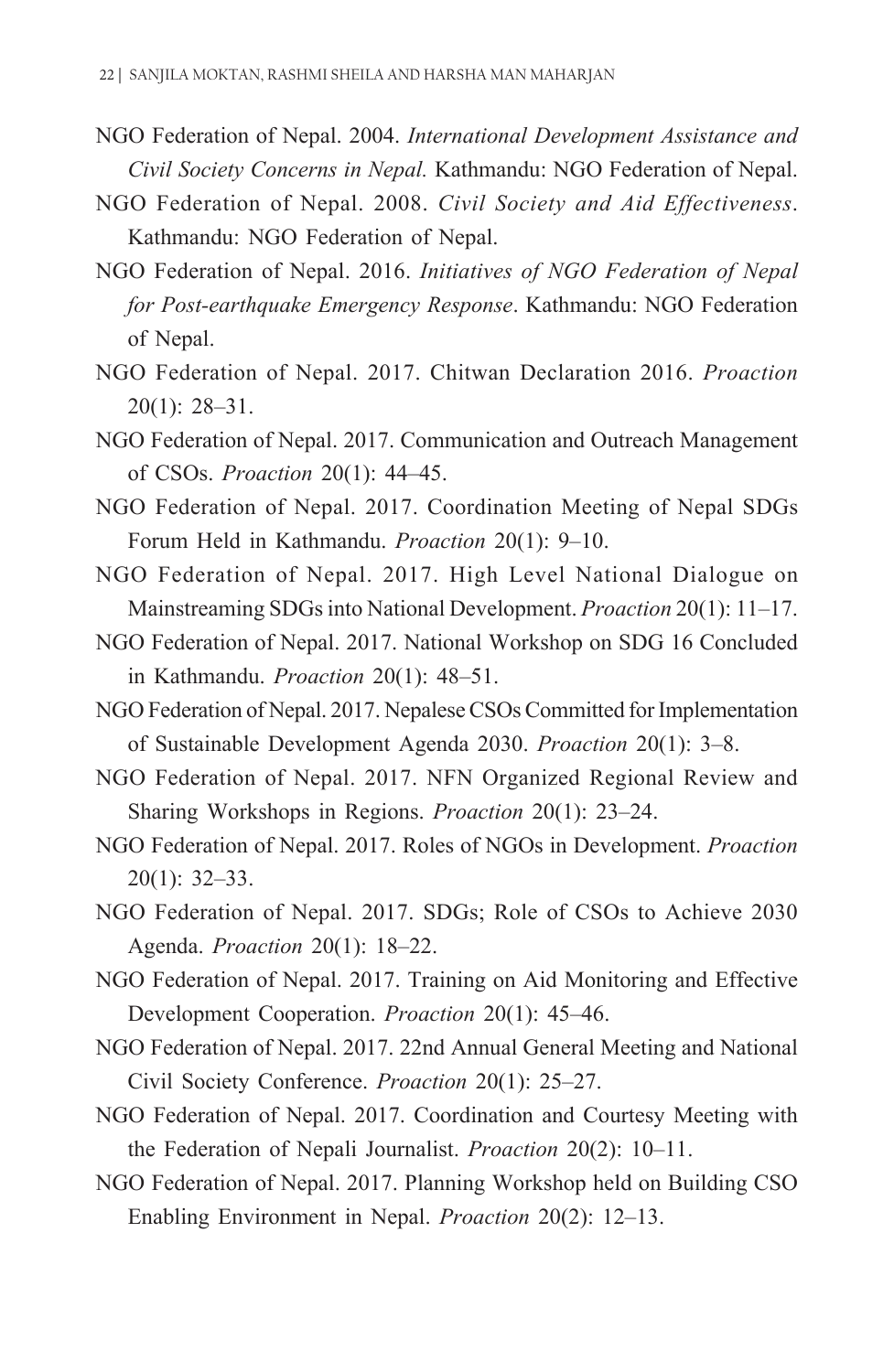- NGO Federation of Nepal. 2017. Pre-Consultation Meeting on NGO/CSO Roadmap. *Proaction* 20(2): 14–16.
- NGO Federation of Nepal. 2017. *Work Force Diversity and Internal Control System in NGOs Survey Report 2017*. Kathmandu: NGO Federation of Nepal.
- NGO Federation of Nepal. 2020. Civil Society Response to COVID-19 in Nepal. Available at www.ngofederation.org/node/560; accessed November 7, 2020.
- NGO Federation of Nepal. 2020. *Nepal Civil Society Perspectives on the 2030 Agenda for Sustainable Development: CSOs' Voluntary National Review 2020*. Kathmandu: NGO Federation of Nepal.
- NGO Federation of Nepal. 2020. *Status and Trends of Localization of SDG 2 in Nepal: Civil Society Perspectives*. Kathmandu: NGO Federation of Nepal.
- Ojha, Hemant R. 2009. Civic Engagement and Deliberative Governance: The Case of Community Forest Users' Federation, Nepal. *Studies in Nepali History and Society* 14(2): 303–334.
- Ojha, Hemant R. 2012. Civic Engagement and Democratic Governance: The Case of Community Forest User Groups in Nepal. In *The Dynamics of Social Capital and Civic Engagement in Asia*. Amrita Deniere and Hy Van Luong, eds., pp. 199–218. London: Routledge.
- Ojha, Hemant, Dil Raj Khanal, Naya Sharma, Hari Sharma and Bharati Pathak. 2007. Federation of Community Forest User Groups in Nepal: An Innovative in Democratic Forest governance. In *Proceedings: International Conference on Poverty Reduction and Forests, Bangkok, September*. Available at http://lib.icimod.org/record/12892/files/4954.pdf; accessed August 25, 2019.
- Parajuli, Ramesh. 2003. Civil Society and Parliament. In *Nepal: Political Parties and Parliament*. Lok Raj Baral, ed., pp. 172–200. New Delhi: Adroit Publishers.
- Paudel, Dinesh. 2016. The Double Life of Development: Empowerment, USAID and the Maoist Uprising in Nepal*. Development and Change*  46(5): 1025–1050.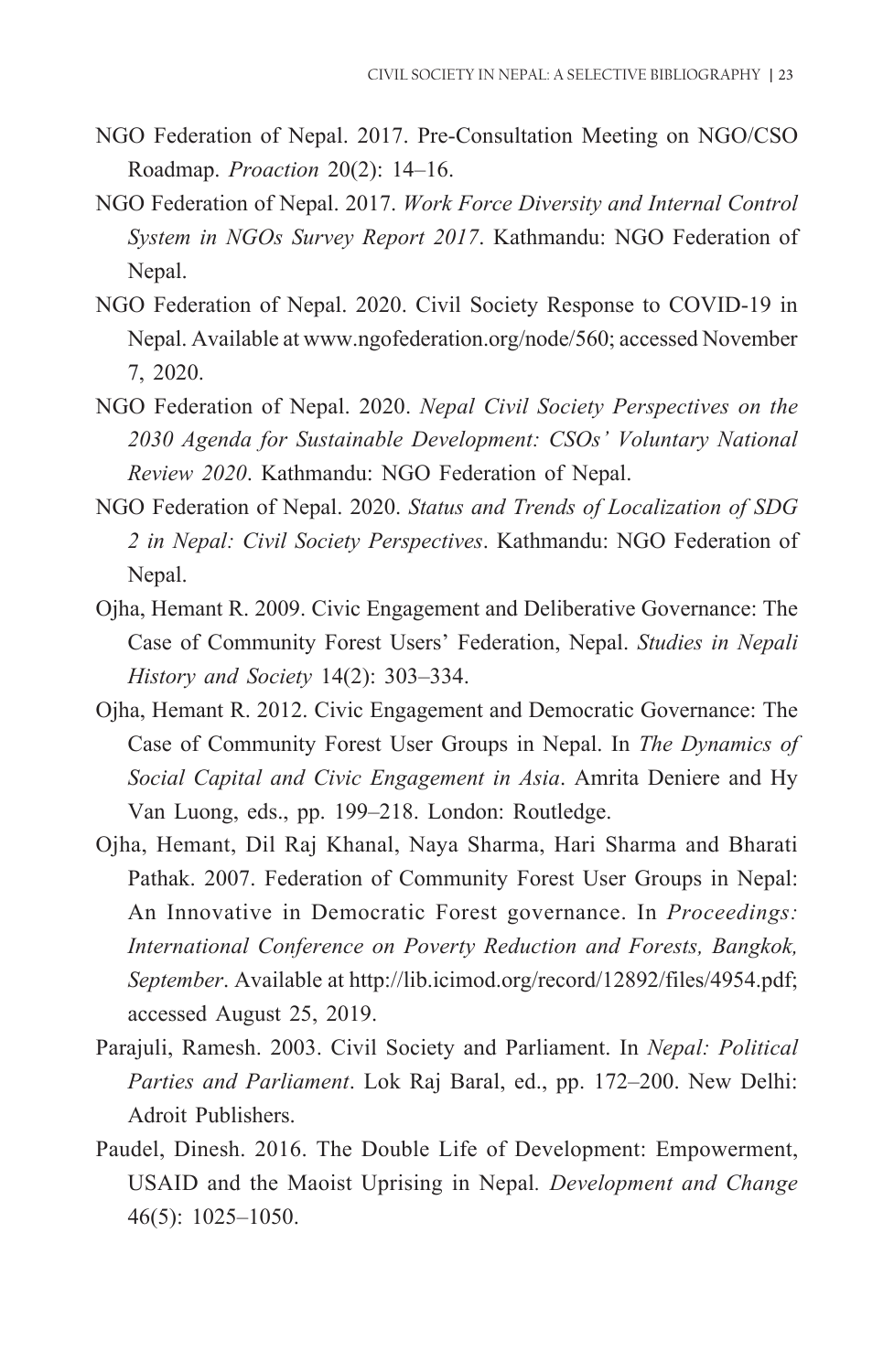- Paudel, Naya Sharma, Iliana Monterroso and Peter Cronkleton. 2012. Secondary Level Organisations and the Democratisation of Forest Governance Case Studies from Nepal and Guatemala. *Conservation & Society* 10(2): 124–135.
- Pfohl, Jacob E., Krishna Sob and Raju Joshi. 1987. The Non-governmental Organization Sector in Nepal. Report prepared by a Private Agencies Collaborating Together (PACT) Team for The United States Agency for International Development (USAID), Nepal.
- Pokhrel, Gopal. 1996. Civil Society and the Role of NGOs in Political Education. In *Democracy and Decentralization*. Ganga B. Thapa, ed., pp. 39–45. Kathmandu: Political Science Association of Nepal.
- Pokharel, Kabi Prasad. 2004. Local Efforts on Resource Conservation and Eco-development: A Case Study of Mid-Western Development Region, Nepal. PhD diss., Banaras Hindu University.
- Pradhan, Uma and Indrajit Roy. 2006. Pluralism and Civil Society Partnerships: Perspectives from Nepal and Uttar Pradesh. *Contemporary South Asia* 15(1): 55–74.
- Pyakurel, Uddhab Pd. 2010. *Grassroots Participation in the WSF: The Case of the Nepal Social Forum Process*. New Delhi: Critical Engagement.
- Pyakurel, Uddhab Pd. 2019. Reflecting the Nepali Social Forum Processes and 2018 Event. *Globalizations* 17(2): 1–6.
- Rademacher, Anne and Deepak Tamang. 1993. *Democracy, Development and NGOs*. Kathmandu: SEARCH.
- Rai, Jailab Kumar and Naya Sharma Paudel. 2011. *Discourse of Local Governance in Nepal: An Analysis of Legislation, Constitutional Processes and Civil Society Demands*. Lalitpur: Forest Action.
- Rajbhandari, Shankar Prasad. 2004. The Capacity Building of Nongovernmental Organizations for NGO Management and Development in Nepal. MA thesis, TU.
- Regmee, Ram Krishna. 2007. Final Report Evaluation of Promoting Media Capacity in Nepal through a Media Research Documentation Centre. Unpublished report, DanidaHUGOU.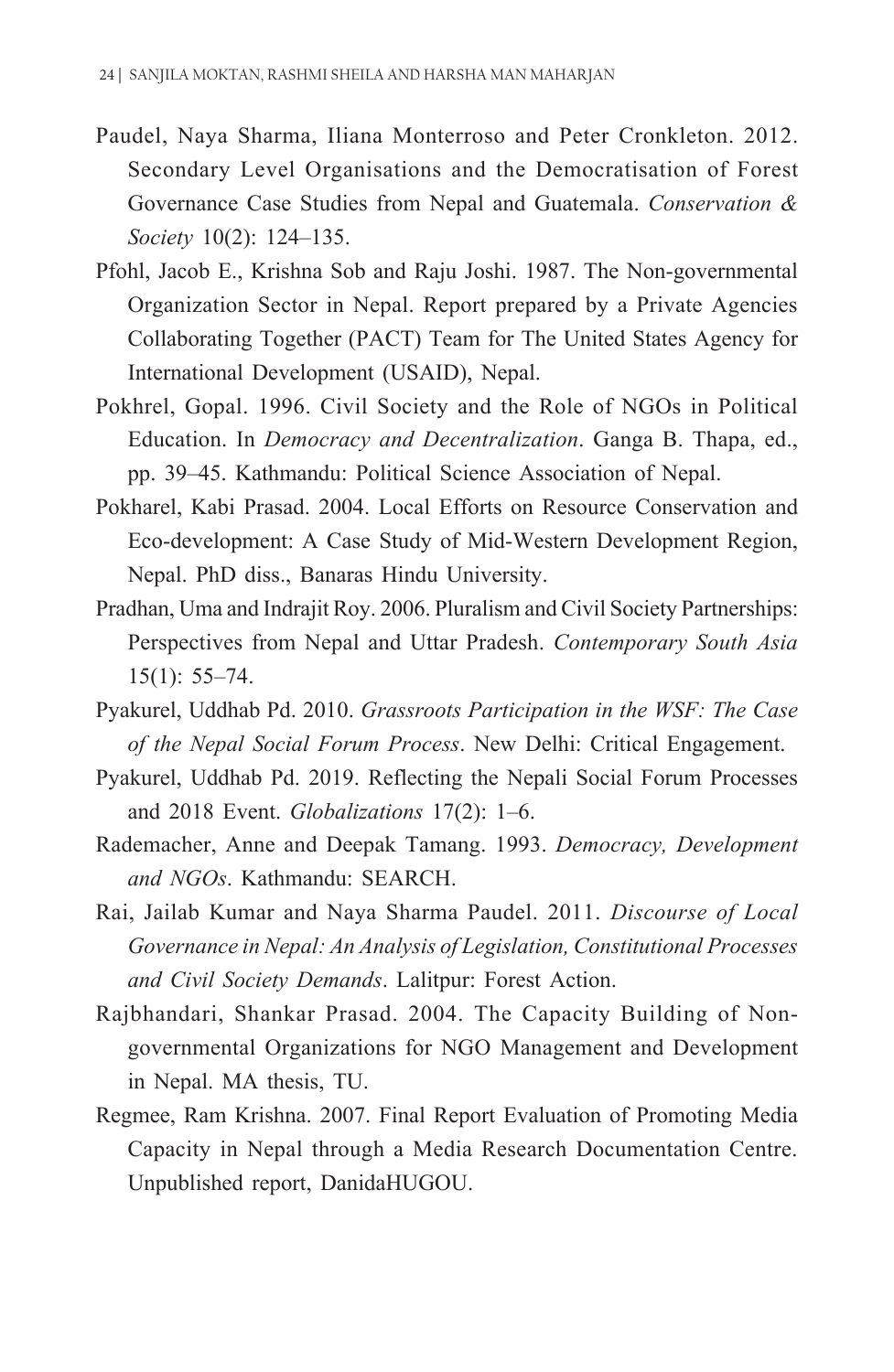- Regmi, Shibesh Chandra. 2070 v.s. A Critical Analysis of the Role of INGOs in Nepal. *Journal of Public Affairs* 1(1): 25–37.
- Research and Study Centre. 1991. *Surveys of NGOs and INGOs Functioning in Nepal*. Kathmandu: Research and Study Centre.
- Ridell, Roger. 1994. *Strengthening the Partnership: Evaluation of the Finnish NGO Support Program-Country Case Study Nepal*. London: Overseas Development Institute.
- Rutt, Rebecca Leigh and Jens Friis Lund. 2014. What Role for Government? The Promotion of Civil Society through Forestry-related Climate Change Interventions in Post Conflict Nepal. *Public Administration and Development* 34: 406–421.
- SAP-Nepal. 1996. *Directory of the INGOs/Bi-lateral/Multi-lateral Agencies*. Kathmandu: SAP-Nepal.
- SEARCH. 1996. *The Mid-term Evaluation: Strengthening of the NGOs in the Far and Midwestern Regions of Nepal-NEP/91/042 (UNDP/SWC)*. Kathmandu: SEARCH.
- Shah, Saubhagya. 2002. From Evil State to Civil Society. In *State of Nepal.*  Kanak Mani Dixit and Shastri Ramachandaran, eds., pp. 137–160. Lalitpur: Himal Books.
- Shah, Saubhagya. 2008. *Civil Society in Uncivil Places: Soft State and Regime Change in Nepal*. Washington, D.C.: East-West Center.
- Sharma, Baburam. 1997. *Foreign Assistance and Human Development Priorities in Nepal: A Review and Analysis*. Kathmandu: UNICEF.
- Shivakoti, Murari and Niels Hjortdal, eds. 2014. *Rights and Governance for Development: Experiences from Support to a Nepal in Transition*. Kathmandu: DanidaHUGOU.
- Shrestha, Ananda, ed. 1998. *The Role of Civil Society and Democratization in Nepal*. Kathmandu: Nepal Foundation for Advanced Studies.
- Shrestha, Bijay Lal. 1998. NGOs vs. Government: Preparing for a Showdown. *Face to Face* 17: 14–15.
- Shrestha, Bikal. 2064 v.s. Relationship between Leadership Style of Managers and Employees' Job Satisfaction in INGOs and NGOs in Nepal. MBA thesis, TU.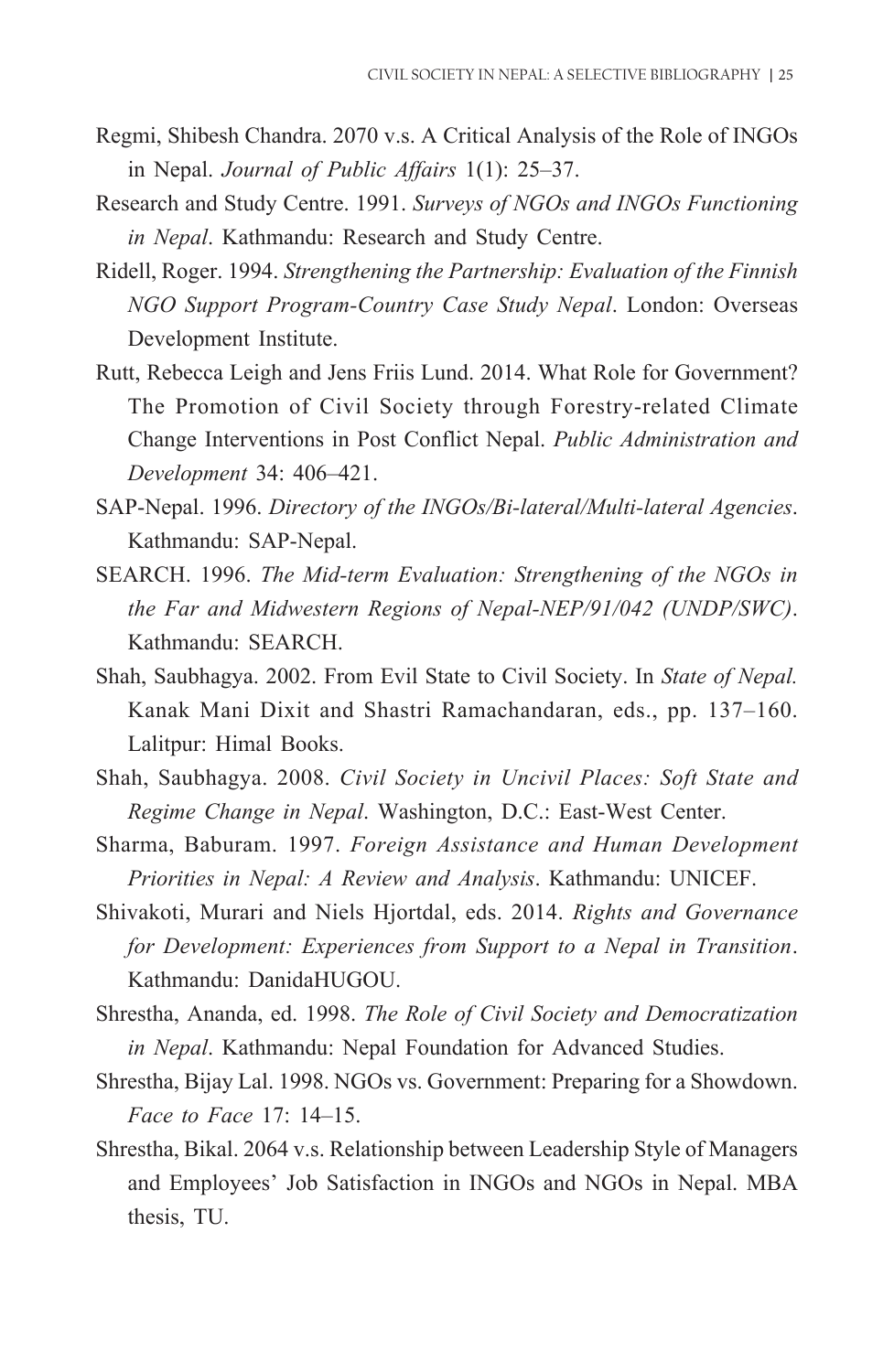- Shrestha, Kamana. 2017. Problems of Implementation of Income Tax System in Nepal: A Case Study of NGOs and INGOs. MA thesis, TU.
- Silpakar, Sandesh. 2012. *Policy Advocacy Strategies of Civil Society Organizations in Nepal*. Kathmandu: Alliance for Social Dialogue.
- Simkhada, Shambhu Ram. 2011. Reflections on Civil Society. In *The Civil Society-State Interface in Nepal: Renegotiation the Role between the Private and the Political*. Anand Aditya, ed., pp. 209–213. Lalitpur: Pragya Foundation and Fridrich Ebert Foundation.
- Singh, Sharada. 2013. Historical Development of Non Governmental Organisations in Nepal. *Tribhuvan University Journal* 28(1–2): 283–290.
- Skar, Harold Olav. 1990. *Norwegian Non-governmental Involvement in Nepal: Country Report within the Project 'Non-governmental Development Action-Aims and Means'*. Oslo: Norwegian Institute of International Affairs.
- Sunam, Ramesh Kumar, Dipak Bishwokarma and Kumar Bahadur Darjee. 2015. Conservation Policy Making in Nepal: Problematising the Politics of Civic Resistance. *Conservation & Society* 13(2):179–188.
- Tamang, Deepak and Rhian Hill, eds. 1990. *NGOs in Nepal: Changes and Challenges.* Kathmandu: SEARCH.
- Tamang, Seira. 2002. Civilizing Civil Society: Donors and Democratic Space. *Studies in Nepali History and Society* 7(2): 309–353.
- Tamang, Seira. 2003. Civilising Civil Society: Donors and Democratic Space in Nepal. *Himal South Asia* 16(7): 14–24.
- Thapa, Manish. 2008. *Role of Civil Society and Political Party in Current Nation/State Building Process in Nepal*. Kathmandu: Centre for Economic and Technical Studies, FES.
- Unity Service Cooperation, Nepal. 2017. A Survey Report on the Public Perception of the Role of Civil Society Organizations and Media in Nepal, Unpublished report, Civil Society: Mutual Accountability Project (CS: MAP), FHI 360 Nepal.
- Upadhyaya, Anjoo Sharan and Hemraj Subedee. 2011. Role of Civil Society in the Peace Process in Nepal. In *The Civil Society-State Interface in Nepal: Renegotiation the Role between the Private and the Political*.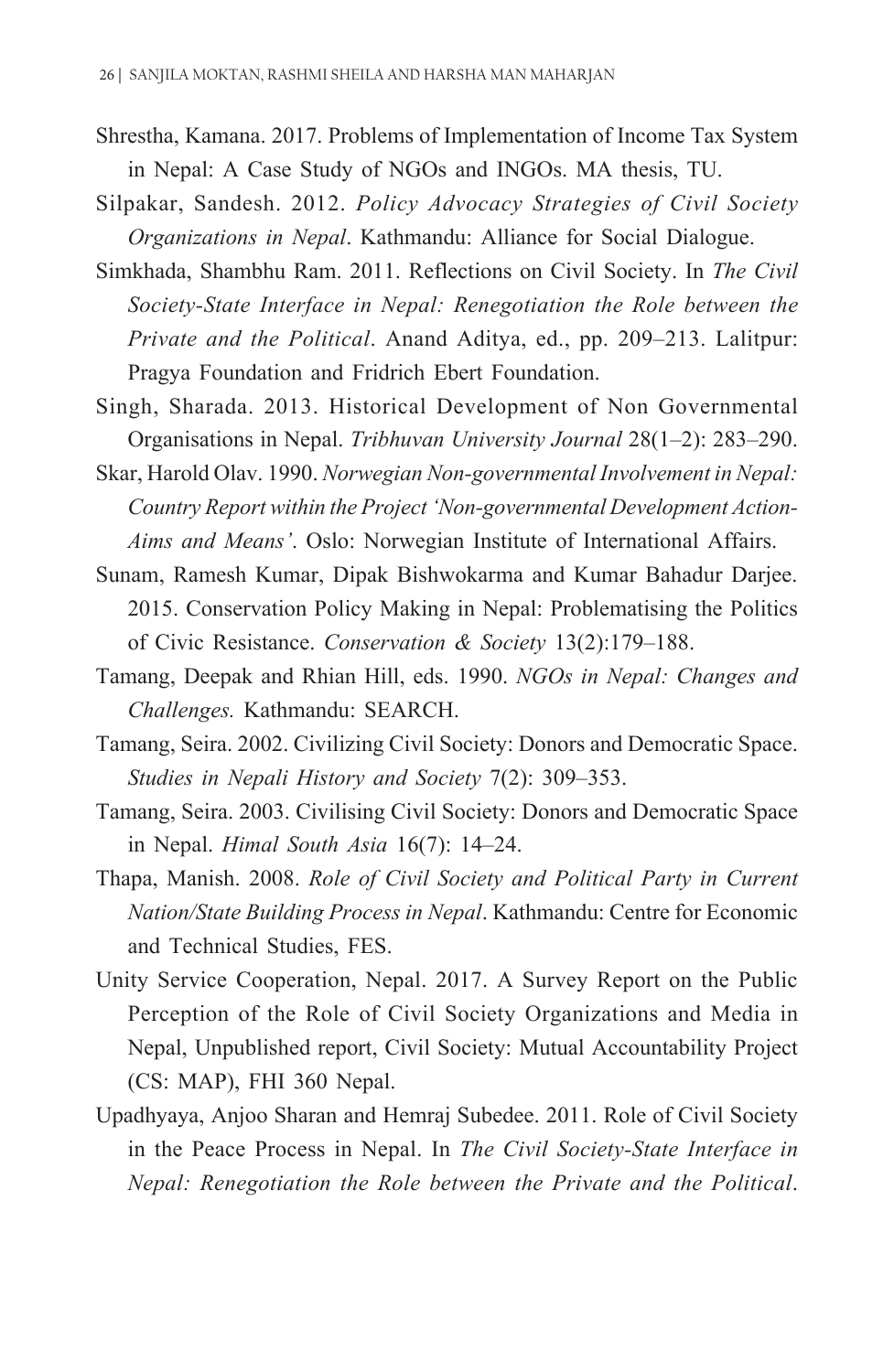Anand Aditya, ed., pp. 100–117. Lalitpur: Pragya Foundation and Fridrich Ebert Foundation.

- Upreti, B.C. 2008. Civil Society and Democracy in Nepal. *Indian Journal of Nepalese Studies* 14: 24–37.
- Upreti, Bishnu Raj. 2006. Civil Society and Involvement of United Nations in Arms Management in Nepal. Paper presented at the seminar "Role of Civil Society in Conflict Mediation and Peace Building in Nepal," organized by Centre for Economic and Technical Studies (CETS) in cooperation with Friedrich-Ebert-Stiftung (FES), July 15–16.
- उप्रेती, देवेन्द्र । २०७७ । विद्यालय शिक्षा सम्बन्धी नीति निर्माण प्रक्रियामा पेसागत सं घ-सं गठनको प्रभाव । *लोकतन्त्रमा नागरिक समाज : २५ वर्षको समीक्षा* । हर्षमान महर्जन, देवराज हुमागाई,ं प्रत्यूष वन्त, लोकरञ्जन पराजुली र देवेन्द्र उप्रेती, सं., पृ. ३८९–४१८ । काठमाडौ ँ : मार्टिन चौतारी ।
- ओझा, हेमन्तराज । २०६९ । सामुदायिक वन महासंघ र लोकतान्त्रिक सुशासनको प्रश्न । *हाम्रो वन सम्पदा* १०(१) : २१–३० ।
- ओझा, हेमन्तराज । २०७७ । नागरिक सहभागिता तथा लोकतान्त्रिक सुशासन : सामुदायिक वन उपभोक्ता महासं घ नेपालको योगदान । *लोकतन्त्रमा नागरिक समाज : २५ वर्षको समीक्षा* । हर्षमान महर्जन, देवराज हुमागाई, प्रत्यूष वन्त, लोकरञ्जन पराजुली र देवेन्द्र उप्रेती, सं., पृ. ३४१–३६० । काठमाडौँ : मार्टिन चौतारी ।
- कुँवर, श्याम । २०७७ । भुईँ तहमा नागरिक समाज : सडक निर्माण उपभोक्ता समिति र नागरिक सहभागिताको प्रश्न । *लोकतन्त्रमा नागरिक समाज : २५ वर्षको समीक्षा* । हर्षमान महर्जन, देवराज हुमागाई; प्रत्यूष वन्त, लोकरञ्जन पराजुली र देवेन्द्र उप्रेती, सं., पृ. ३६१–३८८ । काठमाडौ ँ : मार्टिन चौतारी ।
- कँ वर, श ु ्याम र शान्त थापा । २०७७ । दोलखामा सडक निर्माण : अभ्यास र जटिलता । *समाज अध्ययन* १५ : ५९–८४ ।
- कुमार, रमेश । २०७३ । दातव्यको दुश्चक्र । *हिमाल* २५(४१) : ३७–३९ ।
- केसी, राजेन्द्र । २०५६ । *गैससको विकास व्यवस्थापन* । काठमाडौ ँ : रेडा नेपाल ।
- कोइराला, सशील । २०६३ । 'नव नागर ु िक समाज' को उदय । *हिमाल* १६(२) : ४२ ।
- खरेल, शेखर । २०७३ । अवसान उन्मुख नागरिक पहरेदारी । *हिमाल २*५(४५) : ३७ ।
- खरेल, शेखर। २०७५। 'पब्लिक स्पेस' को खोजी। *हिमाल २*७(१०): १९।
- गुरुङ, रुख । २०७७ । भू कम्पछि राज्यको काल्पनिकीमा गैरसरकारी सं स्था । *लोकतन्त्रमा नागरिक समाज : २५ वर्षको समीक्षा* । हर्षमान महर्जन, देवराज हुमागाई, प्रत्यूष वन्त, लोकरञ्जन पराजुली र देवेन्द्र उप्रेती, सं., पृ. २८९–३१४ । काठमाडौँ : मार्टिन चौतारी ।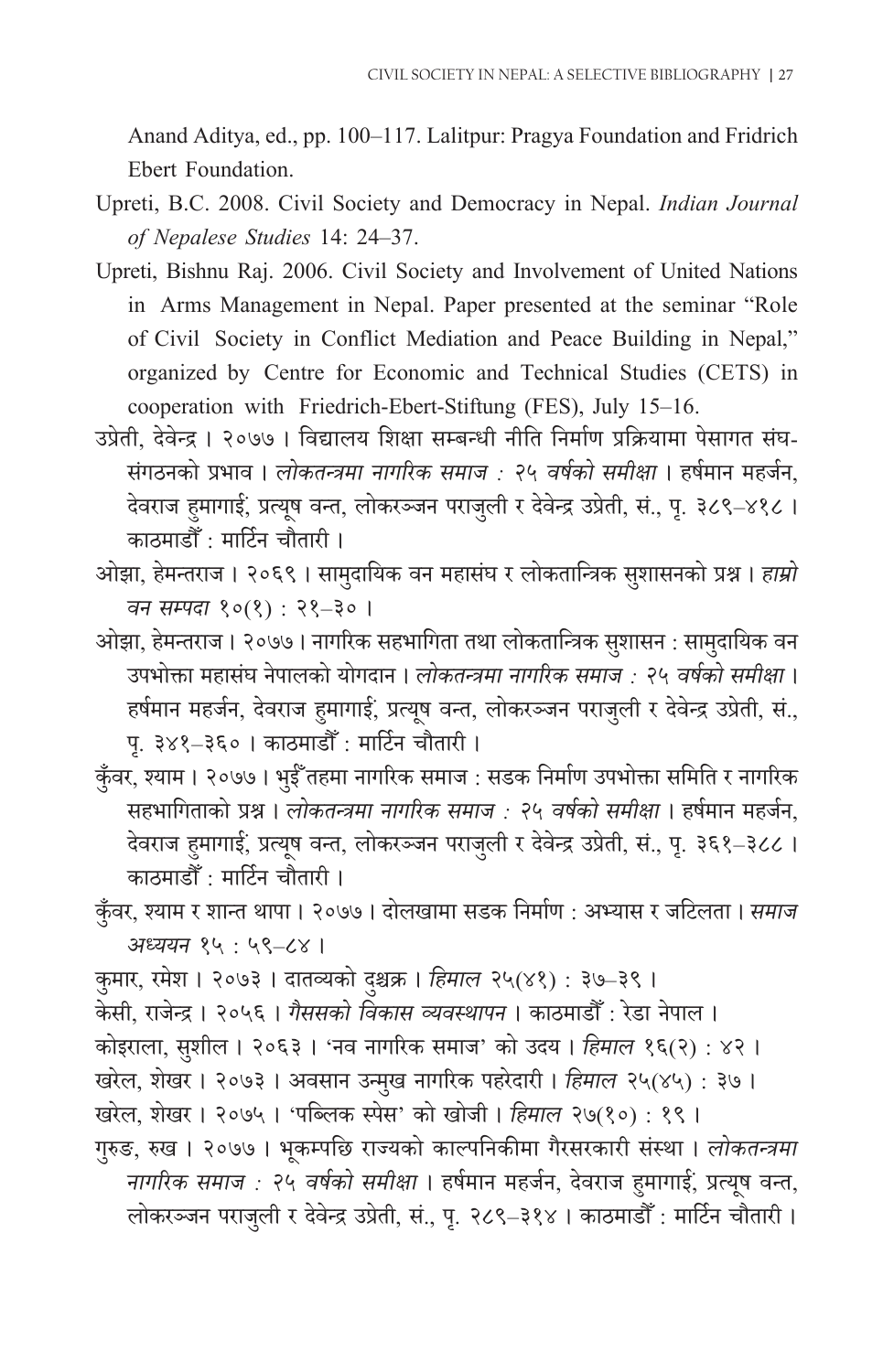गैरसरकारी संस्था महासंघ नेपाल । सन् २०१४ । *गैसस सुशासन स्रोत पुस्तिका* । काठमाडौँ : गैरसरकारी सं स्था महासं घ नेपाल । तिमिल्सिना, देवी प्रसाद । २०७४ । गैससको अवस्था, स्थानीय तहमा व्यवस्थापन, अवसर र चुनौती । *सचेतक २*१(२) : ३–८ । दाहाल, बाबराम । २०६२ । एनजीओलाई राहत ! ु *हिमाल* १५(२४) : ५३ । दाहाल, रामजी । २०७६ । नागरिक समाज र प्रेसबाट खबरदारीको अपेक्षा । *हिमाल* ९(१७) : ४१–४४ । दीक्षित, कनक । २०७४ । नागरिक समाजको विकेन्द्रीकरण । *हिमाल* २६(८) : ५६ । दीक्षित, कनकमणि । २०७३ । नागरिक समाज होइन, नागरिक सञ्जाल । *हिमाल* २५(४) : ३४–३५ । न्यौपाने, वासुदेव । २०७४ । सामाजिक विकास संस्थाको संजाल निर्माण : यसरी स्थापना भयो गैसस महासं घ । *सचेतक* २१(३) : ३–७ । पन्त, महेश । २०५२ । प्रजातन्त्रको विकासमा गैससको भूमिका । *विकास ४(८) : ३–*६ । पौडेल, राजेन्द्र प्रसाद । २०७४ । गैसस सुशासन र जवाफदेहितामा महासंघले खेलेको भुमिका । *सचेतक* २१(३) : ८–१० । प्रधान, हर्कबहादुर । २०६३ । फेरि जाग्यो नागरिक समाज । *मूल्यांकन २*४(१४३) : ८ । फुयाँल, विमल । २०६१ । एनजीओको नियत र नियति वस्तुनिष्ठ बहसको खाँचो । *हिमाल* १४(१५) : १६–२१ । मगर, सन्त गाहा । २०७३ । गैर-सरकारी सरकार ! *हिमाल* २५(४२) : ३२–३६ । महर्जन, पञ्चनारायण । २०६१ । नागरिक समाजको भूमिका र स्थान । *हिमाल १४(२०) : ४४* । मिश्र, चैतन्य । २०६३ । नेपाली समाज उही छैन ! *हिमाल* १६(१) : ४३–४५ । रावल, दल । २०६७ । सं गठन र नागरिक अभियानमा गैसस महासं घ नेपाल । *सचेतक* १५(१) : ३५–३७ । रिजाल, विष्णु । २०७४ । लोकतन्त्रको चीरहर ्णु ण । *हिमाल* २६(३८) : २६–२७ । वन्त, प्रत्यूष । २०५८ । नागरिक समाज विश्वास बढाउने सं स्थागत सं स्कृतिको अभाव । *हाकाहाकी* ४(१०) : १४ । श्रेष्ठ, श्याम । २०६३ । वार्ताका लागि नागरिक दबाब । *मूल्यांकन* २४(१४५) : ७–८ । साह, सोहन प्रसाद । २०७७ । पैदल-अनसुन्धान : नागरिक समाजको विकासमा एउटा प्रयोग । लोकतन्त्रमा नागरिक समाज : २५ वर्षको समीक्षा । हर्षमान महर्जन, देवराज हुमागाई, प्रत्यूष वन्त, लोकरञ्जन पराजुली र देवेन्द्र उप्रेती, सं., पृ. २७३–२८८ । काठमाडौँ : मार्टिन चौतारी ।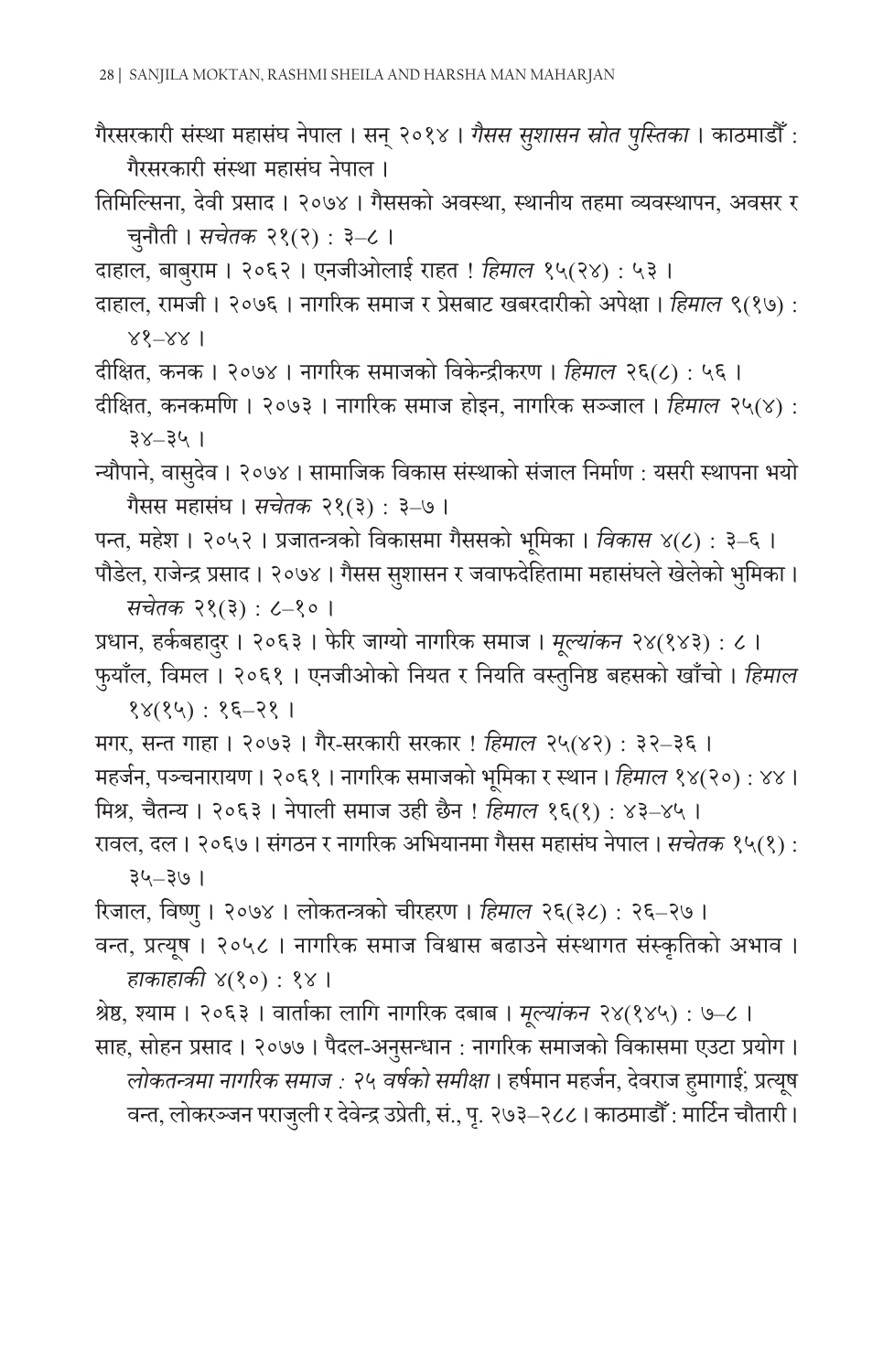## ECONOMIC AND SOCIAL DEVELOPMENT

- Acharya, Keshav K. 2017. Evaluating Institutional Capability of Nepali Grassroots Organizations for Service Delivery Functions. *Dhaulagiri Journal of Sociology and Anthropology* 11: 60–95
- Acharya, Meena. 1997. Non-government Organizations (NGO)-led Development Strategy in Nepal. In *Developmental Practice in Nepal*. Krishna B. Bhattachan and Chaitanya Mishra, eds., pp. 69–99. Kathmandu: CDSA, TU and FES.
- Acharya, Meena. 2000. NGO and INGO Efforts to Empower the Disadvanged People of Nepal. In *The Institutionalization of Democratic Polity in Nepal.* Khadga K.C., ed., pp. 66–91. Pokhara: Department of Political Science/Sociology, PNC, TU and FES.
- Acharya, Sushant and Bishnu Raj Upreti. 2015. Equity, Inclusion and Conflict in Community Based Forest Management: A Case of Salghari Community Forest in Nepal. *Dhaulagiri Journal of Sociology and Anthropology* 9: 209–223.
- Adhikari, Krishna. 2015. Rural Development Policies, CBOs and their Sustainability in Nepal. In *Sustainable Livelihood Systems in Nepal.*  Ambika P. Adhikari, Govinda P. Dahal, Ishara Mahat, Bishwa Regmi, Kalidas Subedi and Bharat Shrestha, eds., pp. 237–263. Kathmandu: IUCN and Ottawa: Canada Foundation for Nepal (CFFN).
- Adhikari, Krishna Prasad and Patricia Goldey. 2010. Social Capital and Its 'Downside': The Impact on Sustainability of Induced Community-Based Organizations in Nepal. *World Development* 38(2): 184–194.
- Asian Forum for Human Rights and Development. 2006. *Performance of National Human Rights Institutions in Asia 2006: Cooperation with NGOs and Relationship with Government, India, Indonesia, Malaysia, the Maldives, Mongolia, Nepal, the Philippines, South Korea, Sri Lanka and Thailand*. Bangkok: Asian Forum for Human Rights and Development.
- Association of International NGOs in Nepal (AIN). 2007. *Expanding the Space for Development by NGOs during Nepal's Transition Process: Learning from Case Studies*. Kathmandu: AIN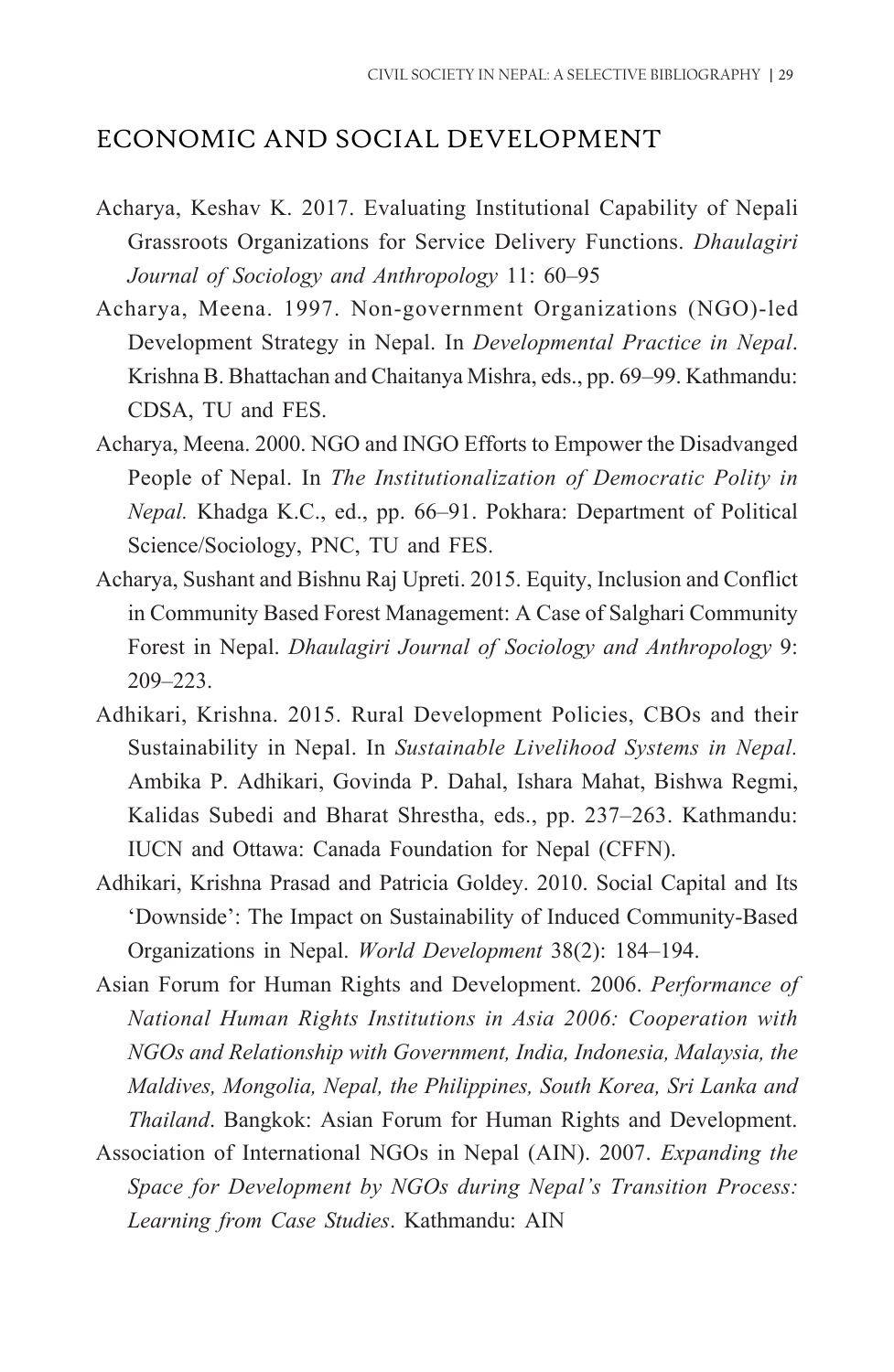- Badal, Bharat P. 2011. Non-government Organizations and Tourism in Nepal. *Molung Research Journal* 2(2): 13–18.
- Badal, Bharat P. 2016. NGOs in Rural Development: A Critical Analysis. *Janabhawana Research Journal* 1(1): 8–22.
- Bastola, Mukesh Kumar. 2013. Government-NGO's Partnership in Community Development in Nepal: A Case of Kathmandu District. MA thesis, TU.
- Bhandari, Medani. 2014. Civil Society and Non-governmental Organizations (NGOs) Movements in Nepal in terms of Social Transformation. *The Pacific Journal of Science and Technology* 15(1): 177–189.
- Bhatta, Chandra Dev. 2010. Civil Society: Agent of Regime Change or Peace-Builders. In *Building Bridges of Peace in Nepal*. Dev Raj Dahal and Chandra Dev Bhatta, eds., pp. 97–132. Lalitpur: FES.
- Bhatta, Chet Prasad and Michal Bardecki. 2013. Stakeholders' Perceptions of Foreign Aid and an NGO-driven Project: A Case Study of Sagarmatha National Park Forestry Project in Khumbu, Nepal. *Himalayan Journal of Development and Democracy* 8(1): 18–25.
- Bhattachan, Krishna Bahadur. 1997. People/Community-Based Development Strategy in Nepal. In *Developmental Practices in Nepal*. Krishna Bahadur Bhattachan and Chaitanya Mishra, eds., pp. 100–148. Kathmandu: Tribhuvan University.
- Bhattarai, Anil and Sudeep Jana. 2007. *Grassroots Organization Engaging Conservation Agency in Nepal: A Case of Indigenous Fishing Communities Struggle for Rights to Fishing in South-Central Nepal.* London: Overseas Development Institute (ODI).
- Biggs, Stephen and David Lewis. 2009. Fair Trade and Organizational Innovation in Nepal: Lessons from 25 Years of Growth of the Association of Craft Producers (ACP). *European Journal of Development Research*  21(3): 377–396.
- Bishwokarma, Dipak, Naya Sharma Paudel and José Molina Jr. 2012. Civil Society Organizations in Climate Change Policy Dynamics in Nepal: How Representative and Inclusive is the Process? *TMC Academic Journal*  7(1): 1–12.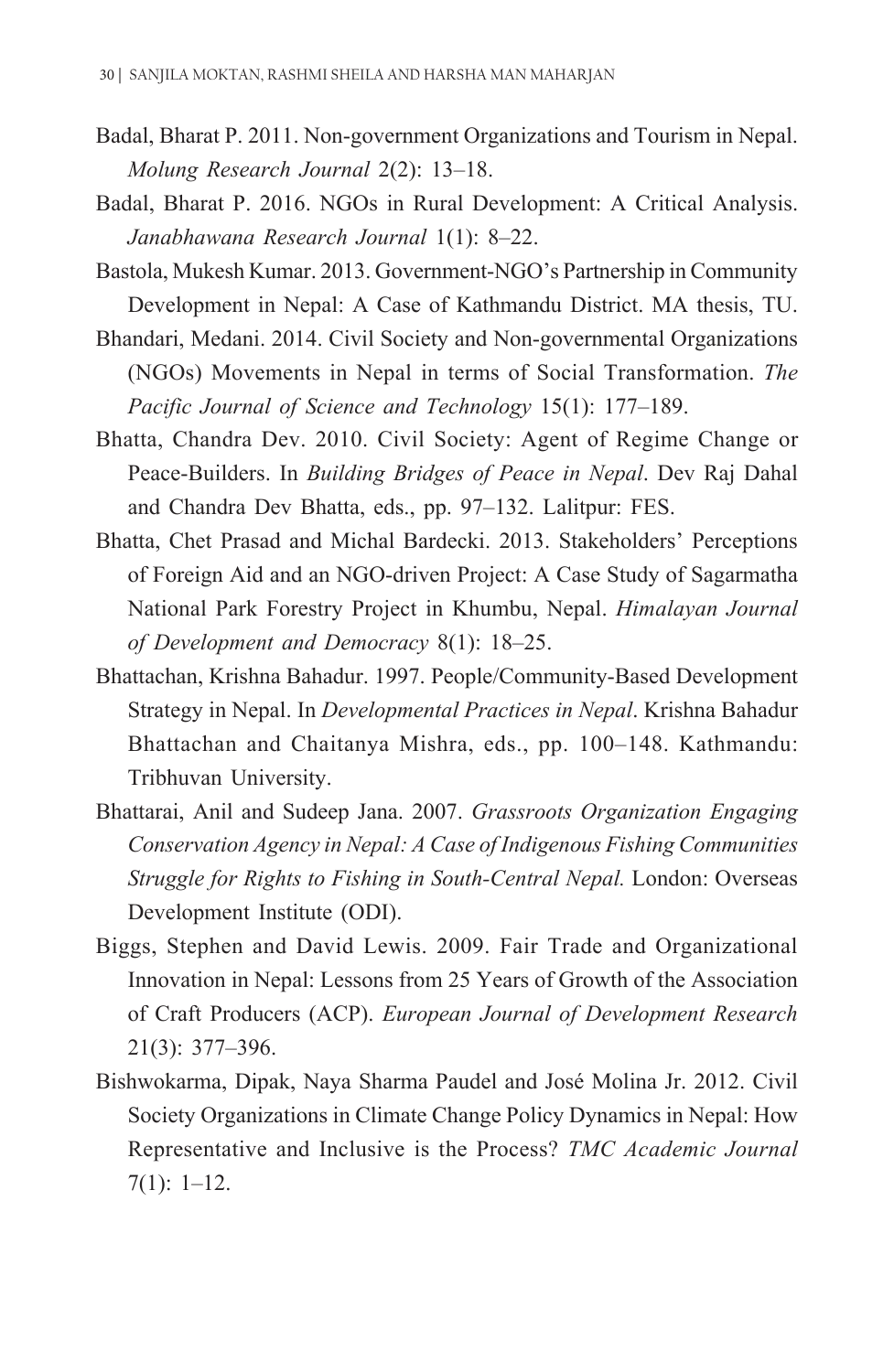- Bongartz, Heinz. 1992. *Development Theories: NGOs and Self-Help Organizations*. Kathmandu: Nepal Foundation for Advanced Studies.
- Bongartz, Heinz and Dev Raj Dahal. 1996. *Development Studies, Self-Help-Organizations, NGOs and Civil Society*. Kathmandu: Nepal Foundation for Advanced Studies/Friedrich-Ebert- Stiftung.
- Bongartz, Heinz and Dev Raj Dahal. 2008[1996]. *Development Studies: Self-Help Organizations, NGOs and Civil Society.* Second edition. Kathmandu: Nepal Foundation for Advanced Studies.
- Bongartz, Heinz, Madan K. Dahal, Ananda Aditya and Dev Raj Dahal, eds. 1994[1992]. *Foreign Aid and the Role of NGOs in the Development Process of Nepal*. Kathmandu: Nepal Foundation for Advanced Studies.
- Byers, Alton C. 2007. NGO Service Delivery and Promotion of Democracy: Two TMI Initiatives in Nepal and Peru. *Mountain Research and Development* 27(2): 180–181.
- Care Nepal. 2019. *Improving Civil Society Governance through Dialogue Sessions*. Kathmandu: Care Nepal.
- CECI (Centre for International Studies and Cooperation). 1992. *The Potentials of Nepali NGOs* (Vol. I and II). Kathmandu: CECI.
- Chand, Diwakar. 1991. *Development through Non-governmental Organizations in Nepal*. Kathmandu: Institute for National Development Research and Social Services (INDRASS).
- Chaudhary, Devanand. 2073 v.s. Role of NGOs for Peoples Participation in Tharu Community: A Case Study of Jogidah VDC Udayapur District. MA thesis, TU.
- Chhetri, Ram B. 1995. Rotating Credit Associations in Nepal: Dhikur as Capital, Credit, Savings and Investment. *Human Organisation* 54(4): 449–454.
- Community Development Service Association. 1992. *Role of NGO's in National Development, Proceeding, Summary and Recommendations*. Kathmandu: Community Development Service Association.
- Community Development Service Association. 1999. *Social Development and INGOs Activities in Nepal*. Kathmandu: Community Development Service Association.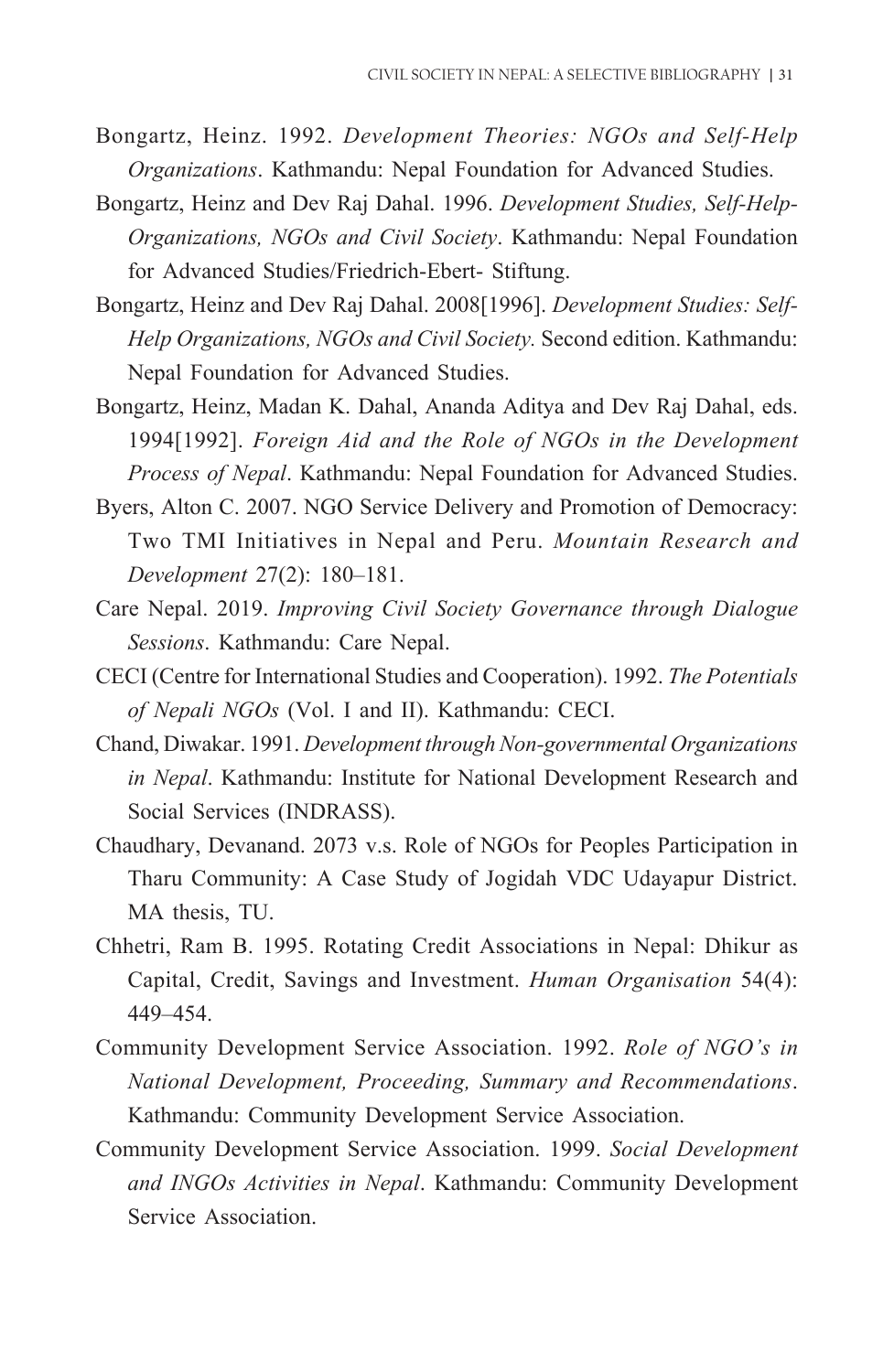- Community Self Reliance Centre. 2003. *Civil Society Action for Land Right: Reflections*. Kathmandu: Community Self Reliance Centre.
- Dahal, Ram Kumar. 2005. *Rural Development Politics in Nepal: A Study in State, Society, Good Governance, Decentralization, Civil Society, Local Governance and Rural Development.* Kathmandu: Dikshanta Pustak Prakashan.
- Denholm, Jeannette and Min Bahadur Rayachhetry. 1993. Major Agro Forestry Activities of NGOs in Nepal. In *Non-governmental Organizations and the State in Asia: Rethinking Roles in Sustainable Agricultural Development*. John Farrington, David J. Lewis, S. Satish and Aurea Miclat-Teves, eds., pp. 203–209. London and New York: Routledge.
- Dhakal, Tek Nath. 2002. The Role of Non Governmental Organizations in the Improvement of Livelihood in Nepal. PhD diss., University of Tampere.
- Dhakal, Tek Nath. 2006. *NGOs in Livelihood Improvement: Nepalese Experience*. New Delhi: Adroit Publishers.
- Dhakal, Tek Nath and Farhad. Hossain. 2000. The Face of Ghewa Tamang and the Mercy of Non-governmental Organizations: The Impact and Relevance of Development Initiatives in Nepal. Paper presented at "The International Society for Third-Sector Research (ISTR) Conference," organized by Trinity College, July 5–8, Dublin, Ireland.
- Dhakal, Tek Nath. and Marko Ulvila. 1999. Institutional Analysis of Markhu VDC with Emphasis on Non-governmental Organizations: Working Document 3, NGOs in Development Research Project, Kathmandu, Nepal. Available at www.uta.fi/laitokset/hallinto/ngo/; accessed July 26, 2019.
- Dhungana, Hari, Adam Pain, Dil Khatri, Niru Gurung and Hemant Ojha. 2013. Climate Change and Rural Institutions in Nepal. Working Paper 16. Available at www.econstor.eu/bitstream/10419/122265/1/772786798. pdf; accessed November 18, 2020.
- Dhungana, Nimesh. 2020. Doing Civil Society-Driven Social Accountability in a Disaster Context: Evidence from Post-Earthquake Nepal. *Politics and Governance* 8(4): 395–406.
- Didibahini. 2001. *Didibahini Directory of Organizations in Women's Development*. Kathmandu: Didibahini.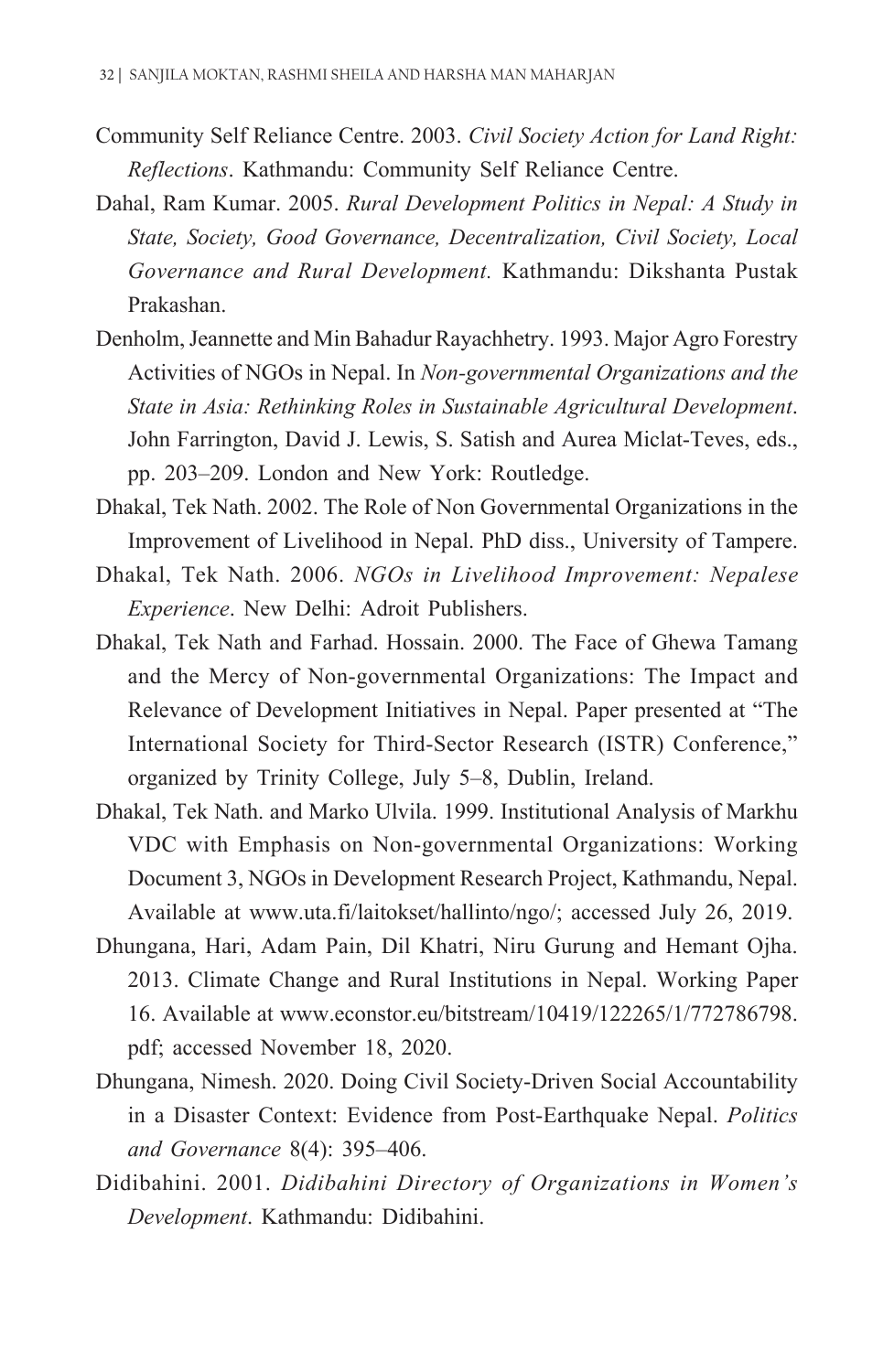- Dixit, Hemang. 2001. *Fifty Years of NMA*. Kathmandu: Nepal Medical Association (NMA).
- Forbes, Ann Armbrecht. 1999. The Importance of Being Local: Villagers, NGOs, and The World Bank in the Arun Valley, Nepal. *Identities* 6(2–3): 319–344.
- Ghimire, Harihar. 2003. NGO/INGO Centred Approach: An Alternative Approach to Development. *Occasional Papers in Sociology and Anthropology* 8: 204–217.
- Gibson, Lisa. 2002*. Trafficking Information Package: An Advocacy Resource Kit for INGOs, NGOs, Governments, Activists, and Others, with a Special Focus on Nepal*. Kathmandu: Women's Rehabilitation Centre.
- Gurung, Amrita and Jeevan Baniya. 2019. I/NGOs in Humanitarian Responses Post-earthquake 2015: Empirical Evidence from Gorkha, Sindhupalchwok and Southern Lalitpur. Paper presented at "Epicentre to Aftermath: Political, Social and Cultural Impacts of Earthquakes in South Asia" conference organized by the School of Oriental and African Studies (SOAS), South Asia Institute, January 10–11, London.
- Gurung, Kalpana. 2008. Role of NGO in Empowering Women in Pokhara Valley: A Study of NGO and Employees Perspective. MA thesis, TU.
- Gyawali, Dipak. 1997. Foreign Aid and the Erosion of Local Institutions: An Autopsy of Arun-3 from Inception to Abortion. In *Globalization and the South.* Caroline Thomas and Peter Wilkin, eds, pp. 184–212. London: Macmillan.
- Gyawali, Meena. 2063 v.s. The Role of NGO's in Rehabilitation of Street Children with Special Reference of Kathmandu. MA thesis, TU.
- Heaton-Shrestha, Celayne and Ramesh Adhikari. 2011. People Just Want to Get on with Their Lives: Civil Society and the Production of Normality in Post-conflict Nepal. *Studies in Nepali History and Society* 16(1): 83–114.
- Henck, Adrienne. 2014. INGOs, the Global Ideology of Childhood and Educational Policy in Nepal. PhD diss., Pennsylvania State University.
- Hill Agriculture Research Project. 2004. Profile of Some Potential: NGO's and CBOs of Mid-West and Far West Regions of Nepal: A Compilation. Kathmandu: Hill Agriculture Research Project.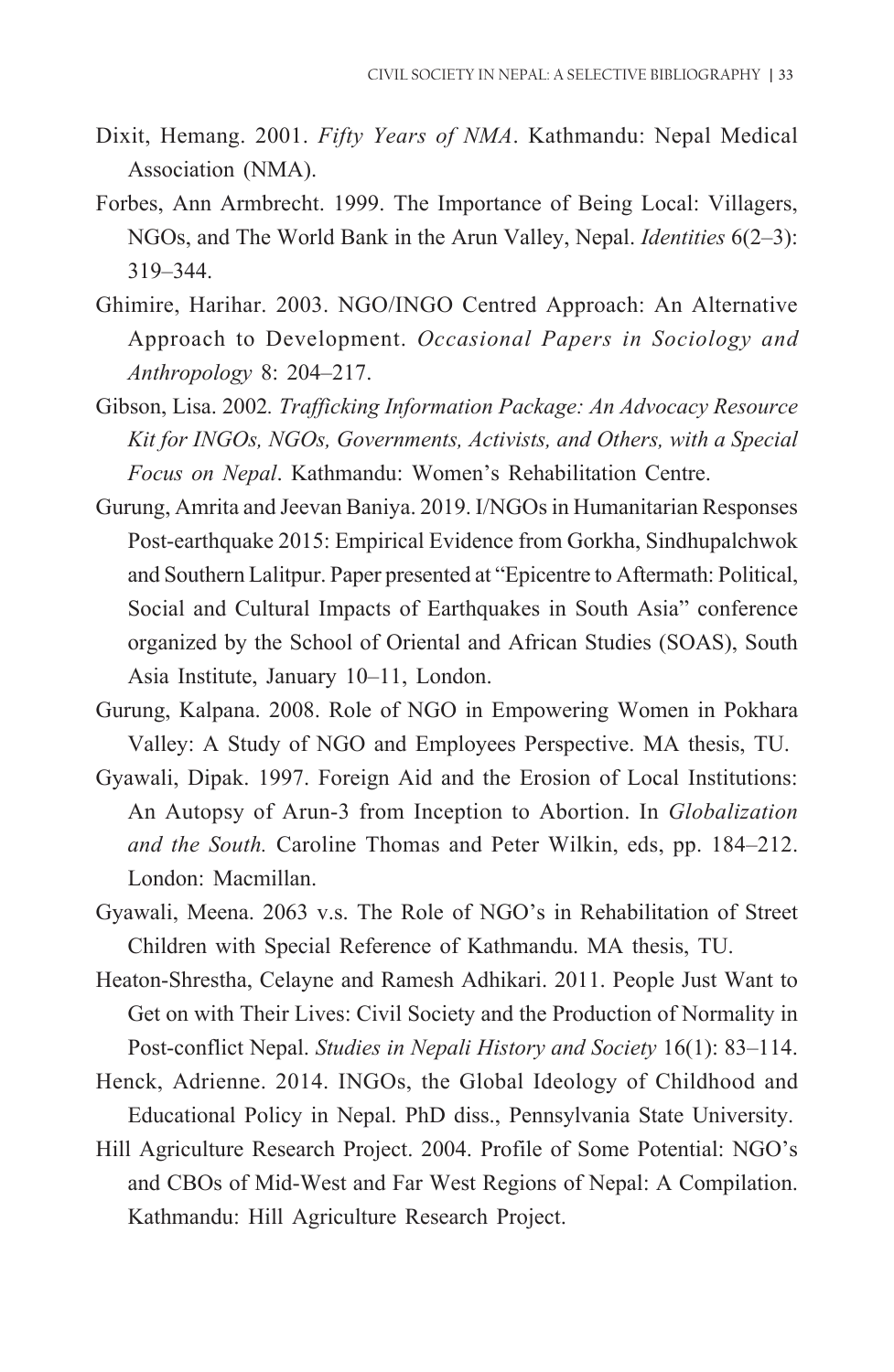- Hilling, Zoe and John Connell. 2018. Social Capital in a Crisis: NGO Response to the 2015 Nepalese Earthquakes. *Asia Pacific Viewpoint*  59(3): 309–322.
- Hossain, Farhad. 1998. Development in Nepal: Possibilities through Non-Governmental Organizations. In *NGOs under Challenge: Dynamics and Drawbacks in Development*. Farhad Hossain and Susanna Myllya, eds., pp. 105–125. Helsinki: Ministry for Foreign Affairs of Finland, Department for International Development Cooperation.
- Integrated Development Systems. 1982. Mid-term Review in the Areas of Women's Income Generation and NGOs Programmes. Unpublished report, United Nations Funds for Population Activities (UNFPA).
- Islam, Mohammad Tarikul. 2017. Conflict Resolution and Civil Society: Experiences of Nepal in Post-Maoist Revolution. *Jadavpur Journal of International Relations* 21(2): 85-97.
- Ismail, Feyzi. 2013. The Consequences of Co-option: NGOs, the Left and Social Change in Nepal. PhD diss., University of London.
- Ito, Kasumi, Yumi Oura, Hiroyuki Takeya, Shigeaki Hattori, Katsuhiro Kitagawa, Dinesh Paudel and Govindra Paudel. 2005. The Influence of NGO Involvement on Local People's Perception of Forest Management: A Case Study of Community Forestry in Nepal. *Journal of Forest Research* 10(6): 453-463.
- Izzah, Nur Diana. 2021. National Integrity Policy: A Response and Criticism on NGOS/INGOs Activities in the Case of Human Trafficking in Nepal. *International Journal of Progressive Sciences and Technologies (IJPSAT)* 30(1): 653–661.
- Johnsen, Mikael and Stanislav Stedronsky. 2017. Rebuilding a More Resilient Nepal: 'How Do INGOs Contribute to Earthquake Resilient Housing in Nepal after the 2015 Earthquake?' MA thesis, Universitetet i Stavanger.
- Kafle, Mukunda Prasad. 2052 v.s. The Role of NGOs in Women Development: A Case Study of Chitwan District. MA thesis, TU.
- Kämpe, Joakim. 2018. Recovery Networks: Governance of Non-governmental Organizations in Post-earthquake Nepal. MA thesis, Lund University.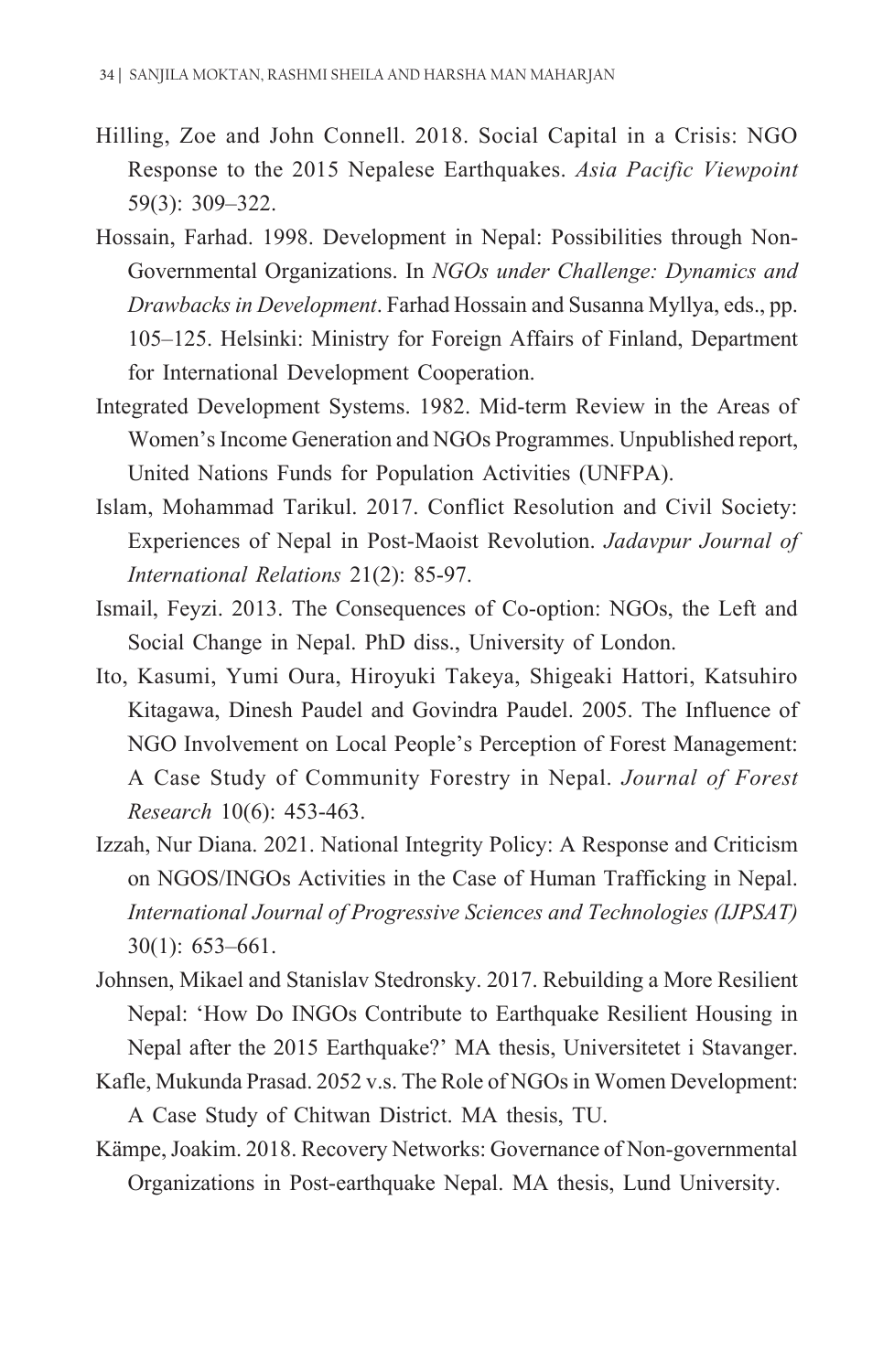- Kandel, Dipak Prasad Sharma. 2003. Assessment of Rural Development Programmes of NGOs: A Case Study of Gaja Youth Club (GYC) Baglung. MA thesis, TU.
- Kansakar, Vidya Bir Singh, Narendra Lal Kayastha and Radheshyam Acharya. 1999*. NGOs Participation in Local Development in Nepal*. Kathmandu: CEDA.
- Karkee, Rajendra and Jude Comfort. 2016. NGOs, Foreign Aid, and Development in Nepal. *Frontiers in Public Health* 4: 1–5.
- K.C, Dipendra. 2018. Between Rhetoric and Action: Do NGOs Go Where They Are Needed? *Voluntas: International Journal of Voluntary and Nonprofit Organizations* 30: 1197–1211.
- K.C, Dipendra, Bijaye Bhandari and Jaya Jung Mahat. 2020. *Impact of Covid-19 on Nepali Civil Society Organizations*. Bangkok: Thammasat University School of Global Studies and Kathmandu: Nepal Institute of Policy Research.
- Khadka, Shingh Bahadur. 2001. A Study on Situation of Domestic Child Labour and Effect of Non-Formal Education Program Conducted by NGO: A Case Study from Kathmandu Metropolitan City. MA thesis, TU.
- Khatri-Chhetri, Arun, Narendra Joshi and Keshav Lall Maharjan. 2007. Intervention on Livelihood Management through Community-Based Organizations: Evidence from Rural Nepal. *Journal of International Development and Cooperation* 13(1): 187–208.
- Lam, Lai Ming, Varun Khanna and Rob Kuipers. 2017. Disaster Governance and Challenges in a Rural Nepali Community: Notes from Future Village NGO. *Himalaya: The Journal of the Association for Nepal and Himalayan Studies* 37(2): 75–86.
- Lama, Mukta S., Rekh Blon, Narendra Gurung and Deepak Tamang. 1992. Non-Governmental Organizations and Grassroots Development. *Administration and Management Review* 6: 81–101.
- Lamichhane, Prem Prasad. 2001. Strategies of Non-governmental Organization in Community Development: A Case Study of the ACAP'S Activities in Lwang Sector. MA thesis, TU.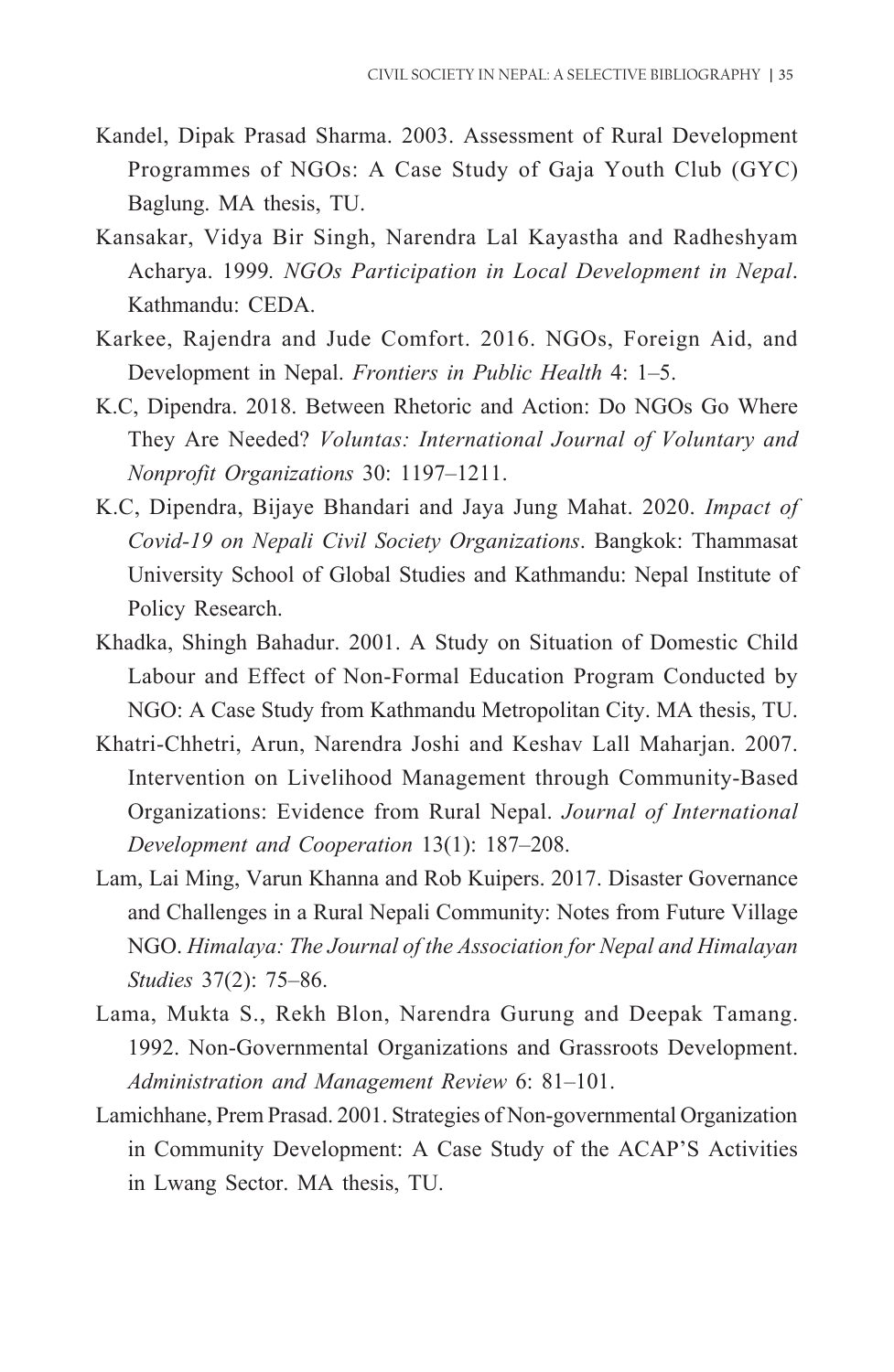- Lamichhane, Shridhar. 2000. Role of Non-government Organization in Community Forestry Development: A Case Study of Ramechhap District. MA thesis, TU.
- Lane, Jon. 1992. Working with Local NGOs: WaterAid's Programme in Nepal. *Development in Practice* 2(2): 92–102.
- Livelihood and Forestry Programme. 2009. *Working with Local NGOs in the Forestry Sector: Improving Livelihoods of Rural People*. Kathmandu: Livelihoods and Forestry Programme.
- Lord, Austin and Galen Murton. 2017. Becoming Rasuwa Relief: Practices of Multiple Engagement in Post-Earthquake Nepal. *Himalaya: The Journal of the Association for Nepal and Himalayan Studies* 37(2): 37–102.
- Luintel, Harisharan. 2006. Do Civil Society Organizations Promote Equity in Community Forestry? A Reflection from Nepal's Experiences. In *Hanging in the Balance: Equity in Community-Based Natural Resource Management in Asia*. Sango Mahanty, Jefferson Fox, Michael Nurse, Peter Stephen and Leslie Mclees, eds., pp. 122–142. Bangkok: Regional Community Forestry Training Center for Asia and the Pacific and Honolulu: East-West Center.
- Maharjan, Sangam. 2006. Involvement of NGO's in Solid Waste Management: A Case Study of Satdobato Area in Lalitpur District. MA thesis, TU.
- Mahat, Kushendra Bahadur. 2016. Role of Non-governmental Organization in Development of Nepal: The Civil Society Index (CSI) Perspective in Karnali Zone. PhD diss., Dr. K.N. Modi University.
- Mahat, Kushendra Bahadur and Bihari Binod Pokharel. 2014. Enabling and Impending Factors of NGOs in Karnali Zone, Nepal. *Journal of Advanced Academic Research* 1(2): 27–35.
- Malla, Jeeban. 2015. Role of NGOs in Social Inclusion and People's Participation: A Case Study of Mallaj Majhphant VDC, Parbat District Nepal. MA thesis, TU.
- Manandhar, Pancha K. 1993. Family Planning and Family Welfare in Nepal. In *Population and Development in Nepal: Some Issues.* Vol. 3. Bal Kumar K.C., ed., pp. 52–59. Kathmandu: Central Department of Population Studies, TU.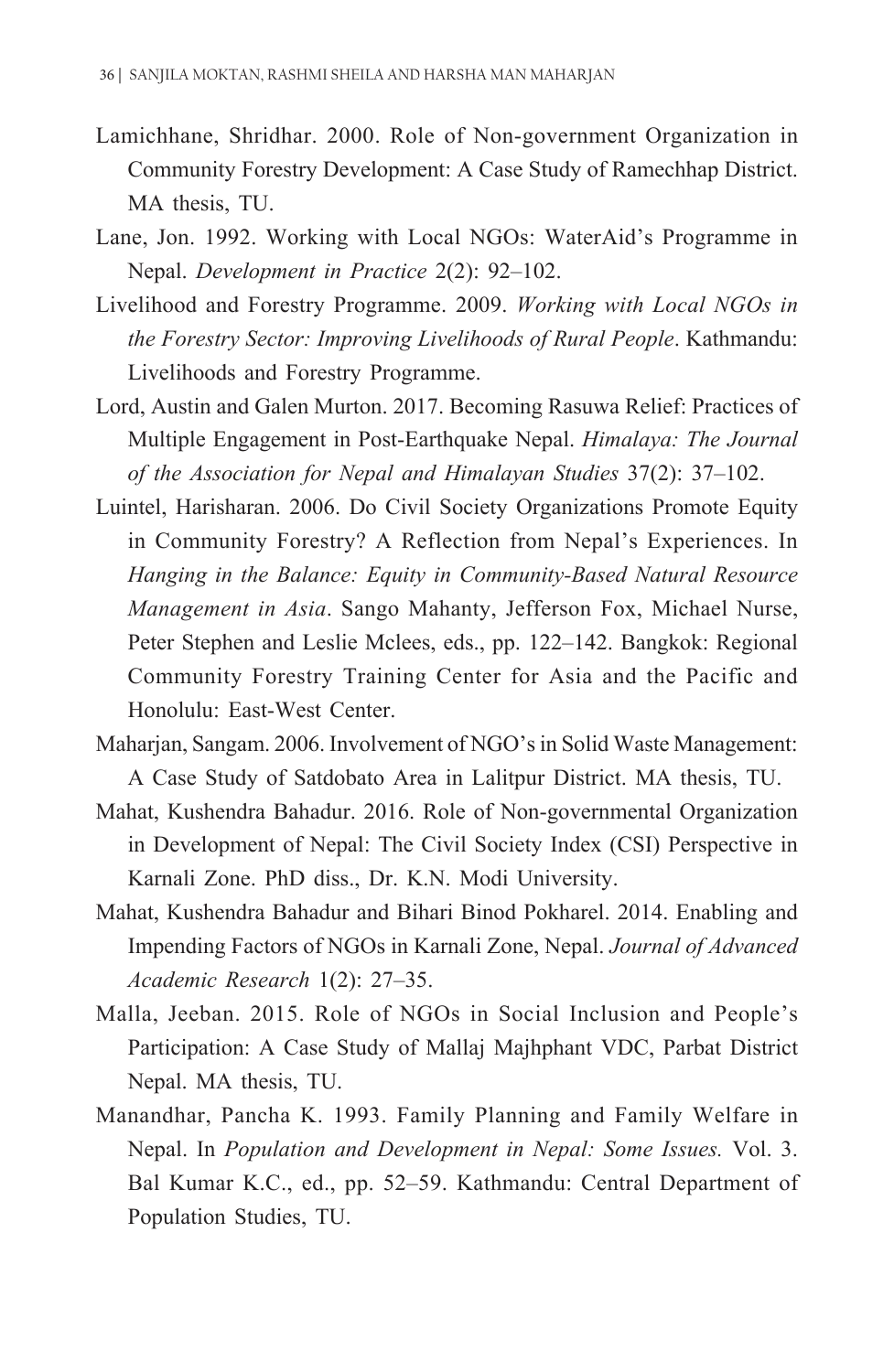- Manandhar, Sushila. 1992. Unsuccessful Cases in the Women Development Programme. *Contributions to Nepalese Studies* 19(1): 129–143.
- Maskey, Bishow Keshar. 1998*. Non-governmental Organizations in Development: Search for a New Vision*. Kathmandu: Centre for Development and Governance.
- Messerschmidt, Donald A. 1981. Nogar and Other Traditional Forms of Cooperation in Nepal: Significance for Development. *Human Organisation* 40(1): 40–47.
- Nagendra, Harini, Birendra Karna and Mukunda Karmacharya. 2005. Examining Institutional Change: Social Conflict in Nepal's Leasehold Forestry Programme*. Conservation & Society* 3(1): 72–91.
- Nakarmi, Nilesh. 2012. Role of Non-government Organization in Community Development: A Case Study of Tulasimeher UNESCO Club, Kavre. MA thesis, TU.
- Navaro, Josette Z. 1997. *A Handful of Stories: Strengthening the NGOs in the Mid and Far Western Regions of Nepal*. Kathmandu: The United Nations Volunteers Nepal.
- Nazneen, Sohela and Deepak Thapa. 2019. *The Implications of Closing Civic Space for Sustainable Development in Nepal*. Kathmandu: Institute of Development Studies.
- Nepal, Govinda. 2003. Role of Civil Societies and Their Mainstreaming for Renewable Energy Development. *Economic Journal of Development*  4(1): 12–17.
- Nepal, Krishna Prasad. 2017. Role of NGOs in Social Inclusion of Rural Areas: A Case Study of Syavle Village, Sindhupalchok District. MA thesis, TU.
- Nepal, Pashupati. 2010. Rural Development through Non-government Local Organization in Palpa. MA thesis, TU.
- Naupane, Shalik Ram. 2000. Comparative Study of Depoprovera Service Provided by GO and NGO: A Case. MA thesis, TU.
- NGO Federation of Nepal. 2021. *COVID-19 and Nepalese Civil Society Organizations: Impact, Responses, and Opportunities*. Kathmandu: NGO Federation of Nepal.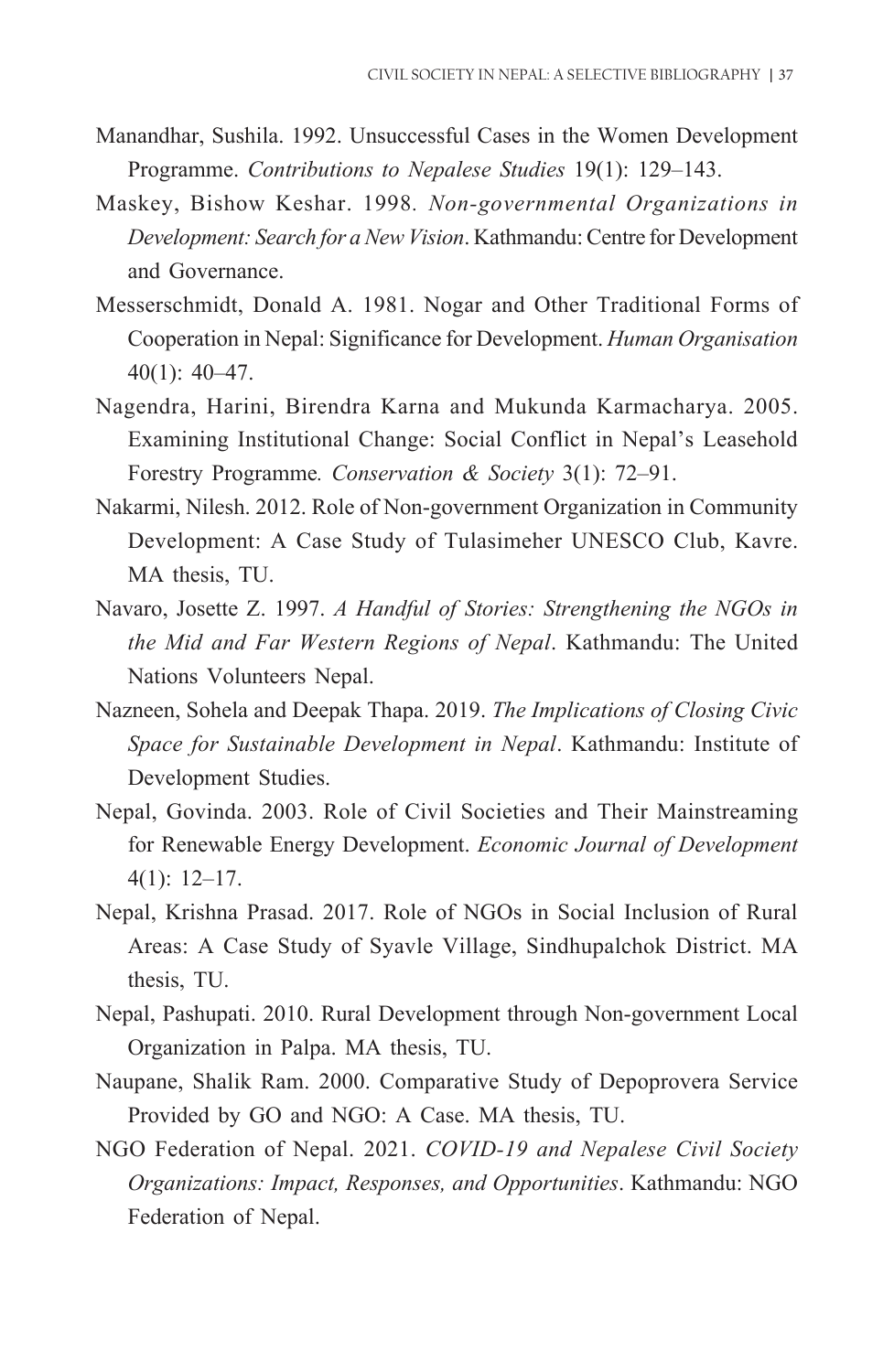- Pandey, Ganesh Prasad. 2016. Does Citizen Participation Improve Local Planning? An Empirical Analysis of Stakeholders' Perceptions in Nepal. *Journal of South Asian Development* 11(3): 276–304.
- Paudel, Giridhari Sharma and Gopal B. Thapa. 2001. Local Organizational Capability for Land Management: A SWOT Analysis of Organizations in the Hills of Nepal. *Asia Pacific Journal of Rural Development* 11(2): 15–34.
- Panthi, Giri Prasad. 2017. Perceptions of Citizen Affiliated with Community Based Institutions on Social Norms and Practices Related to Adolescent Sexual and Reproductive Health in Baitadi District of Nepal. *Dhaulagiri Journal of Sociology and Anthropology*11: 151–163.
- Paudel, Janardan. 2019. Global Challenges of Higher Education and Future Priorities of Civil Society for Inclusive and Equitable Society in Nepal and India. *Delhi Business Review* 20(1): 1–10.
- Pokharel, Homnath. 2011. Role of NGOs in Social Inclusion and People's Participation: A Case Study of Budhabare VDC Jhapa. MA thesis, TU.
- Poudel, Keshab. 2001. Terai's Forest Challenge for Management. *Spotlight* 20(35): 16–20.
- Poudel, Narendra Raj. 2006. Role of NGO's to Empower Women in Nepal. *Sahabhagita: The Journal of Local Self, Governance and Development*  8(1): 57–69.
- Poudel, Tanka Mani. 2021. Empowering Women through Mother Groups: A Case Study of Hanshposha Aama Samuha, Itahari-20, Sunsari. *Dristikon: A Multidisciplinary Journal* 11(1): 183–194.
- Poudyal, Chandra Sharma. 2015. Neo-liberal Educational Reform and the Role of Teachers' Union in the Context of Private Schools in Nepal: Possibility or Paralysis. *Policy Future in Education* 13(4): 546–558.
- Poudyal Chhetri, Meen B. 2001. A Practitioner's View of Disaster Management in Nepal: Organisation, System, Problems and Prospects. *Risk Management* 3(4): 63–72.
- Pradhan, Diana. 2001. Prospective to NGO Development with Specific Reference to the United Mission to Nepal/NGO Support Project Subprojects in Pharping. MA thesis, TU.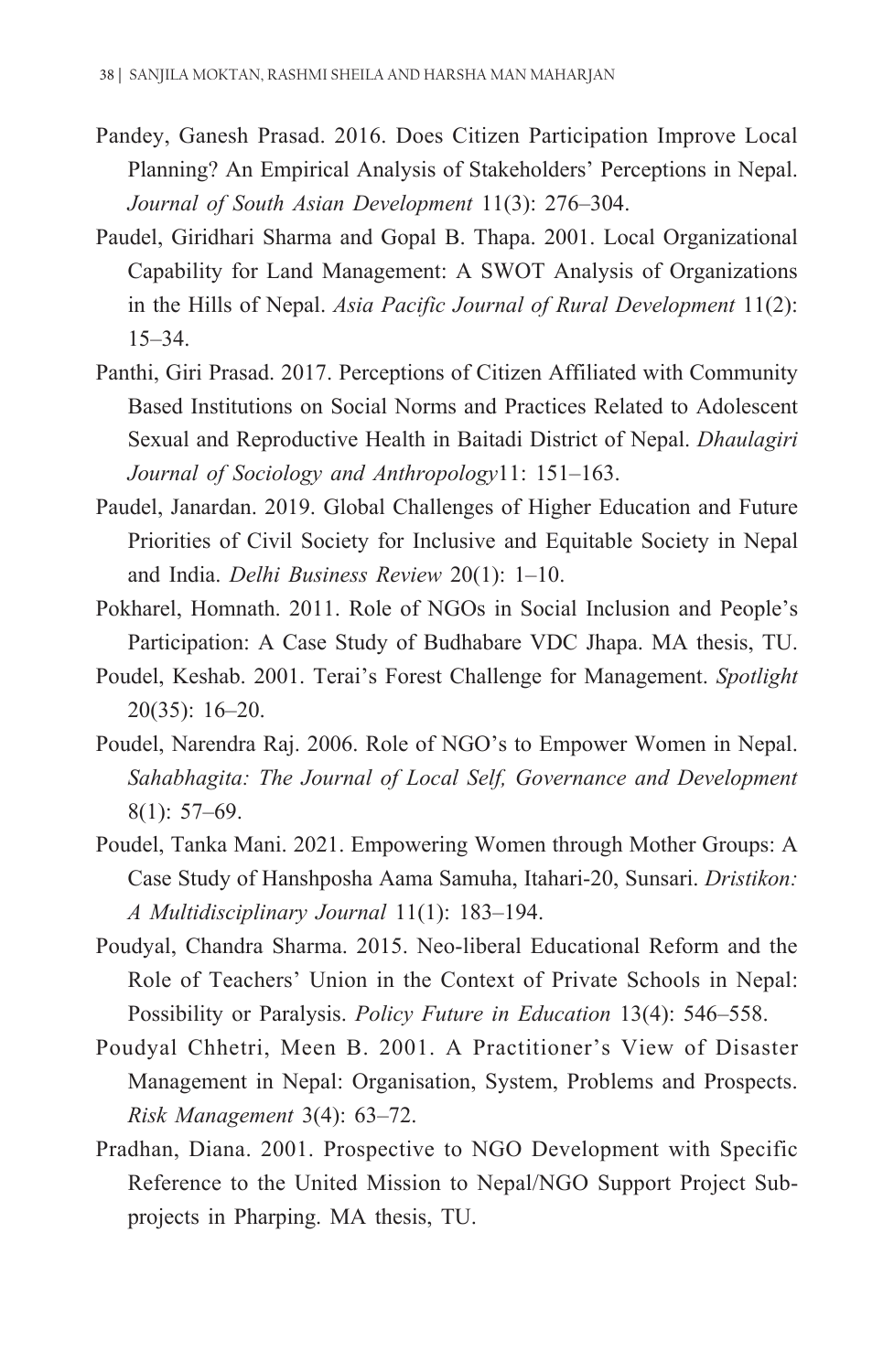- Pradhan, Kishore. 1999. Development Networking in Nepal. *Face to Face* 18: 24–26.
- Pradhan, Ujjwal, Alfredo Valera and Sujata Rana, eds. 1992. *Role of NGOs in Irrigation Development and Management in Nepal*. Kathmandu: International Irrigation Management Institute-Nepal Field Operations and Udaya-Himalaya Network.
- Pyakuryal, Bishwambhar. n.d. *Enhanced Involvement of Non-governmental Organizations in FP and MCH Service Delivery*. Kirtipur: Central Department of Economics.
- Rapp, Elke. 1996. *Self-Help Promotion through a Local NGO: Assessment of the RDSP-Lamjung Supported Programs under the Self-Reliant Society Center in Lamjung, Final Report*. Kathmandu: Impact Monitoring Unit/ GTZ, Nepal.
- Rappleye, Jeremy. 2011. Catalysing Educational Development or Institutionalising External Influence? Donors, Civil Society and Educational Policy Formation in Nepal. *Globalisation, Societies and Education* 9(1): 27–49.
- Rasaili, Sakuntala. 2011. Dalit Role in Decision Making Process of NGO: A Study Based on Parbat District. MA thesis, TU.
- Regmi, Kapil Dev. 2015. The Influence of Supranational Organizations on Educational Programme Planning in the Least Developed Countries: The Case of Nepal. *Prospects: Quarterly Review of Comparative Education*  45(4): 501–514.
- Rehman, Shan. 2006. Development, Civil Society and Conflict in Nepal. Available at https://digitalcollections.sit.edu/cgi/viewcontent. cgi?article=1342&context=isp\_collection; accessed November 9, 2020.
- Reid, J. Carew and K.P. Oli. 1993. The International Union for the Conservation of Nature (IUCN) and NGOs in Environmental Planning in Nepal. In *Non-Governmental Organizations and the State in Asia.* John Farrington and David J. Lewis, S. Satish and Aurea Miclat-Teves, eds., pp. 214–218. London: Routledge.
- Robertson, Gael. 2001. *Mental Health in Nepal: An NGO's Response*. Kathmandu: Maryknoll Nepal.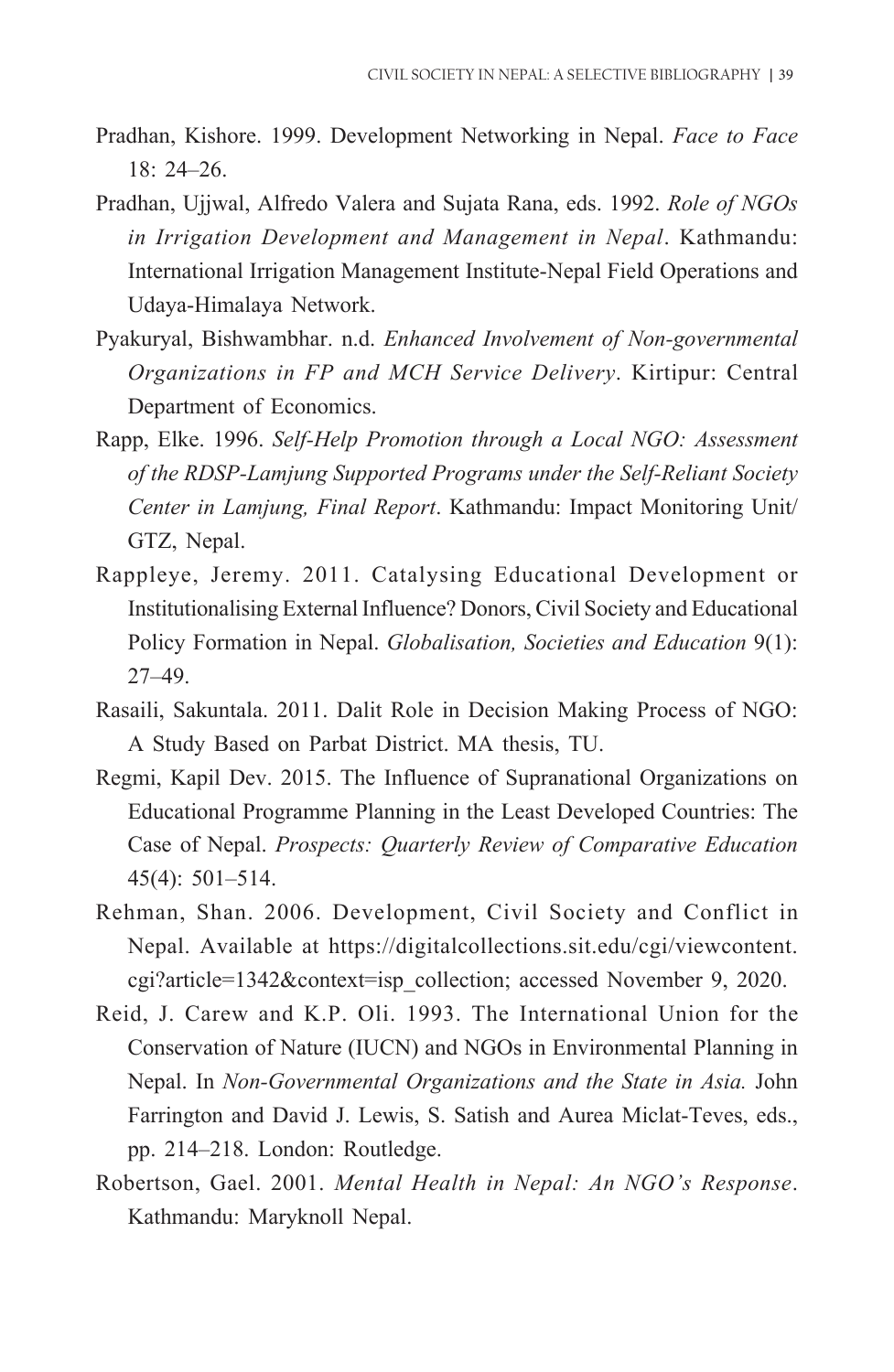- Roka, Krishna B. 2012. Are NGOs Making a Difference? A Community Approach to Measuring Non-government Organizations (NGOs) Effectiveness in Nepal. PhD diss., The Pennsylvania State University.
- Sakya, Thakur Man. 2000. Role of NGOs in the Development of Non Formal Education in Nepal. *Journal of International Cooperation in Education* 3(2): 11–24.
- Save The Children. 2014. *A Report on Mapping of Civil Society Organizations (CSOs) Contributing to Nutrition in Nepal.* Kathmandu: Save The Children.
- Saxena, Ajulka. 2020. The Participation of NGOs in the Socio Political Development: A Comparative Study of Nepal and Sri Lanka. PhD thesis, Jamia Milia Islamia University.
- Sharma, Akshay. 2001. Development Partners in Progress. *Spotlight* 20(27): 26.
- Sharma, Mahesh, ed. 1990. *Status of Health in Nepal and Role of NGOs in Primary Health Care: Report of a National Workshop [17–19 December]*. Kathmandu: Resource Centre for Primary Health Care.
- Sijapati Basnett, Bimbika. 2011. Linkages Between Gender, Migration and Forest Governance: Re-thinking Community Forestry Policies in Nepal. *The European Bulletin of Himalayan Research* 38: 9–34.
- Shiohata, Mariko. 2012. Improving Educational Access and Quality for All Children? Reimagining the Role of an International NGO in Nepal. Paper presented at the "Open Society PERI Conference," September 28–29.
- Shivakoti, Dharma Laxmi. 1996. A Case Study of the Role of Tuki Associations in Rural Development Activities. MA thesis, TU.
- Shrestha, Bihari Krishna. 1999. The Origin and Evolution of User Groups as (Private) the Institutional Anchor for Development at the Grassroots. *Sahabhagita* 2(2): 23–30.
- Shrestha, Madan Gopal and Govind Subedi, eds. 2011. *NGOs on Development Efforts in Nepal through Social Mobilization and Community Development: The Case of Friends of Sankhu*. Kathmandu: Friends of Sankhu.
- Shrestha, Narayan Kaaji. 1993. An Overview of NGOs' Agricultural Activities in Nepal. In *Non-governmental Organizations and the State in Asia: Rethinking Roles in Sustainable Agricultural Development*. John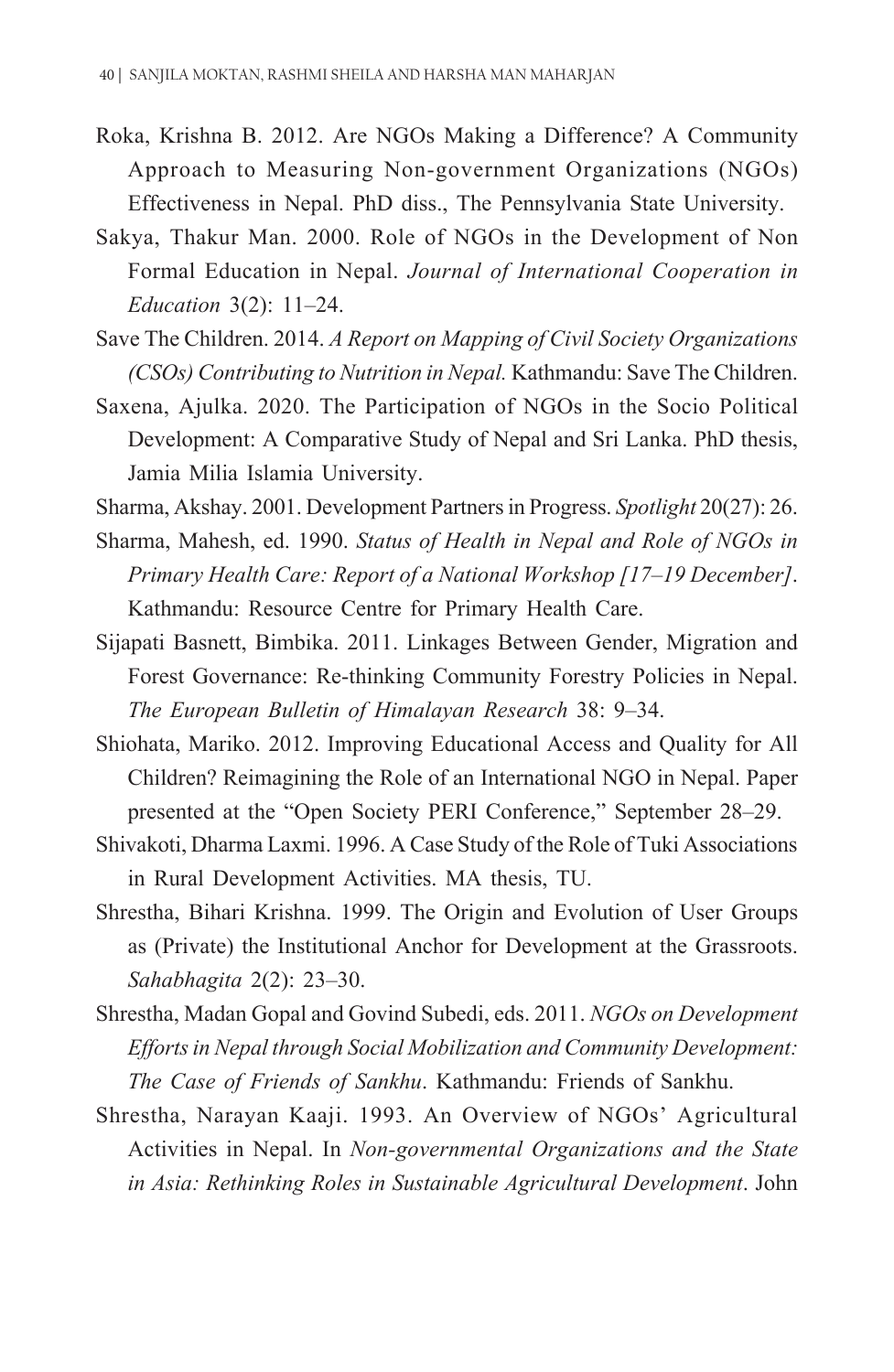Farrington, David J. Lewis, S. Satish and Aurea Miclat-Teves, eds., pp. 200–202. London: Routledge.

- Shrestha, Rachana. 2002. Roles and Activities of Selected NGOs in Prevention of Girls and Women's Trafficking. MA thesis, TU.
- Shriner, Mariah. 2018. Building Disaster Risk Management in Nepal: The Role of the National Society for Earthquake Technology (NSET). Honours thesis, Macalester College.
- Silwal, Netra Raj. 2001. Assessment of Rural Development Programmes of NGOs: A Case Study of Bhimpokhara Youth Club (BYC) in Baglung District. MA thesis, TU.
- Silwal, Yam Bahadur. 2019. Role of Nepalese Chamber of Commerce and Industry in the Development of Entrepreneurship Qualities in Nepal. PhD diss., Mewar University.
- Silwal, Yam Bahadur and Chetali Agrawal. 2019. Influential Programs of Nepalese Chamber of Commerce and Industry (CCI) for the Entrepreneurship Quality Development in Nepal. *International Journal of Business and Management Invention* 8(3): 58–64.
- Silwal, Yam Bahadur and Kamal Das Manandhar. 2017. Training and Development Practices of Chamber of Commerce and Industry in Nepal. *IOSR Journal of Business and Management* 19(11): 76–80.
- Silwal,Yam Bahadur and Kamal Das Manandhar. 2019. Entrepreneurship Qualities of Member of Chamber of Commerce and Industries (CCI) of Nepal. *Journal of Advanced Academic Research* 4(1): 89–98.
- Singh, Birendra. 1992. A Study on Urban Development Efforts by International Non-governmental Organizations: Dhalko Project of REDD BERNA. MA thesis, TU.
- Singh, Sreoshi, Krity Shrestha, Menaka Hamal and Anjal Prakash. 2020. Perform or Wither: Role of Water Users' Associations in Municipalities of Nepal. *Water Policy* 22: 90–106.
- Singh, Sudeep Bahadur. 1996. An Evaluation Study of the United Nations Volunteer-Domestic Development Services (UNV\DDS) Project and Impact on the Community and the Host Non-governmental Organizations. MA thesis, TU.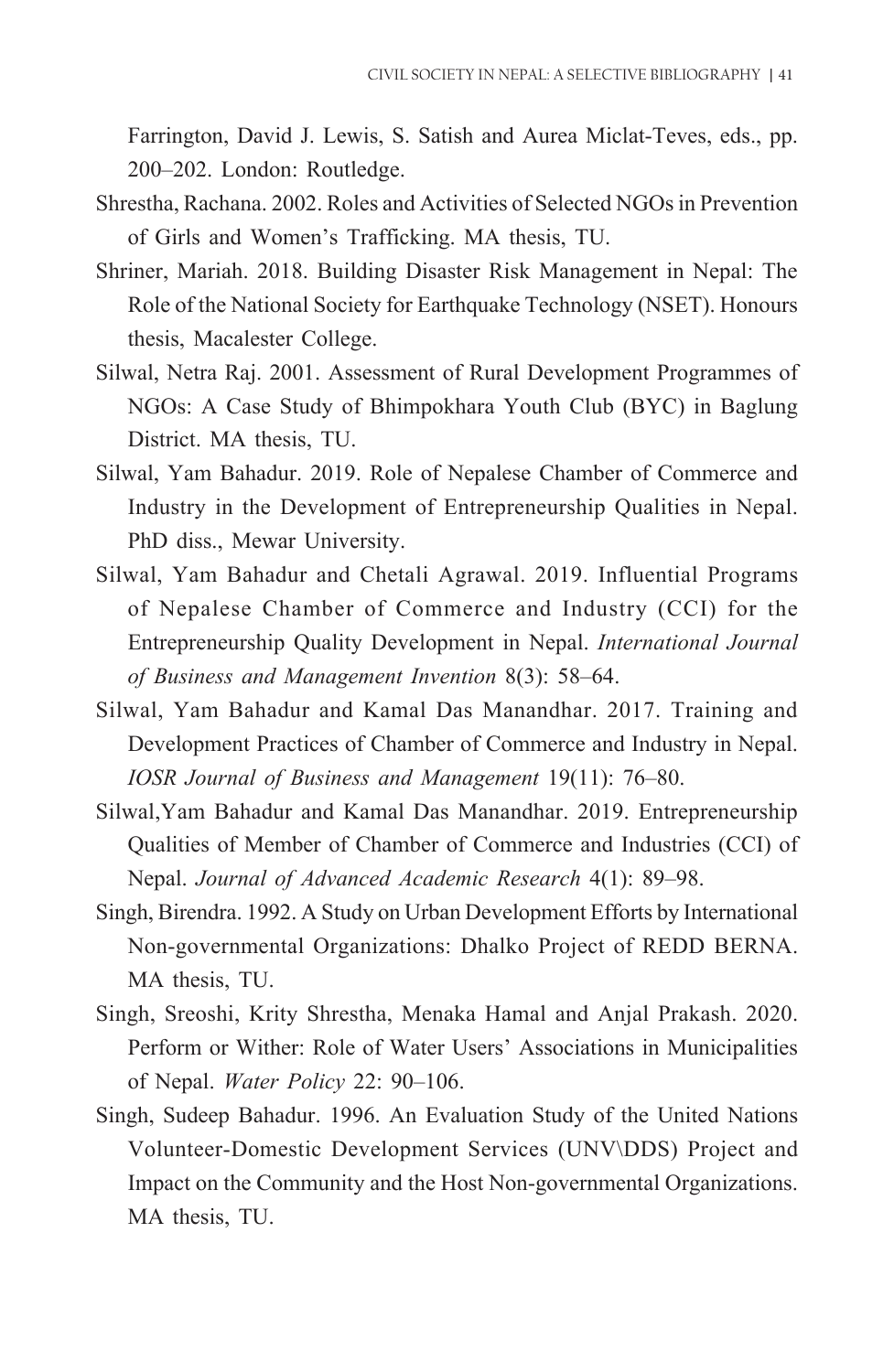- Singh, Sharada. 2013. Role of NGOs the Economic Development of Women of Nepal: With Reference to Central Development Region. MA thesis, TU.
- Social Services National Coordination Council. 1991. *Recommendations of the Discussion Groups at the Seminar-cum-workshop for NGOs on the World Summit for Children-Nepal's Commitment for Children and Development for the 1990s.* Kathmandu: Social Services National Coordination Council.
- Sparrowhawk, John and Andrew Holden. 1999. Human Development: The Role of Tourism Based NGOs in Nepal. *Tourism Recreation Research*  24(2): 37–43.
- Subba, Chaitanya, Janak Rai and Savitree Thapa Gurung. 2009. *Empowering Adivasi Janajati in Nepal: Experiences of Janajati Empowerment Project (JEP)*. Lalitpur: Nepal Federation of Indigenous Nationalities.
- Subedi, Hem Raj and Meena Bhatta. 2016. Role of Civil Society in Conflict Resolution and Peace Building in Nepal. *Journal of Conflict, Peace and Development Studies* 2(1): 25–34.
- Subedi, Rita. 2011. Role of NGOs in Women Empowerment: A Case Study of Pokhara Valley. MA thesis, TU.
- Subedi, Subas. 2019. Emerging Roles of I/NGOs in Changed Socio Political Context in Nepal. Unpublished report, The British College/Leeds Beckett University.
- Subedi, Tek Nath. 2006. NGOs as Partner of Development. *Journal of SASS* 1: 27–31.
- Swar, Bal Bahadur, Shalik Ram Naupane and Shiva Kumar Basnet. 2000. *Social Development and INGOs Activities in Nepal*. Kathmandu: Community Development Service Association.
- Tadie, Barbara Berardi. 2009-2010. Migration and Urban Associations: Notes on Social Networks in Pokhara, Nepal. *The European Bulletin of Himalayan Research* (35–36): 75–90.
- Thapa, Duman Singh. 1993. United Mission to Nepal's Involvement in Forestry Activities with Special Reference to the Nepal Coppice Reforestation Programme. In *Non-governmental Organizations and the State in Asia.*  John Farrington and David J. Lewis, S. Satish and Aurea Miclat-Teves, eds., pp. 219–226. London: Routledge.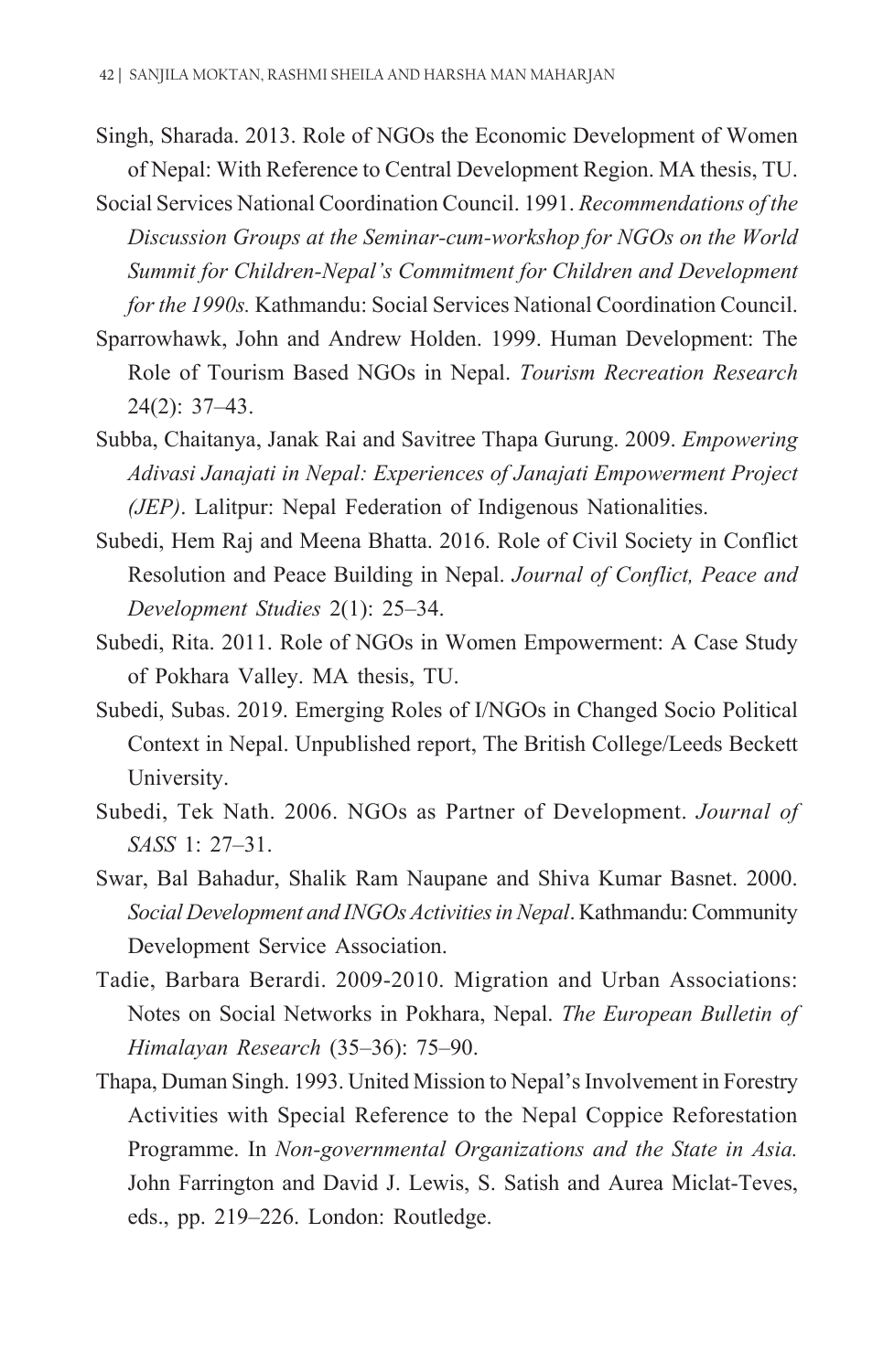- Thapa, Sangita. 2001. Role of NGOs in Micro-credit Program: Issues of Reaching the Poor Women and Sustainability of these Organizations: A Case Study of the Micro Credit Project for Women 'MCPW' in Nepal. MA thesis, TU.
- Thoms, Christopher. 2008. Community Control of Resources and the Challenge of Improving Local Livelihoods: A Critical Examination of Community Forestry in Nepal. *Geoforum* 39(3): 1452–1465.
- Tripathi, Damodar. 2000. Inclusion of Indigenous Tharu People in UNDP Supported Village Development Program: A Case Study of Benimanipur VDC, Nawalparasi, Western-Terai, Nepal. *Himalayan Journal of Sociology and Anthropology* 3: 54–72.
- Tuladhar, Suman Kamal. 2001. Role of NGOs in Achieving EFA Goal. *Education and Development* 19: 49–55.
- Ulvila, Marko and Farhad Hossain. 2002. Development NGOs and Political Participation of the Poor in Bangladesh and Nepal. *Voluntas: International Journal of Voluntary and Nonprofit Organizations* 13(2): 149–163.
- United Nations Conference on Trade and Development (UNCTAD). 1989. *Report of the Meeting of the Role of NGOs in the Development of the Least Developed Countries*. Kathmandu: UNCTAD.
- Upadhyaya, Kamal Prasad. 1982. *Study on Participation of Non-governmental Organisations (NGO's) in Planning and Implementation of Integrated Rural Development Programme in Nepal: With Special Reference to Voluntary Agencies*. Kathmandu: Centre for Economic Development and Administration (CEDA).
- Upreti, Bishnu Raj. 2004. Role of Civil Society in Conflict Transformation and Peace Building: Quick Reflections and Lessons from Nepal. A paper presented at a seminar organized by Regional Centre for Strategic Studies in cooperation with FES, Kathmandu, September 11–13.
- Upreti, Bishnu Raj. 2006. Civil Society and Involvement of United Nations in Arms Management in Nepal. Paper presented at a seminar on "Role of Civil Society in Conflict Mediation and Peace Building in Nepal," organized by Centre for Economic and Technical Studies (CETS) in cooperation with FES, July 15–16.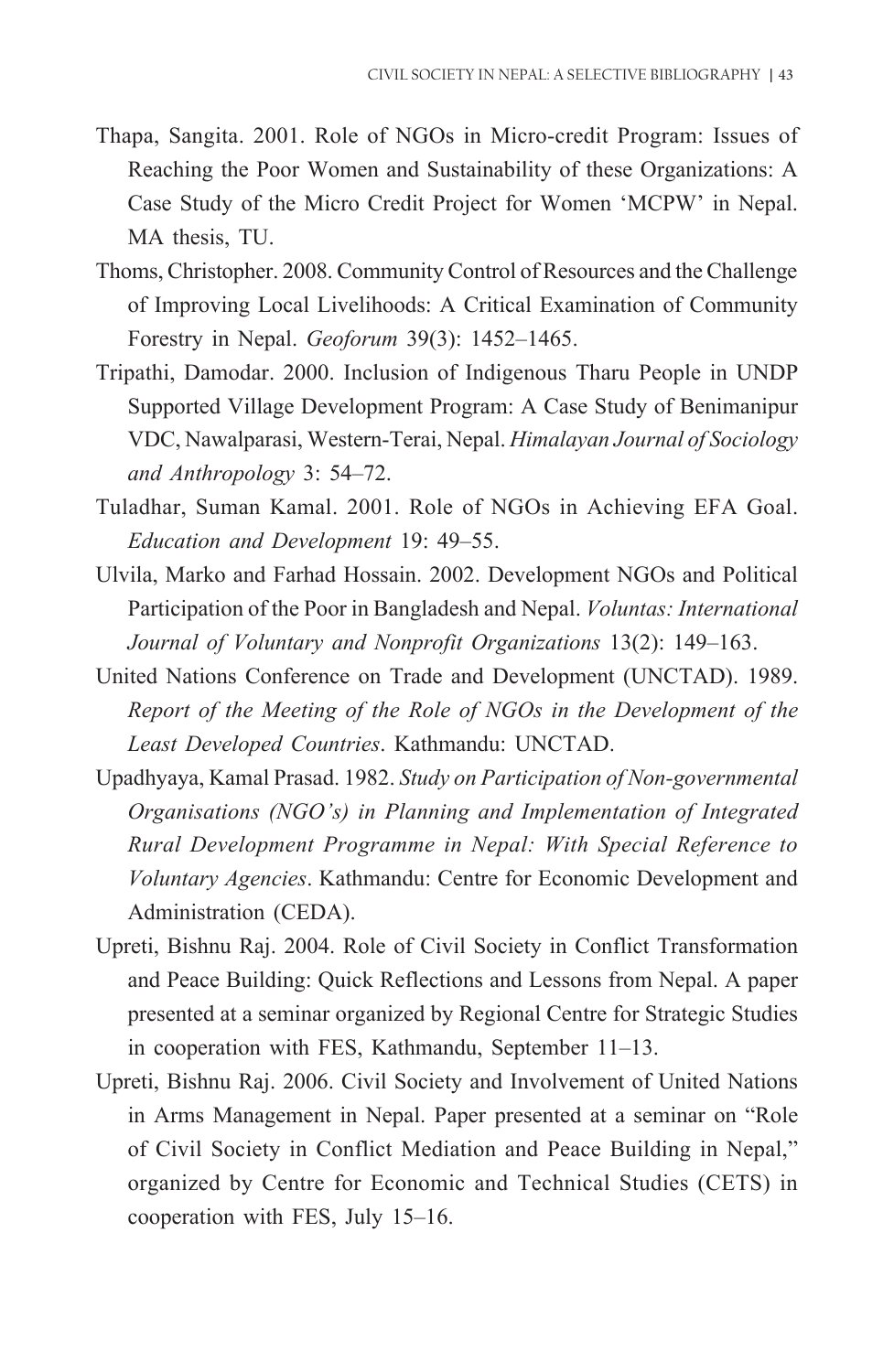- Uprety, Laya Prasad. 2008. Role of Institutions and Organizations for the Sustainable Management of Forest and Pasture as Common Property Resources in Nepal: An Overview of the Indigenous and Traditional Practices. *Dhaulagiri Journal of Sociology and Anthropology* 2: 31–60.
- Wagle, Bikala. 2016. Responsiveness of the NGOs in Post-Disaster Situation: A Study of the Earthquake-Struck Lagarche VDC of Sindhupalchowk District. MA thesis, TU.
- Williams, Nathalie E. 2013. How Community Organizations Moderate the Effect of Armed Conflict on Migration in Nepal. *Population Studies*  67(3): 353–369.
- Yadav, Aradhana. 2003. Child Labour in India and Nepal: Role of Governments, International Agencies and Non-governmental Organisations. PhD diss., Jawaharlal Nehru University.
- अधिकारी, चेतन । २०५८ । गाविसको पहलमा चर्पी । *हाकाहाकी ४(९) : ३१–३२* ।
- उपाध्याय, मधुकर । २०५६ । खरिडाँडाको परिवर्तनबाट मैले बुझेको विकास । *विकास ८*(१५) : २४–२५ ।
- ओझा, हमेन्त राज र दिलराज खनाल । २०५४ । वन ऐन सं शोधन प्रस्ताव र उपभोक्ता समहहरूको ू स्वायत्तता । *विकास* ६(१०) : २८–३१ ।
- कपाली, सुवर्ण । २०५० । किन अनुत्तरदायी छन् दातृसंस्था ? *विकास २*(४) : १४–१६ ।

काफ्ले, दिलीप । २०५५ । राजनीतिले खान लागेको वन । *हाकाहाकी* २(६) : ३०–३४ ।

- क्षेत्री, जीवन । २०७७ । नेपालको आँखा उपचार क्षेत्रले मारेको फड्को । *समाज अध्ययन*  १४ : ५१–८२ ।
- क्षेत्री, जीवन । २०७७ । स्वास्थ्य क्षेत्रमा नागरिक समाज : नेपालको आँखा उपचार क्षेत्रले मारेको फड्को । *लोकतन्त्रमा नागरिक समाज* : *२५ वर्षको समीक्षा* । हर्षमान महर्जन, देवराज हुमागाई; प्रत्यूष वन्त, लोकरञ्जन पराजुली र देवेन्द्र उप्रेती, सं., पृ. २४१–२७२ । काठमाडौ ँ : मार्टिन चौतारी ।

खनाल, दिलराज । २०६१ । सामदा ु यिक वन इन्भेन्ट्रीको जालमा । *हाकाहाकी* ७(२) : ३०–३२ । गुरागाई, विनय । २०५६ । महिलाहरूको सामुदायिक बनले खनेको मोटर बाटो । *हाकाहाकी* 

३(१) : १५–१७ ।

घिमिरे, प्रमिला । २०५४ । नेपालमा महिला विकास कार्यक्रम । *हाकाहाकी* १(३) : ३२–३४ । डं गोल, रमा । २०५० । माझीगाउँबाट जन्मेको ॠण मक्तिु कार्यक्रम । *विकास* २(४) : २३–३१ । नेपाल, जनक । २०७५ । भूकम्पमा छिटो पुनर्निमाणमा ढिलो । *नेपाल* १९(२६) : ३६–४१ । पन्त, महेश । २०५० । सामुदायिक विकासमा जनसहभागिताको प्रश्न । *विकास २*(३) : १–७ ।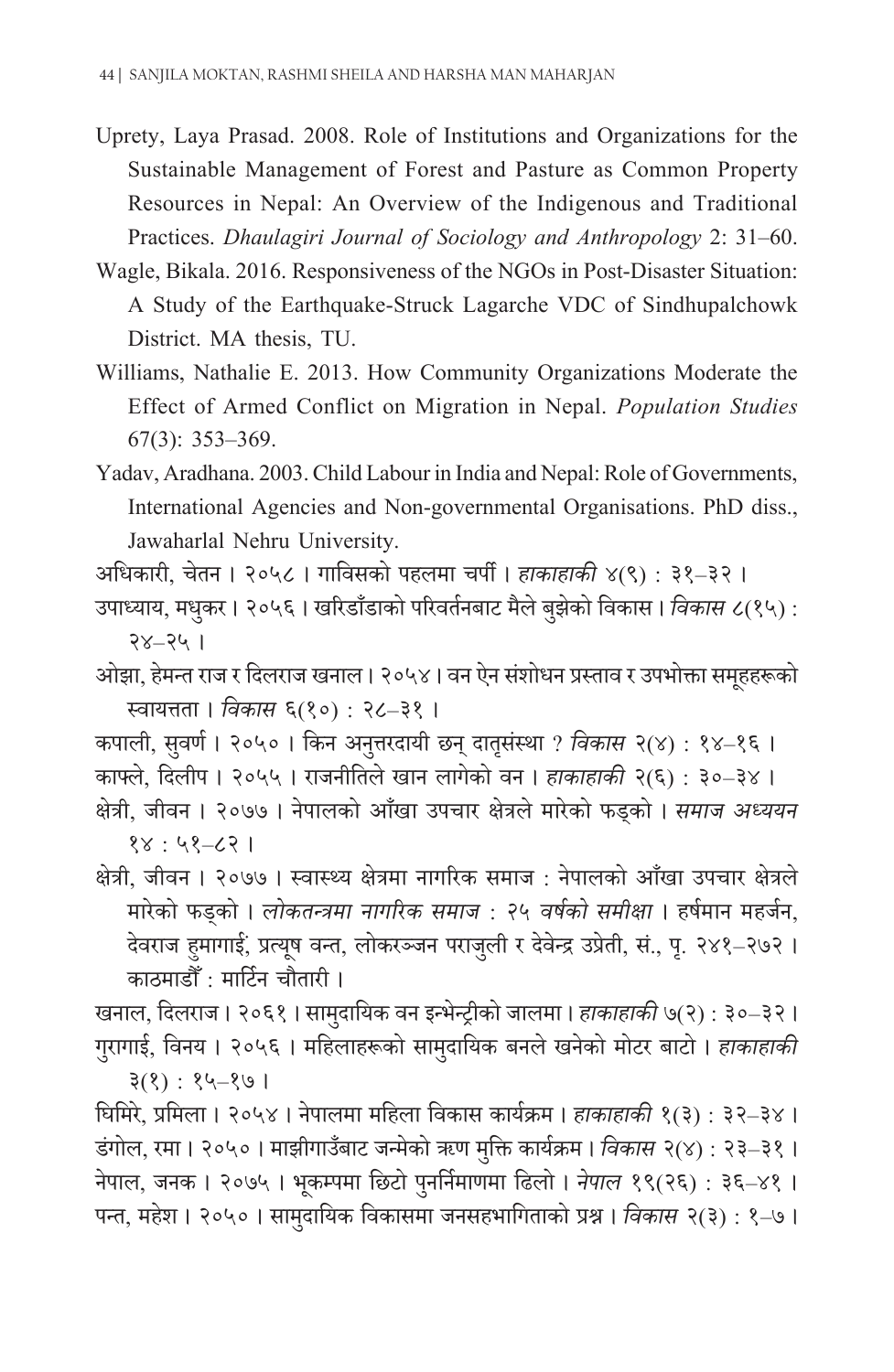पन्त, महेश । २०५१ । सामुदायिक विकासमा स्वयंसेवा : सन्दर्भ नेपाली गै.स.स । *विकास*  $3(\xi)$  :  $3-\zeta$  |

पन्त, महेश । २०५४ । आइ.एन.जी.ओ हरूको आयव्यय र विकास । *विकास* ६(१०) : १२–१४ । पाण्डे, दवे ेन्द्रराज । २०४९ । जनस्तरका एनजीओहरू किन र कसरी । *विकास* १(१) : २४–३३ । फँ ुयाल, विमल । २०६१ । स्कूल शिक्षामा गैसस : सही कदम । *हिमाल* १४(२४) : ४२–४३ । भट्ट, कोमल । २०७७ । नागरिक सं स्थामा क्षमता विकास : अनु भवको आँखीझ्यालबाट ।

- *लोकतन्त्रमा नागरिक समाज: २५ वर्षको समीक्षा* । हर्षमान महर्जन, देवराज हुमागाई, प्रत्यूष वन्त, लोकरञ्जन पराजुली र देवेन्द्र उप्रेती, सं., पृ. ३१५–३४० । काठमाडौँ : मार्टिन चौतारी । भाट, भोजराज । २०६० । सामुदायिक वनमा ''ताल'' को असर : विदेशी दातृसंस्थालाई पैसा
	- माग्ने भाँडोमात्र । *हाकाहाकी* ६(३) : ३२–३३ ।
- मिश्र, चैतन्य । २०५५ । गरिबी–सामुदायिक र राजनीतिक संगठनहरूको दायित्व के हुनुपर्छ ? *विकास* ७(१३) : ९५–१०६ ।
- मैनाली, सुशील । २०५८ । हुम्ली गाउँमा बिजुली । *हाकाहाकी ४*(७) : १५–१६ ।
- रामकृष्ण । २०५३ । गैससको दोस्रो पं क्तिको नेततृ्वको विकास । *विकास* ५(९) : ३०–३२ ।
- विष्ट, हेमबहादुर । २०५४ । वनपाल्ने समुदायको अन्यौल संरक्षणपछि के ? *हाकाहाकी* १(३) : ११–१३ ।
- शर्मा, केदार । २०५४ । बलटारको सहकारी । *हाकाहाकी* २(१) : ८–१० ।
- श्रेष्ठ, नारायणकाजी । २०५३ । बारा जिल्लाको वन व्यवस्थापन : राष्ट्रिय अस्मिता र गाउँलेको अधिकारको हनन् । *विकास ५*(९) : २५–२९ ।
- स्वार, बलबहा<u>द</u>र, शालिकराम न्यौपाने र शिवकुमार बस्नेत । २०५७ । *नेपालमा सामाजिक विकास र अन्तर्राष्ट्रिय सामाजिक संस्थाका गतिविधि* । काठमाडौँ : सामुदायिक विकास सेवा सं घ ।

## SOCIAL MOVEMENT

- Baniya, Jeevan. 2007. Empowering Dalits in Nepal: Lessons from South Korean NGOs' Strategies. MA thesis, Ajou University.
- Basnet, Chudamani. 2012. Three Faces of Civil Society Activism in Nepal. *New Angle : Nepal Journal of Social Science and Public Policy* 2(1): 13–22.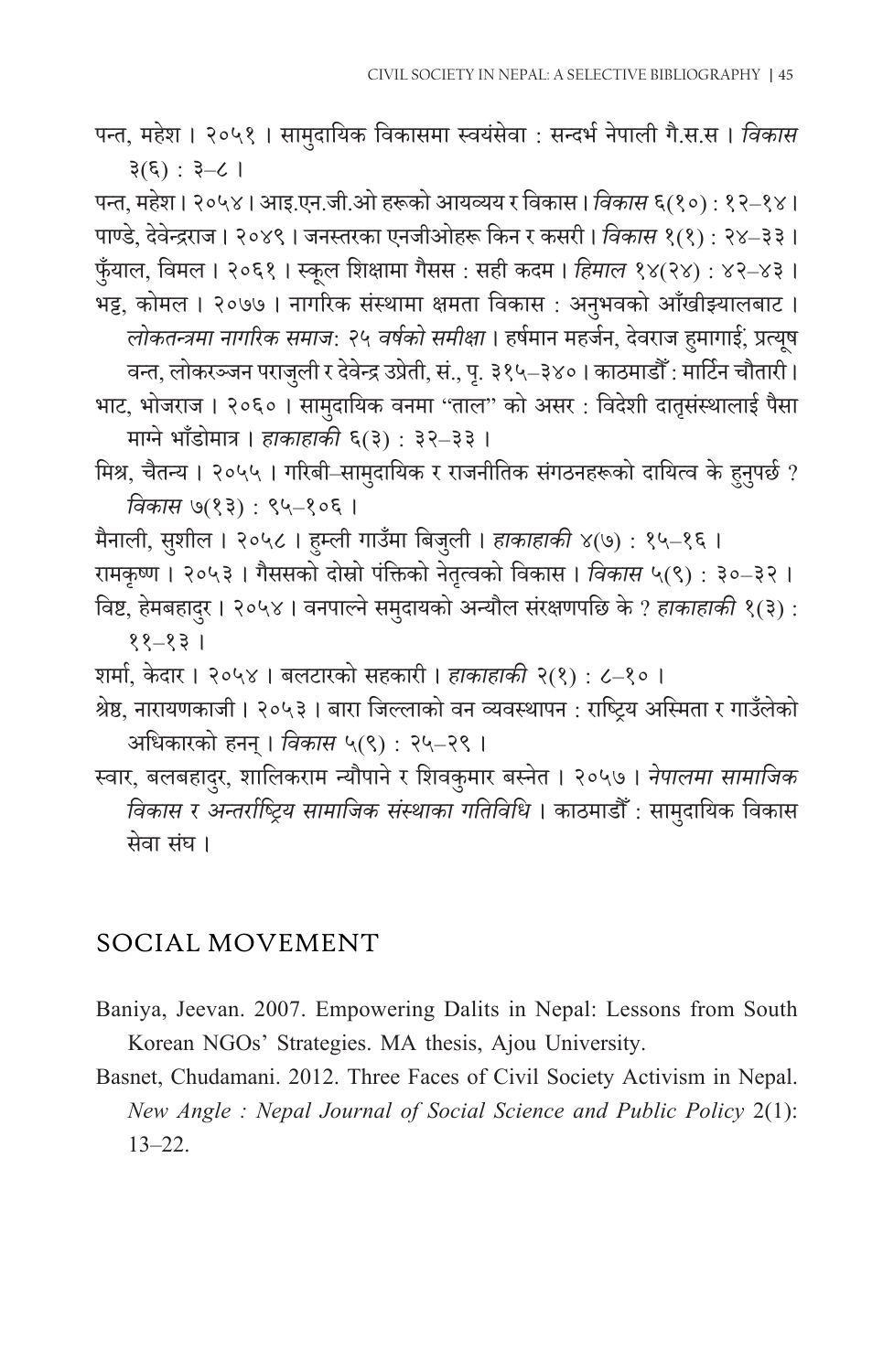- Baral, Uma Nath. 2008. Ethnic Activism in Nepal: An Account of the Magar Organizations in Kaski District. *Contributions to Nepalese Studies* 35(2): 221–259.
- Basnet, Chudamani. 2022. Debating Civil Society: Nagarik Samaj and Nagarik Discourse in Nepal's People's Movement II. *Studies in Nepali History and Society* 26(2): 413–434.
- Bhandari, Pitambar. 2015. Civil Society, Student Movement and Post-Conflict Peace Building in Nepal. *Journal of TUTA Tri-Chandra Campus Unit*  6: 45–49.
- Bhattachan, Krishna B. 2001. (I)NGOs and Disadvantaged Groups in Nepal. In *NGO, Civil Society and Government in Nepal: Critical Examination of Their Roles and Responsibilities*. Krishna B. Bhattachan, Dev Raj Dahal, Sheetal Rana, Jyoti Gyawali, Min Bahadur Basnet, Kashi Ram Bhusal and Ram Raj Pokharel, eds., pp. 67–99. Kathmandu: CDSA, TU and FES.
- Bhattachan, Krishna B. 2003. Civil Society and Protection of Diversity in Nepal. In *Nepal Tomorrow: Voices and Visions*. D.B. Gurung, ed., pp. 32–62. Kathmandu: Koselee Prakashan.
- Bochenek, Michael and Kyle Knight. 2012. Establishing and Third Gender Category in Nepal: Process and Prognosis. *Emory International Law Review* 26: 11–41.
- Chaney, Paul. 2015. The 'Complementarity Conjecture' Does Civil Society Engagement Strengthen Input Legitimacy and Shape Policy Delivery? The Case of Gender Mainstreaming in India and Nepal 2005–15. *Journal of Comparative Asian Development* 14(3): 377–413.
- Dhakal, Sanjay. 2004. Kamaiya Problem Unfulfilled Promises. *Spotlight* 23(28): 24–25.
- Dixit, Kanak Mani. 2006. The Spring of Dissent: People's Movement in Nepal. *India International Centre Quarterly* 33(1): 113–125.
- Fisher, William F. 2007. The Politics of Difference and the Reach of Modernity: Reflections on the State and Civil Society in Central Nepal. In *Resistance and the State: Nepalese Experiences*. David Gellner, ed., pp: 113–132. New York: Berghahn Books.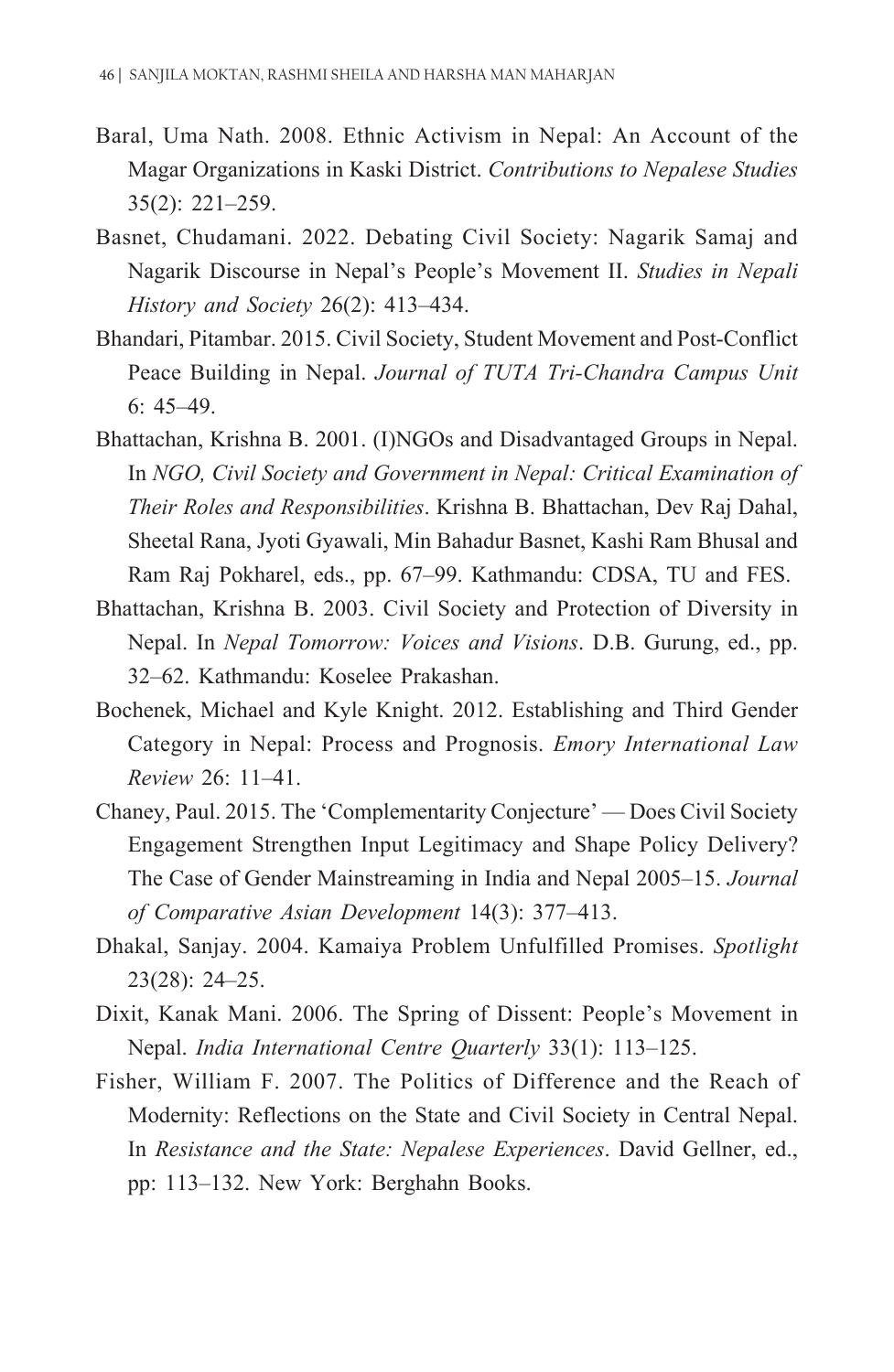- Forest Action. 2012. *Ban Chautari: A Multi-stakeholder Dialogue on Forest Policy Issues.* Kathmandu: ForestAction Nepal.
- Forum for Women, Law and Development (FWLD). 2003. *Struggle to Legalize Abortion in Nepal and Challenges Ahead*. Kathmandu: FWLD.
- Fujikura, Tatsuro. 2001. Emancipation of Kamaiyas: Development, Social Movement, and Youth Activism in Post-Jana Andolan Nepal. *Himalaya: The Journal of the Association for Nepal and Himalayan Studies* 21: 29–35.
- Fujikura, Tatsuro. 2013. Emancipation of Kamaiyas. In *Discourses of Awareness: Development, Social Movements and the Practices of Freedom in Nepal*, pp. 213–263. Kathmandu: Martin Chautari.
- Gellner, David N. 2009. Introduction: How Civil are 'Communal' and Ethnonationalist Movements? In *Ethnic Activism and Civil Society in South Asia*. David N. Gellner, ed., pp. 1–24. New Delhi: Sage Publications.
- Government of Nepal. 2019. *Policy Brief Civil Society Collaboration in Measuring Impact of Adaptation Investments: The Case of Agriculture in Nepal*. Kathmandu: UNDP.
- Hamal, S. S. 2007. *Civil Society: Opportunities and Challenges in the Changing Socio Political Development in Nepal.* Kathmandu: CARE Nepal.
- Heaton-Shrestha, Celayne. 2010. NGOs and Activism in Nepal. In *Varieties of Activism in South Asia*. David Gellner, ed., pp. 181–216. New Delhi: Sage Publications.
- Heaton-Shrestha, Celayne and Ramesh Adhikari. 2013. Struggling on Two Fronts during Nepal's Insurgency: The Citizens' Movement for Democracy and Peace and the Meanings of 'Civil Society'. *European Bulletin of Himalayan Research* 49: 39–74.
- Karki, Arjun K. 2010. Movements from Below: Landrights Movement in Nepal. *Inter-Asia Cultural Studies* 3(2): 201–217.
- Kharel, Sambriddhi and Manoj Suji. 2019. The Dalit Social Movement in Nepal: A Gendered Perspective. *Contributions to Nepalese Studies* 46(2): 253–281.
- Knight, Kyle. 2014. Outliers: Sunil Babu Pant, the Blue Diamond Society, and Queer Organizing in Nepal. *Studies in Nepali History and Society* 19(1): 113–176.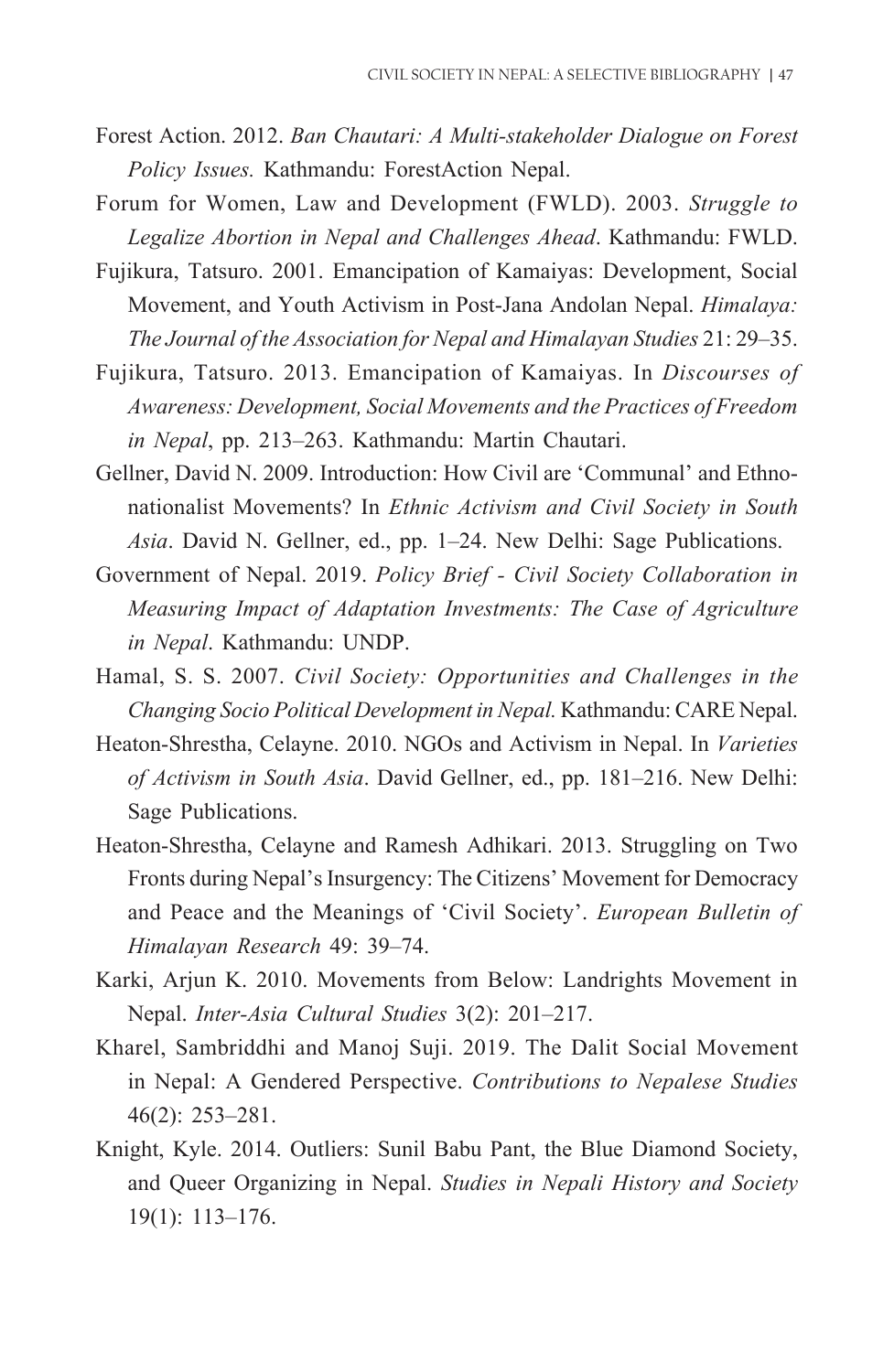- Krauskopff, Gisele. 2007. An 'Indigenous Minority' in a Border Area: Tharu Ethnic Associations, NGOs, and the Nepalese State. In *Resistance and the State: Nepalese Experiences*. David Gellner, ed., pp. 199–243. New York and Oxford: Berghahn Books.
- Lama, M.S. 2011. *A Decade of Forest Action Nepal (2001-2010): A Review Report*. Kathmandu: Forest Action Nepal.
- Lamsal, Hem B. 2012. Role of Dalit Civil Society against Untouchability: Challenges and Prospects. *New Angle: Nepal Journal of Social Science and Public Policy* 2(1): 75–84.
- Nepali, Subhash. 2019. The Role of Dalit Civil Society in Combatting Caste-Based Discrimination. *Georgetown Journal of Asian Affairs* 5: 22–28.
- Ninglekhu, Sabin. 2012. Breaking Open "Civil Society": Sukumbasi and the City. *New Angle: Nepal Journal of Social Science and Public Policy*  2(1): 23–34.
- Nordeco. 2012. Final Draft Report: Final Evaluation Janajati Social and Economic Empowerment Project (JANSEEP) Nepal, March 2012. Nordeco in coorporation with Social Welfare Council, Nepal. Available at www. care.dk/wp-content/uploads/2012/11/Final-draft-Janseep-report-7-3-noannexes.pdf; accessed December 25, 2019.
- Odegaard, Sigrun Eide. 1999. BASE and the Role of NGOs in the Process of Local and Regional Change. In *Tharu and Tarai Neighbours*. H.O. Skar, ed., pp. 63–84. Kathmandu: Educational Enterprises, Mandala Book Point and Ratna Pustak Bhandar.
- Ojha, Hemant Raj. 2012. Civic Engagement through Critical Action Research: Reflections on Ten years of Forest Action Nepal Experience. *New Angle: Nepal Journal of Social Science and Public Policy* 2(1): 35–62.
- Ojha, Hemant Raj, Netra P. Timsina, Chetan Kumar, Mani R. Banjade and Brian Belcher, eds. 2008. *Communities, Forests and Governance: Policy and Institutional Innovations from Nepal*. New Delhi: Adroit Publishers.
- Onta, Pratyoush. 2006. The Growth of the âdivàsi Janajàti Movement in Nepal after 1990: The Non-Political Institutional Agents. *Studies in Nepali History and Society* 11(2): 303–354.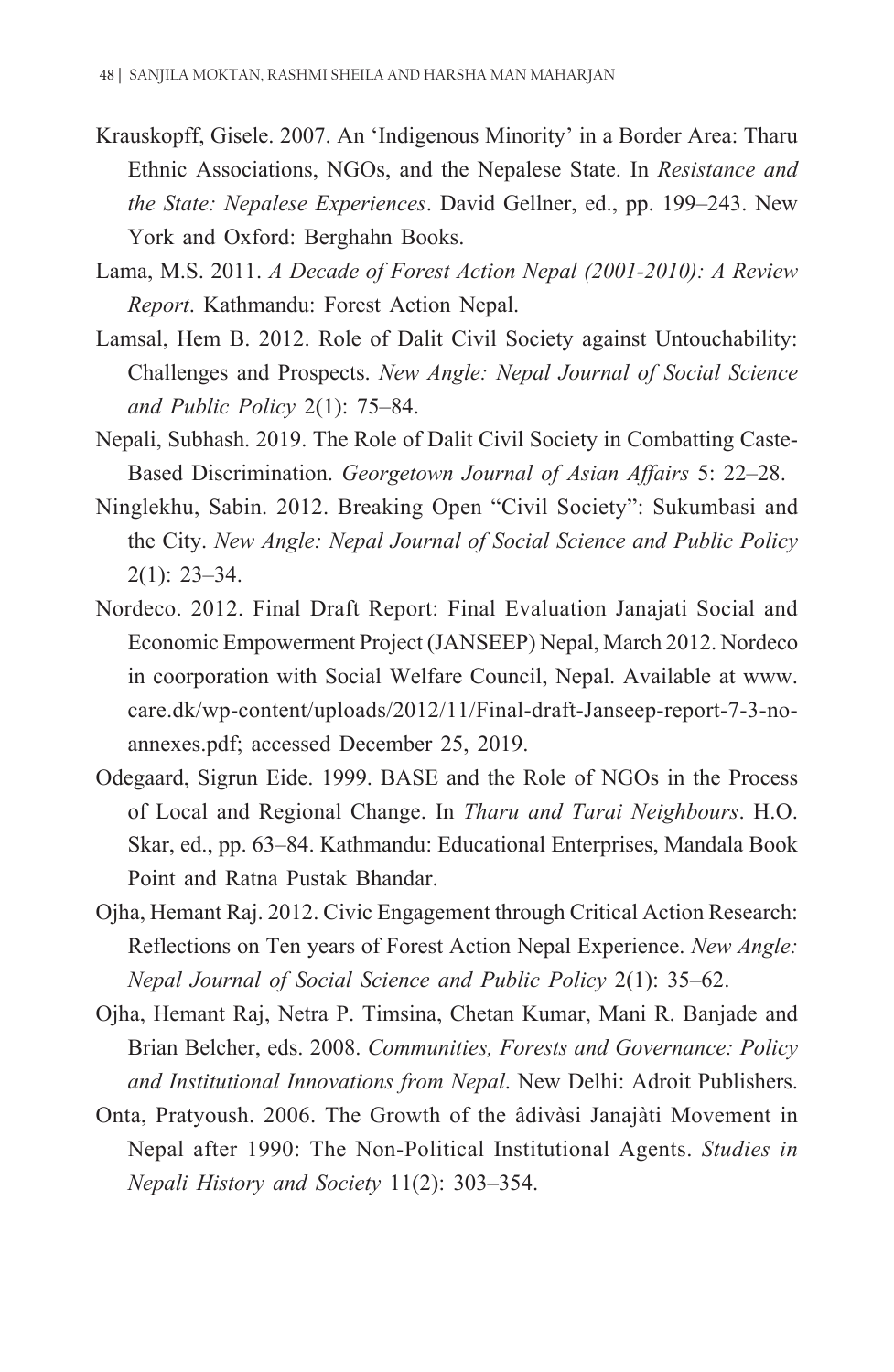- Panday, Devendra Raj. 2008. Social Movement, Civil Society and Regime Change in Nepal. *Development Review Quarterly* 20: 7–15.
- Paudel, Krishna P. and Hemant R. Ojha. 2008. Contested Knowledge and Reconciliation in Nepal's Community Forestry: A Case of Forest Inventory Policy. In *Knowledge Systems and Natural Resources: Management, Institutions and Policy in Nepal*. Hemant R. Ojha, Netra P. Timsina, Ram B. Chhetri Krishna P Paudel, eds., pp. 40–59. Delhi: Cambridge University Press and International Development Research Centre (IDRC).
- Rajopadhyaya, Abhas Dharananda. 2020. Negotiating Identity through Collective Memories: Reflections from #Occupy Tundikhel Movement. *Nepal Youth Journal* 3: 19–42.
- Rana, Kumud. 2020. Transnational Resources and LGBTI+ Activism in Nepal. PhD diss., University of Glasgow.
- Save the Children US and Informal Sector Service Center (INSEC). 2004. *Is There Room Enough? Dalit Recruitment Policies and Practices in Selected I/NGOs and Bi/Multilateral Organizations of Nepal*. Kathmandu: Save the Children US and INSEC.
- Sivakoti "Chintan," Gopal. 2001. Rastriya Sarokar Samaj and NGOs. In *NGO, Civil Society and Government in Nepal: Critical Examination of Their Roles and Responsibilities*. Krishna B. Bhattachan, Dev Raj Dahal, Sheetal Rana, Jyoti Gyawali, Min Bahadur Basnet, Kashi Ram Bhusal and Ram Raj Pokharel, eds., pp. 178–183. Kathmandu: CDSA, TU and FES.
- Tadié, Barbara Berardi. 2017. L'ère des droits. Vers une anthropologies des associations de la société civile au Népal (The Age of Rights: Towards an Anthropology of Civil Society Associations in Nepal). PhD diss., École des Hautes Études en Sciences Sociales.
- Tamang, Mukta Singh. 2004. Nepal Federation of Indigenous Nationalities (NEFIN): Policy Reform Appeals for Social Inclusion. Case Study draft, Gender and Social Exclusion Assessment (GSEA) research.
- Tamang, Mukta Singh. 2004. Nepali Congress (NC): Nepal Adibasi Janajati Sangh (Nepal Indigenous Nationalities Association). Case Study draft, Gender and Social Exclusion Assessment (GSEA) research.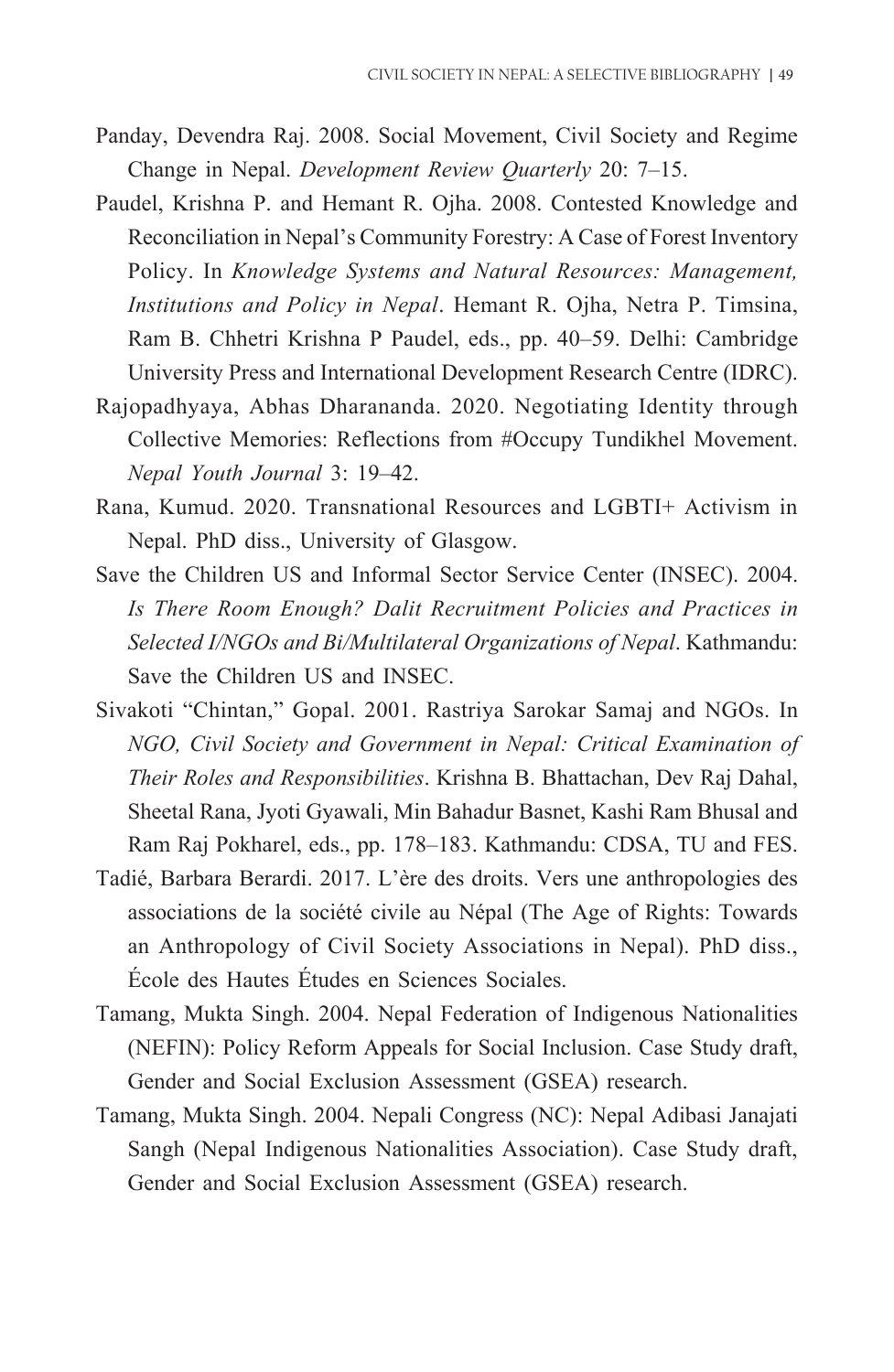- Tanaka, Masako. 2011. The Changing Roles of NGOs in Nepal: Promoting Emerging Rights-Holder Organizations for Inclusive Aid. *Voluntas: International Journal of Voluntary and Nonprofit Organizations* 22(3): 494–517.
- Tanaka, Masako. 2013. Balancing between Politics and Development the Multiple Roles Played by Indigenous People's Organizations in Nepal. *Environment and Urbanization Asia* 7(1): 61–78.
- Tanaka, Masako. 2015. Changing Relationships between Rights Holders and Others in Inclusive Aid: A Case Study of Partnerships between NGOs and Identity-Based Associations in Nepal. *Journal of Contemporary India Studies* 5: 31–38.
- Tanaka, Masako. 2016. A Women's NGO as an Incubator: Promoting Identity-Based Associations in Civil Society of Nepal. In *Women's Emancipation and Civil Society Organisations: Challenging or Supporting the Status Quo?* Christina Schwabenland, Chris Lange, Jenny Onyx and Sachiko Nakagawa, eds., pp. 185–207. Bristol: Policy Press.
- Tanaka, Masko. 2020. Advocating Sex Workers' Rights by Identity-Based Associations in Nepal. *Asian Journal of Law and Society* 7(2): 1–10.
- Sato, Seika. 2006. Discourse and Practice of Janajt-Building: Creative (Dis) junctions with Local Communities among the People from Yolmo. *Studies in Nepali History and Society* 11(2): 355–388.

Shakya, Anjana. 1996. NGOs need to Develop Advocacy. *Face to Face* 10: 13.

Vishwakarma, Hira. 2004. The Scenario of International Development Aid in Nepalese Dalit Movement. Paper presented at a seminar "National Seminar on Raising Dalit Participation in Governance," organized by Centre for Economic and Technical Studies (CETS), May 3–4, Lalitpur.

आचार्य, नरहरि । २०६२ । जनतालाई आन्दोलनमा उतार्ने उपायहरू । *मूल्यांकन* २२(१३६) : १५–१७ ।

- आलेमगर, सुरेश । २०७७ । नेपाल आदिवासी जनजाति महासंघ : स्थापनाका क्षण । *आदिवासी प्रतिवाद : महासंघ, सरकार र आन्दोलन* । गोविन्द छन्त्याल र सुखवीर थामी, सं., पृ. ८–१९ । ललितपुर : नेपाल आदिवासी जनजाति महासंघ ।
- आहुति । २०६४ । अक्करमा दलित आन्दोलन । *मूल्यांकन २*५(१५३) : २७ ।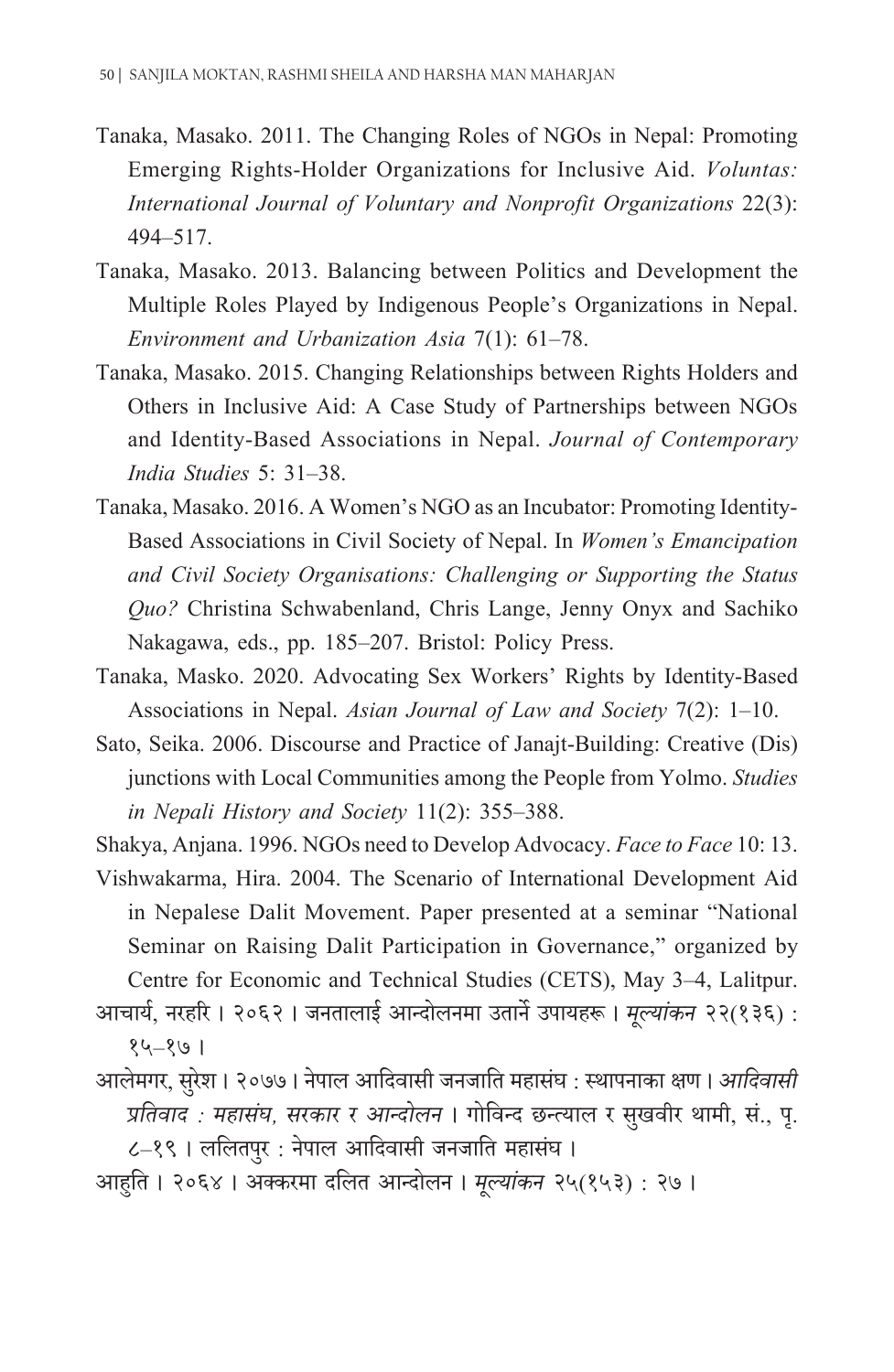कसजू, गं गा । २०५५ । महिला सशक्तीकरणका लागि सामु दायिक प्रशारण । *हाकाहाकी* २(५) : २०–२४ ।

कार्की, दर्गा ु । २०७७ । नेपालमा गर्भपतन बहस : नागरिक आन्दोलन र नागरिक खबरदारी । *लोकतन्त्रमा नागरिक समाज : २५ वर्षको समीक्षा* । हर्षमान महर्जन, देवराज हुमागाई, प्रत्यूष वन्त, लोकरञ्जन पराजुली र देवेन्द्र उप्रेती, सं., पृ. १०१–१२८। काठमाडौँ : मार्टिन चौतारी। कुशवाहा, वजराज । २०७६ । गण ृ ्डक सम्झौताले सताएका नेपालीको पीडा । *पैदल अनसुन्धान :* 

*प्रयोग र उपलब्धि* । सोहन प्रसाद साह र महेशराज महर्जन, सं., पृ. १५१–१८४ । काठमाडौँ : मार्टिन चौतारी ।

खाकी, चन्द्र । २०६४ । बादी संघर्ष र पाखण्डी राजनीति । *मूल्यांकन २*५(१५४) : ४३ । गाउँले, शिव । २०६७ । जनतालाई प्रश्न गर्न सिकाउदै । *मूल्यांकन* २८(१८०) : २९–३० । गुरुङ, ओम । २०५७ । नेपाल जनजाति महासं घ र श्री ५ को सरकारले गरेको जनजाति

विकासको समीक्षा । *जनजाति* २(२) : १०–१८ । गुरुङ, ओम । सन् २००४ । नेपाल आदिवासी जनजाति महासंघले उठाएका जनजातिहरूका

प्रमुख मुद्दाहरू । *जनजाति आवाज ११* : ३६–३९ । गुरुङ, ओम । २०६२ । माघ १९ र आदिवासी जनजाति । *मूल्यांकन* २२(१३१) : २२–२३ । गुरुङ, ओम । २०६४ । वार्ता र आन्दोलन सँगसँगै । *मूल्यांकन २*५(१५३) : २८–३० ।

चन्द्रकिशोर । २०६७ । फर्केर हेर्दा मधेसी विद्रोह । *मूल्यांकन २*८(१८०) : २१–२३ । छार-म्हेन्दो । २०४९ । नेपाल जनजाति महासंघको प्रथम महाधिवेशन-२०४९ को काठमाडौँ घोषणा-पत्र । २ : ९–१० ।

छार-म्हेन्दो । २०४९ । नेपाल जनजाति महासंघको प्रथम महाधिवेशनद्धारा पारित प्रस्तावहरू । २ : ११ ।

ढकाल, सुरेश। २०६२। नागरिक आन्दोलन; अवसर र दायित्व। *मूल्यांकन २२*(१३३) : ८–१२। तामाङ, परशुराम । २०७७ । 'नेपाल जनजाति महासंघ' मा दश वर्ष : संघर्ष र संगठनका

अनुभूति । *आदिवासी प्रतिवाद : महासंघ, सरकार र आन्दोलन* । गोविन्द छन्त्याल र सुखवीर ;<br>; थामी, सं., पृ. ४६–८३ । ललितपुर : नेपाल आदिवासी जनजाति महासंघ ।

थापा, सीताराम र दवे ेन्द्र न्यौपाने । २०५१ । सिल्मीमा हलीहरूको जागरण अभियान । *विकास* ३(५) : ३–८ ।

थारू, इन्दु । २०७८ । उल्झनमा थारू आन्दोलन । *हिमाल ३०(*७) : ८–९ । दर्नाल, सुभाष । २०६४ । दलित आन्दोलनको दशा र दिशा । *मूल्यांकन २*५(१५२) : २२–२९ । दीक्षित, अजय । २०७५ । सामाजिक आन्दोलनको धक्का । *हिमाल* २७(४८) : १७ । दीक्षित, कनक । २०७४ । किन उठेन आन्दोलन ? *हिमाल* २६(४) : ५६ । धिताल, सरोज । २०६२ । गणतन्त्र र नागरिक आन्दोलन । *मूल्यांकन* २४(१३८) : ३९–४० ।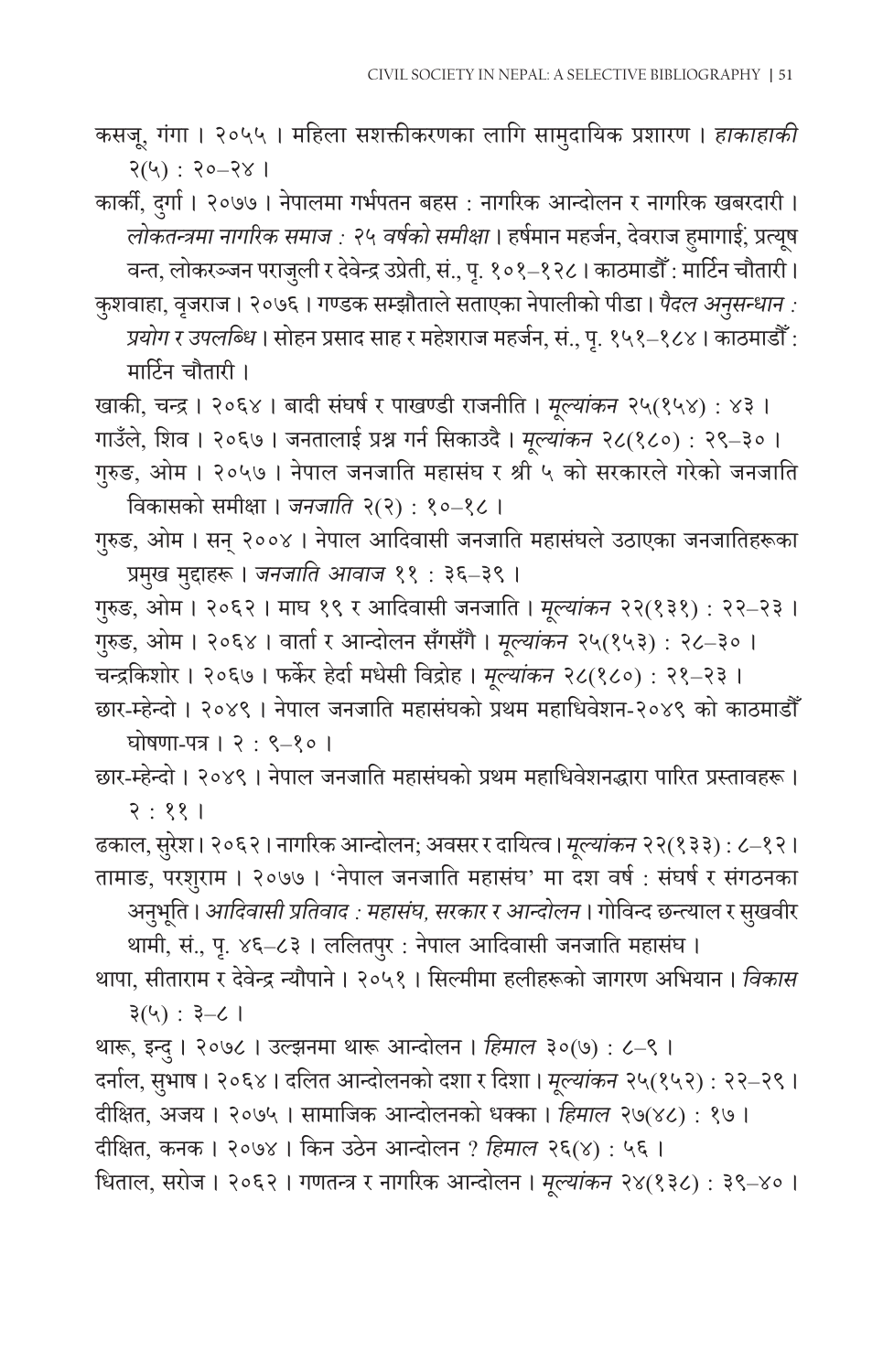पं गेनी, मोतिकला । २०७६ । थारू सं ग्रहालय र आन्दोलनको सम्बन्ध । *पैदल अनसुन्धान : प्रयोग*  र *उपलब्धि* । सोहन प्रसाद साह र महेशराज महर्जन, सं., पृ. १३१–१४८ । काठमाडौँ : मार्टिन चौतारी ।

पन्त, महेश । २०५४ । आइ.एन.जी.ओ हरूको आयव्यय र विकास । *विकास* ६(१०) : १२–१४ । पाण्डे, देवेन्द्रराज । २०६२ । नागरिक आन्दोलनको उद्देश्य र उपलब्धि । *मूल्यांकन २२*(१३३) : ६–७ ।

बज्राचार्य, चन्दा ु । २०५८ । स्वतन्त्र आदिवासी महिला आन्दोलन र समानता । *हाकाहाकी*  $8(2): 881$ 

बस्नेत, चूडामणि । २०७७ । वि.सं. २०६२–२०६३ को जनआन्दोलनमा नागरिक आन्दोलन र नागरिक समाज । *लोकतन्त्रमा नागरिक समाज : २५ वर्षको समीक्षा* । हर्षमान महर्जन, देवराज हुमागाई, प्रत्यूष वन्त, लोकरञ्जन पराजुली र देवेन्द्र उप्रेती, सं., पृ. ७९–१०० । काठमाडौ ँ : मार्टिन चौतारी ।

बस्नेत, चूडामणि । २०७७ । वि.सं. २०६२–२०६३ को जनआन्दोलनमा नागरिक आन्दोलन र नागरिक समाज । *समाज अध्ययन* १५ : १७१–१९२ ।

बस्नेत, जगत । २०६४ । जापता र किसान आन्दोलन । *मूल्यांकन २*५(१५३) : ३४ ।

बि.के. गणेश । २०६२ । राज्यलाई नदुखेको हलिया प्रथा । *मूल्यांकन* २२(१३६) : ३०–३१ । भट्टचन, कृष्ण । २०६४ । सरकार-जनजाति सहमति धोका हो कि ढोका ? *मूल्यांकन २*५(१५४) : २३ ।

भण्डारी, प्रतिक । २०५३ । सशक्तीकरणका निम्ति महिला आन्दोलन । *हाकाहाकी* १(१) : ६–११ ।

महर्जन, हर्षमान । २०७७ । नेपाल पत्रकार महासंघ, मिडिया आन्दोलन र अन्तर्राष्ट्रिय मिडिया सहयोग । *लोकतन्त्रमा नागरिक समाज : २५ वर्षको समीक्षा* । हर्षमान महर्जन, देवराज हुमागाई, प्रत्यूष वन्त, लोकरञ्जन पराजुली र देवेन्द्र उप्रेती, सं., पृ. २११–१४०। काठमाडौँ : मार्टिन चौतारी ।

मानन्धर, विवेक । २०५७ । अखिल नेपाल जनजाति सं घको 'नेपाल बन्द' । *मू ल्यां कन* १८(७६) : ४५ ।

माबुहाङ, बालकृष्ण । २०७७ । 'नेपाल जनजाति महासंघ'मा मेरो अनुभूति र अभिव्यक्ति । *आदिवासी प्रतिवाद : महासंघ, सरकार र आन्दोलन* । गोविन्द छन्त्याल र सुखवीर थामी,

सं., पृ. ८४–१०३ । ललितपुर : नेपाल आदिवासी जनजाति महासंघ ।

मिश्र, विद्यापति । २०६७ । मुक्त कमैयाको मुक्ति कहिले ? *मूल्यांकन* २८(१८५) : १७–१९ । यादव, रामरिझन । २०६४ । मधेस विद्रोहको अवमूल्यन । *मूल्यांकन २*५(१५४) : २९–३१ । योगी, शिला । २०५६ । महिला आन्दोलनको लागि सशक्तीकरण । *विकास* ८(१६) : ८६–८८ ।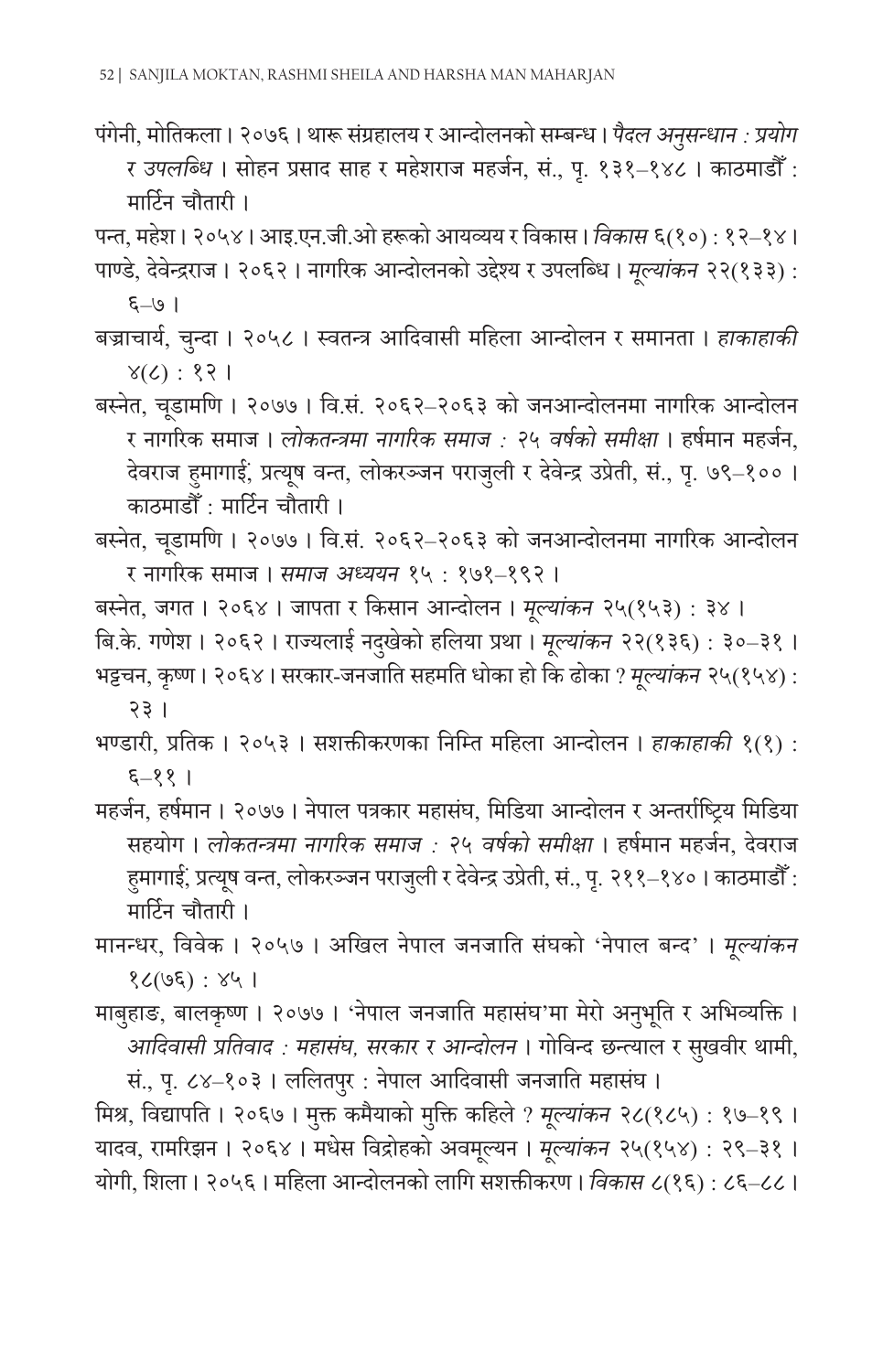योन्जन-तामाङ, अमृत । २०७७ । भाषिक समान अधिकार प्राप्तिको लागि नागरिक समाजको योगदान । *लोकतन्त्रमा नागरिक समाज : २५ वर्षको समीक्षा* । हर्षमान महर्जन, दवराज े हुमागाई, प्रत्यूष वन्त, लोकरञ्जन पराजुली र देवेन्द्र उप्रेती, सं., पृ. १८७–२१०। काठमाडौँ : मार्टिन चौतारी ।

रामकृष्ण । २०५३ । गैससको दोस्रो पं क्तिको नेततृ्वको विकास । *विकास* ५(९) : ३०–३२ ।

- राई, कैलाश । सन् २००८ । आदिवासी जनजाति महिला आन्दोलन र जनजाति महासंघ । *स्टडिज इन नेपाली हिस्ट्री एण्ड सोसाइटी* १३(१) : १४७–१९९ ।
- राई, कै लाश । २०७४ । *आदिवासी जनजाति महिलाका सं गठन, आन्दोलन र लेखन* । ललितपर : ु आदिवासी जनजाति उत्थान राष्ट्रिय प्रतिष्ठान ।

राई, कै लाश । २०७७ । आदिवासी जनजाति महासं घ, जनजाति आन्दोलन र नागरिक खबरदारी । लोकतन्त्रमा नागरिक समाज : २५ वर्षको समीक्षा । हर्षमान महर्जन, देवराज हुमागाई, प्रत्यूष वन्त, लोकरञ्जन पराजुली र देवेन्द्र उप्रेती, सं., पृ. १२९–१५८। काठमाडौँ : मार्टिन चौतारी।

लामा, निर्मल । २०५६ । यसरी काठमाण्डौँका तीनवटा किसान-संघर्षहरू सफल भए । *मूल्यांकन* १७(७३) : २२–२४ ।

लामा, मिलन । २०६७ । छापामारको जनआन्दोलन दैनिकी । *मल्ू यां कन* २८(१८०) : ३१–४९ ।

लामिछाने, रघुनाथ र जगत देउजा । २०६० । भूमि अधिकार आन्दोलन । *हाकाहाकी ६*(६) : २४–३१ ।

विश्वकर्मा, जे.वी। २०६५। दलितका लागि कस्तो संघीयता ? *मूल्यांकन २*७(१६९) : ३८–४२।

विश्वकर्मा, जेबी । २०७७ । संवैधानिक र कानूनी अधिकारका लागि दलित नागरिक समाजको भमिू का । *लोकतन्त्रमा नागरिक समाज* : *२५ वर्षको समीक्षा* । हर्षमान महर्जन, देवराज हुमागाई, प्रत्यूष वन्त, लोकरञ्जन पराजुली र देवेन्द्र उप्रेती, सं., पृ. १५९–१८६ । काठमाडौँ : मार्टिन चौतारी ।

- पद्मलाल विश्वकर्मा । २०५५ । 'मुक्ति समाज' को दोस्रो राष्ट्रिय सम्मलेन सामु रहेका चुनौतीहरू । ु *मूल्यांकन १*७(६३) : २६–२७ ।
- पाण्डे, देवेन्द्रराज । २०६७ । 'पानीढलो' को पक्षमा नागरिक आवाज । *मूल्यांकन २८*(१८०) : १८–२० ।

भण्डारी, लेखनाथ । २०५८ । कमैया मक्तिु पछिको पीडा । *विकास* १०(२०) : ४–२० ।

विश्वकर्मा, पद्मलाल । २०५६ । जातीय छुवाछूतविरुद्ध जनजागरण र आरक्षणको सवाल । *मूल्यांकन १*७(७२) : ३६–३७ ।

## विश्वकर्मा, पद्मलाल । २०५६ । किन उठ्न सकेन एकीकृत दलित आन्दोलन ? *विकास* ८(१६) : ७४–८४ ।

श्रेष्ठ, मणिकलाल । २०५६ । भाषा आन्दोलन कसरी हु न थाल्यो नेपालमा जाति-भाषा क्षेत्रमा शासकहरूद्वारा भेदभाव ? *मूल्यांकन* १७(६९) : ३८–४३ ।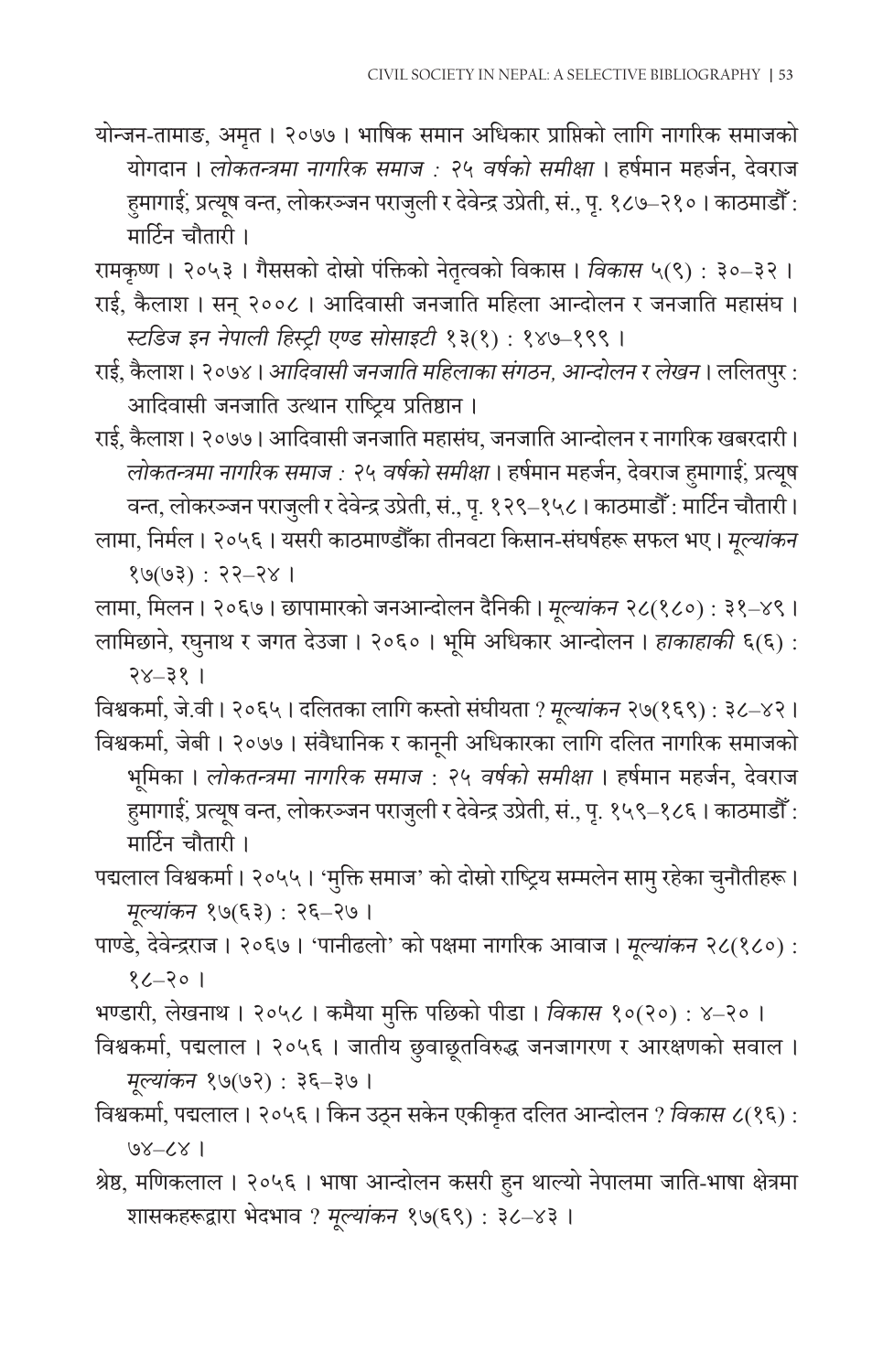श्रेष्ठ, मुक्ता । २०५९ । काठमाण्डौँको किसान आन्दोलन । *मूल्यांकन २०(*९८) : ३०–३३ । सदा, असर्फी । २०६१ । मुक्तिको खोजीमा तराईका दलित । *मूल्यांकन* २२(१२५) : २०–२१ । संग्रौला, खगेन्द्र । २०५६ । दलित, मन्दिर प्रवेश र सांस्कृतिक क्रान्ति । *मूल्यांकन १*७(६६) : १९–२१ ।

सं ग्रौला, खगेन्द्र । २०५६ । वामपन्थी कर्मकाण्ड : समता समाजको बटौली सम्मेलन हरेेपछि । *मूल्यांकन १*७(७३) : ३४–३५ ।

- सादामाच, एइइ ु चि । २०६३ । *सामाजिक अभियान कि विकास सहायता : गैससको विकासमाथि प्रश्न* । काठमाडौ ँ : मार्टिन चौतारी ।
- सुन्दर, मल्ल के. । २०७४ । 'नेपाल जनजाति महासंघ' को उदय र अन्तरद्वन्द्व : एक टिप्पणी । विश्व आदिवासी दिवसको अवसरमा नेपाल आदिवासी जनजाति महासं घद्धारा आयोजित "एसेस्मेन्ट अफ वान डिकेड अफ यूएनडिपी एण्ड आईएलओ १६९ ऱ्याटिफिकेसन अफ नेपाल एण्ड हिष्ट्री, करेन्ट सिचुएसन, च्यालेन्जेज एण्ड वे फर्वार्ड अफ आइपीज मुभमेन्ट इन नेपाल" विषयक सेमिनारमा प्रस्तुत कार्यपत्र, साउन २३ ।
- ज्ञवाली, शिवहरि । २०७८ । धर्मनिरपक्षताको वैचारिकीमा नागरिक आन्दोलन । *हिमाल* ३०(१) : २०–२२ ।

## PUBLIC SPHERE

- Adhikary, Hari. 2055 v.s. Nepal Press Union at Primary Days. In *Shramjibi*. Bed Prasad Kharel 'Apajasi', Panchmani Adhikari and Krishna Dharabasi, eds., pp. 29–30. Kathmandu: Nepal Press Union.
- Basnet, Purna. 2008. Role of FNJ District Chapters. In *Annual Press Freedom Report: Challenges Ahead*. Ujjwal Acharya, ed., pp. 55–60. Kathmandu: Federation of Nepali Journalists.
- Bista, Mahendra. 2008. Restructuring FNJ. In *Annual Press Freedom Report: Challenges Ahead*. Ujjwal Acharya, ed., pp. 43–48. Kathmandu: Federation of Nepali Journalists.
- Gilberds, Heather. 2009. Grassroots Radio and the Episteme of Development: The NGO-ization of Community Radio in Nepal. MA thesis, Carleton University.
- Kafle, Kapil and Arjun Karki. 2020. Social Media and Youth Volunteerism in Dr Govinda KC's Movement. *Nepal Youth Journal* 3: 142–165.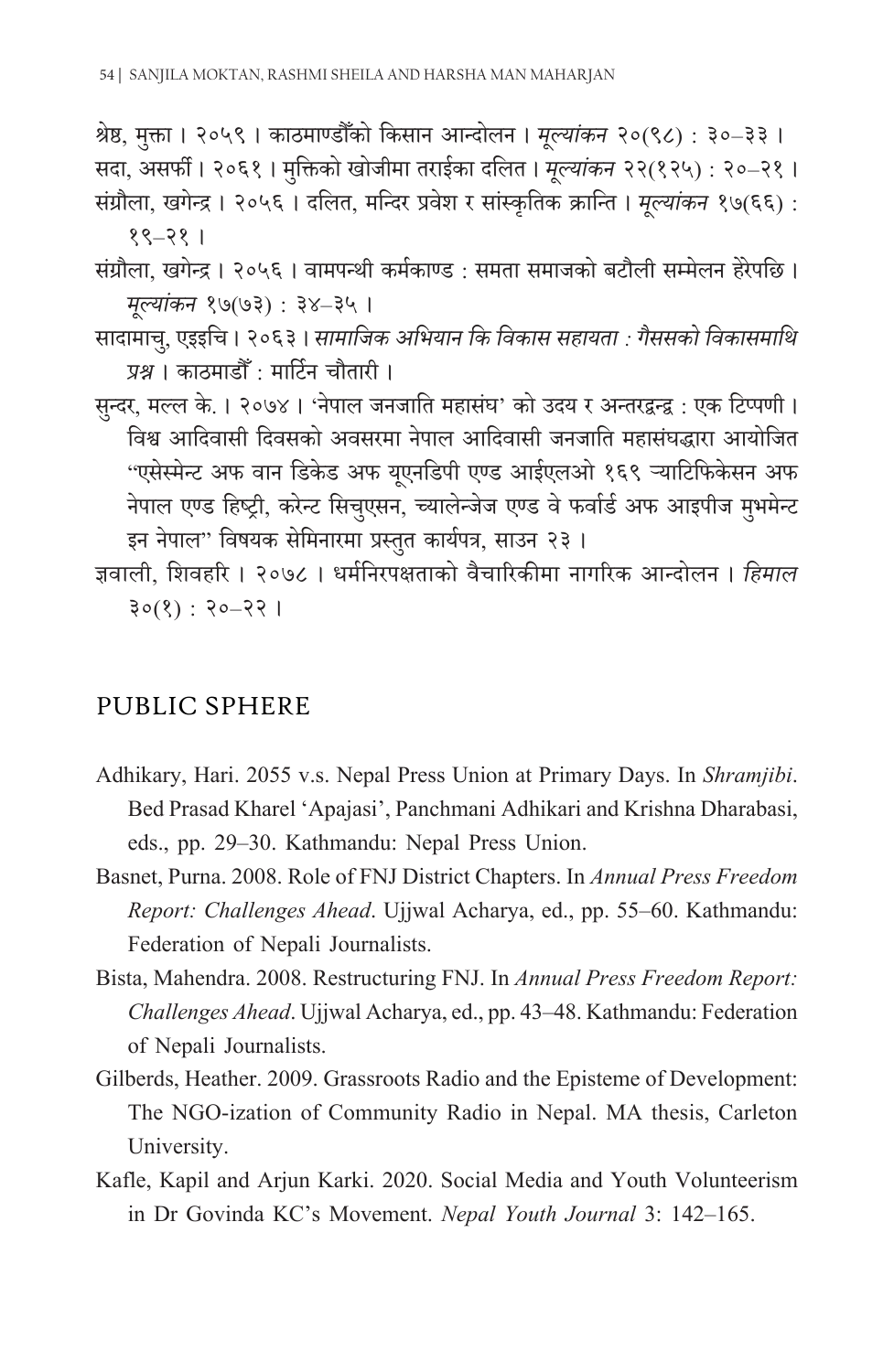- Montgomery, Layton. 2002. NGOs and the Internet in Nepal. *Journal of Computer-Mediated Communication* 7(2). doi.org/10.1111/j.6101.2002- 1083.tb00141.x.
- Onta, Pratyoush. 2011. Locating Academic NGOs in the Knowledge Production Landscape. *Dhaulagiri Journal of Sociology and Anthropology* 5: 49–80.
- Wilmore, Michael. 2007. The Digital Divide and the Social Divide in New Media Access and Their Implications for the Development of Civil Society in Nepal. *Asia Rights Journal* 8: 1–29.
- आचार्य, गोविन्द । सन् २०१० । विधान संशोधन र यसको दूरगामी प्रभाव । *प्रेस स्वतन्त्रता वार्षिक प्रतिवेदन : बाँच्न र लेख्न देऊ* । रामजी दाहाल, सं., पृ. ५३–५६ । काठमाडौँ : नेपाल पत्रकार <mark>महासंघ</mark> ।

आचार्य, सुरेश । २०५५ । नेपाली पत्रकारिताका व्यवसायिक संगठन र तिनका क्रियाकलाप । *श्रमजीवी स्मारिका* । वेदप्रसाद खरेल, सं., पृ. १४–१५ । काठमाडौँ : नेपाल प्रेस युनियन ।

- ओझा, रवि । २०५३ । नेपाल सांस्कृतिक संघको ऐतिहासिक चर्चा : एक छोटो परिचय । *सं स्कृति* , प. ३० । ृ
- उप्रेती, त्रैलोक्यनाथ । २०५७ । नेपाल सांस्कृतिक संघको स्थापना : एक सम्झना । *संस्कृति*, प. १३–१८ । ृ
- उप्रेती, त्रैलोक्यनाथ । २०६८ । नेपाल सांस्कृतिक संघको स्थापना : एक सम्झना । *संस्कृति*, प. ४–८ । ृ
- कार्की, राजकुमार । २०५५ । नेपाल प्रेस युनियनको लोकप्रियता र शाखाका कठिनाई । *श्रमजीवी स्मारिका* । वेदप्रसाद खरेल, सं., पृ. २१ । काठमाडौँ : नेपाल प्रेस युनियन ।
- केसी, उपेन्द्र । २०६७ । प्रेस चौतारी नेपाल : स्थापनादेखि वर्तमान । *चौतारी* । श्रीधर आचार्य, सं., पृ. ९१–९६ । काठमाडौँ : प्रेस चौतारी नेपाल ।
- केसी, पोषण । सन् २००९ । पत्रकार महासं घ र यसका प्राथमिकता । *सं घीय लोकतान्त्रिक गणतन्त्रको एक वर्ष : सङ्क*ट*मा प्रेस स्वतन्त्रता* । रामजी दाहाल, सं ., पृ. ४७–४९ । काठमाडौँ : नेपाल पत्रकार महासंघ <mark>।</mark>
- खड्का, सं गीता । २०७४ । महासं घको सं रचनामा पत्रकार महिला । *नेपाली पत्रकारिता : चुनौती र उपलब्धि* । भुवन केसी र हिरण्य ओली, सं., पृ. २३–२६ । काठमाडौँ : नेपाल पत्<mark>र</mark>कार महासंघ ।
- खरेल, प्रणब र कमलदेव भट्टराई । २०७७ । सार्वजनिक वृत्त र नागरिक समाजको भूमिकामा नेपाली छापा माध्यम : सं विधान निर्माण प्रक्रियाको सन्दर्भ । *लोकतन्त्रमा नागरिक समाज :*  २५ *वर्षको समीक्षा* । हर्षमान महर्जन, देवराज हुमागाई, प्रत्यूष वन्त, लोकरञ्जन पराजुली ।<br>। र देवेन्द्र उप्रेती, सं., पृ. ४७३–४९२ । काठमाडौँ : मार्टिन चौतारी ।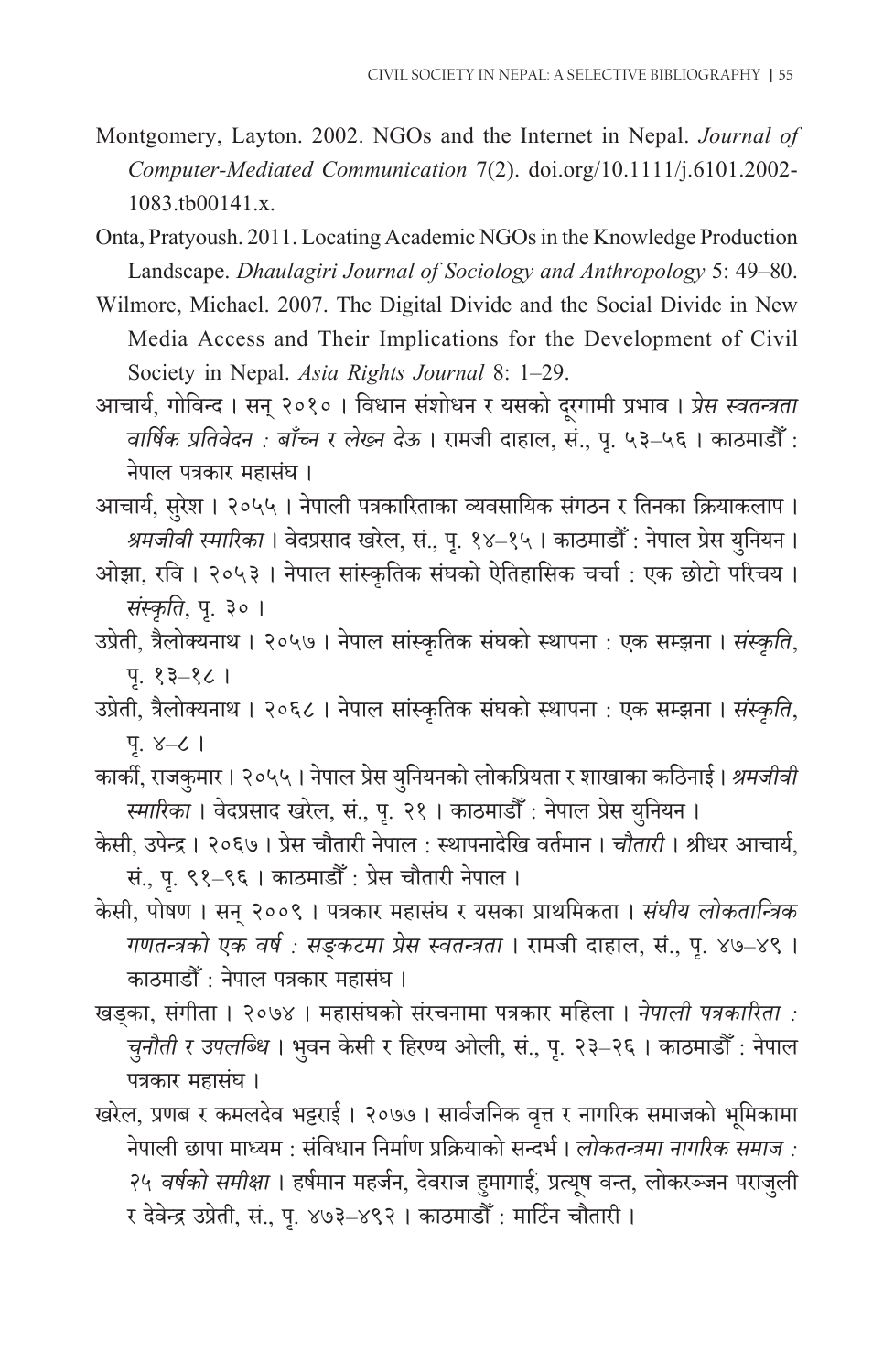- खरेल, वेदप्रसाद । २०५५ । नेपाल प्रेस युनियन : गतिविधि, उपलब्धि र संगठनात्मक अवस्था । *श्रमजीवी स्मारिका, पृ.* ७–१२ । काठमाडौँ : नेपाल प्रेस युनियन ।
- खरेल 'अपजसी', वेदप्रसाद । २०५५ । नेपाल प्रेस युनियनको गतिविधि र संगठनात्मक अवस्था । *श्रमजीवी स्मारिका* । वेदप्रसाद खरेल 'अपजसी', पं चमणि अधिकारी र कृष्ण धरावासी, सं., पृ. १३–१७ । काठमाडौँ : नेपाल प्रेस युनियन ।
- गहिरे, झपेन्द्र । २०५६ । प्रेस युनियनको सांगठनिक पक्ष र हाम्रो प्रयास । *श्रमजीवी स्मारिका* । चन्द्रकिशोर झा, सं., पृ. २३–२४ । काठमाडौँ : नेपाल प्रेस युनियन ।
- ङेसुर तामाङ, प्रतीक । २०६३ । तामाङ सञ्चार समूहमाथि एक दृष्टि । *मिडिया अध्ययन* १ : २०७–२२४ ।
- चौधरी, लक्की । २०७४ । पत्रकार सं घदेखि महासं घसम्म । *नेपाली पत्रकारिता : चु नौती र उपलब्धि* । भुवन केसी र हिरण्य ओली, सं., पृ. ८३–९४ । काठमाडौँ : नेपाल पत्रकार महासं घ ।

झा, धर्मेन्द्र । सन् २०१० । चुनौतीका बीच पत्रकार महासंघ । *प्रेस स्वतन्त्रता वार्षिक प्रतिवेदन : बाँच्न र लेख्न देऊ* । रामजी दाहाल, सं., पृ. १३–१९ । काठमाडौँ : नेपाल पत्रकार महासंघ ।

ढुङ्गेल, विनोद। २०६९। पत्रकार महासंघको संस्थागत विकासका लागि वैकल्पिक अवधारणा। *मिडिया अध्ययन* ७ : २३३–२५८ ।

- तूफान, रमेश । २०५५ । श्रमजीवी पत्रकार ऐन ल्याउन नेपाल प्रेस युनियनको भूमिका । *श्रमजीवी* स्*मारिका* । वेदप्रसाद खरेल 'अपजसी', पंचमणि अधिकारी र कृष्ण धरावासी, सं., पृ. १८–१९ । काठमाडौँ : नेपाल प्रेस युनियन ।
- दाहाल, प्रमोद । २०६३ । प्रेस चौतारीको ऐतिहासिक पृष्ठभूमि । *चौतारी* । गगन विष्ट सं., पृ. ३५–३८ । काठमाडौ ँ : प्रकाशन विभाग प्रेस चौतारी नेपाल ।

नेपाल, सूर्य । २०५६ । नेपाल प्रेस युनियनको अर्थ । *श्रमजीवी स्मारिका* । चन्द्रकिशोर झा, सं., पृ. ५३–५६ । काठमाडौँ : नेपाल प्रेस युनियन ।

- नेपाल, सूर्य । २०६० । बी.पी. कोइराला ट्रेड युनियन आन्दोलन र नेपाल प्रेस युनियन । *श्रमजीवी स्मारिका* । किरण पोखरेल, सं., पृ. २२ । काठमाडौँ : नेपाल प्रेस युनियन ।
- नेपाल सांस्कृतिक संघ । २०५३ । नेपाल सांस्कृतिक संघ : सामाजिक-सांस्कृतिक गतिविधि । *सं स्कृति* , प. ४–५ । ृ

नेपाली, राजेश्वर। २०५५। नेपाल प्रेस युनियनको सात वर्ष। *चौतारी*। वेदप्रसाद खरेल 'अपजसी', पंचमणि अधिकारी र कृष्ण धरावासी, सं., पृ. ११–१२ । काठमाडौँ : नेपाल प्रेस युनियन ।

न्यौपाने, रामचन्द्र । २०३३ । नेपाल पत्रकार सं घको विगत, वर्तमान र भविष्य । *नेपालमा पत्रकारिता स्मारिका* । इन्दुकान्त शर्मा, मदन शर्मा, रामचन्द्र न्यौपाने, गोविन्द तिम्सिना, शान्तदेव भट्टराई र टी.आर. विश्वकर्मा, सं., पृ. ८४–८६ । काठमाडौँ : नेपाल पत्रकार संघ ।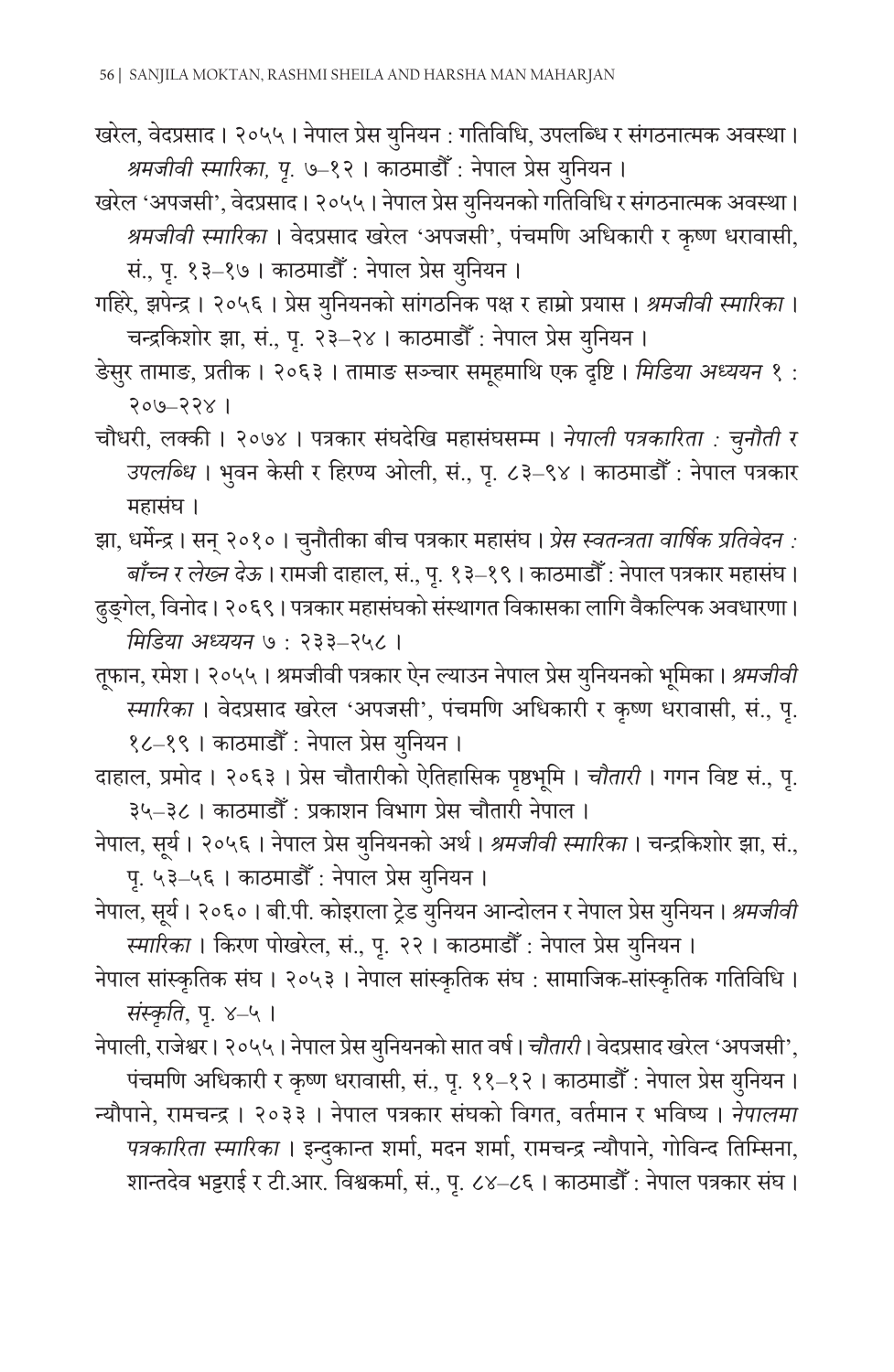- पन्त, गोविन्ददेव । २०६८ । नेपाल सांस्कृतिक संघको स्थापना र ६० वर्षको यात्रा । *संस्कृति*, प. १६–१९ । ृ
- पन्थी, अर्जुन । २०७७ । नेपाल सांस्कृतिक संघ : लोकतन्त्रमा हुर्किएको स्थानीय चौतारी । *लोकतन्त्रमा नागरिक समाज : २५ वर्षको समीक्षा* । हर्षमान महर्जन, देवराज हुमागाई, प्रत्यूष वन्त, लोकरञ्जन पराजुली र देवेन्द्र उप्रेती, सं., पृ. ४१९–४४८। काठमाडौं : मार्टिन चौतारी।
- पुरी, रोसन । २०७४ । श्रमजीवी पत्रकारका पक्षमा महासंघ । *नेपाली पत्रकारिता : चुनौती र उपलब्धि* । भुवन केसी र हिरण्य ओली, सं., पृ. २७–४२ । काठमाडौँ : नेपाल पत्रकार महासं घ ।
- बराल, तारा । २०५५ । नेपाल प्रेस युनियन : विगत, वर्तमान र भविष्य । *श्रमजीवी स्मारिका* । वेदप्रसाद खरेल 'अपजसी', पंचमणि अधिकारी र कृष्ण धरावासी, सं., पृ. ५–७। काठमाडौँ : नेपाल प्रेस युनियन ।
- मगर, उजिर । २०७४ । महासं घको सङ्गठनात्मक पनुर्संरचना र शद्ुधीकरणको प्रयास । *नेपाली पत्रकारिता : चुनौती र उपलब्धि* । भुवन केसी र हिरण्य ओली, सं., पृ. १७–२२ । काठमाडौँ : नेपाल पत्रकार महासंघ <mark>।</mark>
- मजगैयाँ, बलदेव । २०५५ । संसदीय प्रजातन्त्र र नेपाल प्रेस युनियनको दायित्व । *श्रमजीवी स्मारिका* । वेदप्रसाद खरेल, सं., पृ. ४४ । काठमाडौँ : नेपाल प्रेस युनियन ।
- राई, गणेश । २०६५ । शैक्षिक समाचार बिट र शिक्षा पत्रकार समह । ू *मिडिया अध्ययन* ३ : ३१९–३३४ ।
- रिमाल, अरविन्द । २०६८ । *डिल्लीबजारको लप्टनको होटल* । काठमाडौ ँ : नेपाल सां स्कृतिक सं घ ।
- रेग्मी, निश्चल र शैलेश ब. पाण्डे । २०७७ । नागरिक समाजका सं स्थाको दीर्घकालीन ट्विटर प्रयोग । *लोकतन्त्रमा नागरिक समाज : २५ वर्षको समीक्षा* । हर्षमान महर्जन, देवराज हुमागाई, प्रत्यूष वन्त, लोकरञ्जन पराजुली र देवेन्द्र उप्रेती, सं., पृ. ४४९–४७२। काठमाडौँ : मार्टिन चौतारी ।
- लम्साल, ध्रु व । २०७४ । भू कम्पपछि महासं घको भूमिका । *नेपाली पत्रकारिता : चु नौती र उपलब्धि* । भुवन केसी र हिरण्य ओली, सं., पृ. ५९–६६ । काठमाडौँ : नेपाल पत्रकार महासं घ ।
- लामा, संगीता । २०६६ । नेपाल पत्रकार महासङ्घको चुनाव र महिला उम्मेदवार । *मिडिया अध्ययन* ४ : २१७–२३१ ।
- वन्त, प्रत्यूष । २०६२ । समाज विज्ञानमा नयाँ पुस्ता : प्राज्ञिक गैरसरकारी संस्थाको भूमिका । *रूपान्तरण : समाज अध्ययन* २: १–१७ ।
- वाग्ले, कुलचन्द्र । २०५५ । प्रेस युनियनको मान्यतालाई आँखी-झ्यालबाट हेर्दा । *श्रमजीवी स्मारिका* । वेदप्रसाद खरेल, सं., पृ. ५३ । काठमाडौँ : नेपाल प्रेस युनियन ।